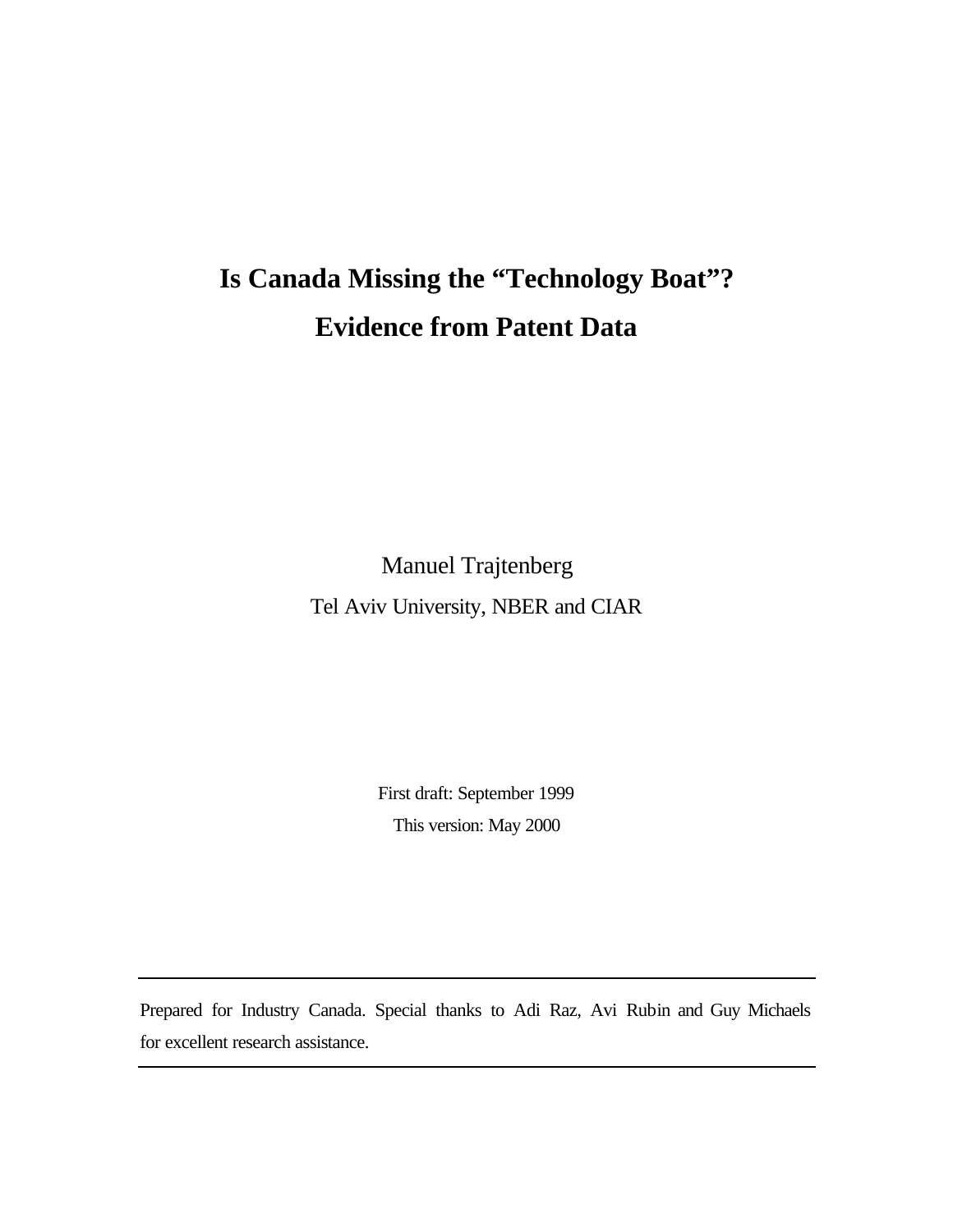### **Abstract**

Canada has been lagging in terms of productivity growth in recent years. A possible cause might be poor performance in R&D and technical change. This paper is an attempt to shed light on this issue, by examining innovation in Canada for the past 30 years with the aid of highly detailed patent data. I use for that purpose all Canadian patents taken in the US (over 45,000), as well as US patents and patents from other countries for comparative purposes. Canadian patenting is highly correlated with lagged R&D, and with worldwide developments in technology as reflected in total US patenting. Canada stands mid-way among the G7 in terms of patents per capita and patents/R&D, but in recent years it has been overtaken by a group of "High Tech" countries Finland, Israel and Taiwan, with South Korea closing-in fast. The technological composition of Canadian innovations is rather out of step with the rest of the world, with the share of traditional fields still very high in Canada, whereas the upcoming field of Computers and Communications has grown less in Canada than elsewhere. Given that Computers and Communications is the dominant "General Purpose Technology" of the present era, weakness in this field may impinge on the performance of the whole economy. Another source of weakness lies in the patterns of ownership on the intellectual property represented by patents: less than 50% of Canadian patents are owned by Canadian corporations, a much lower percentage than all other G7 countries. In terms of the relative "quality" of Canadian innovations as measured by the number of citations received, it is significantly lower than the quality of patents awarded to US inventors, particularly in Computers (but not in Communications), and in Medical Instrumentation (but not in Drugs).

Key words: Patents, Canadian economy, Productivity.

J.E.L. Classification: 03, 034, 053, 057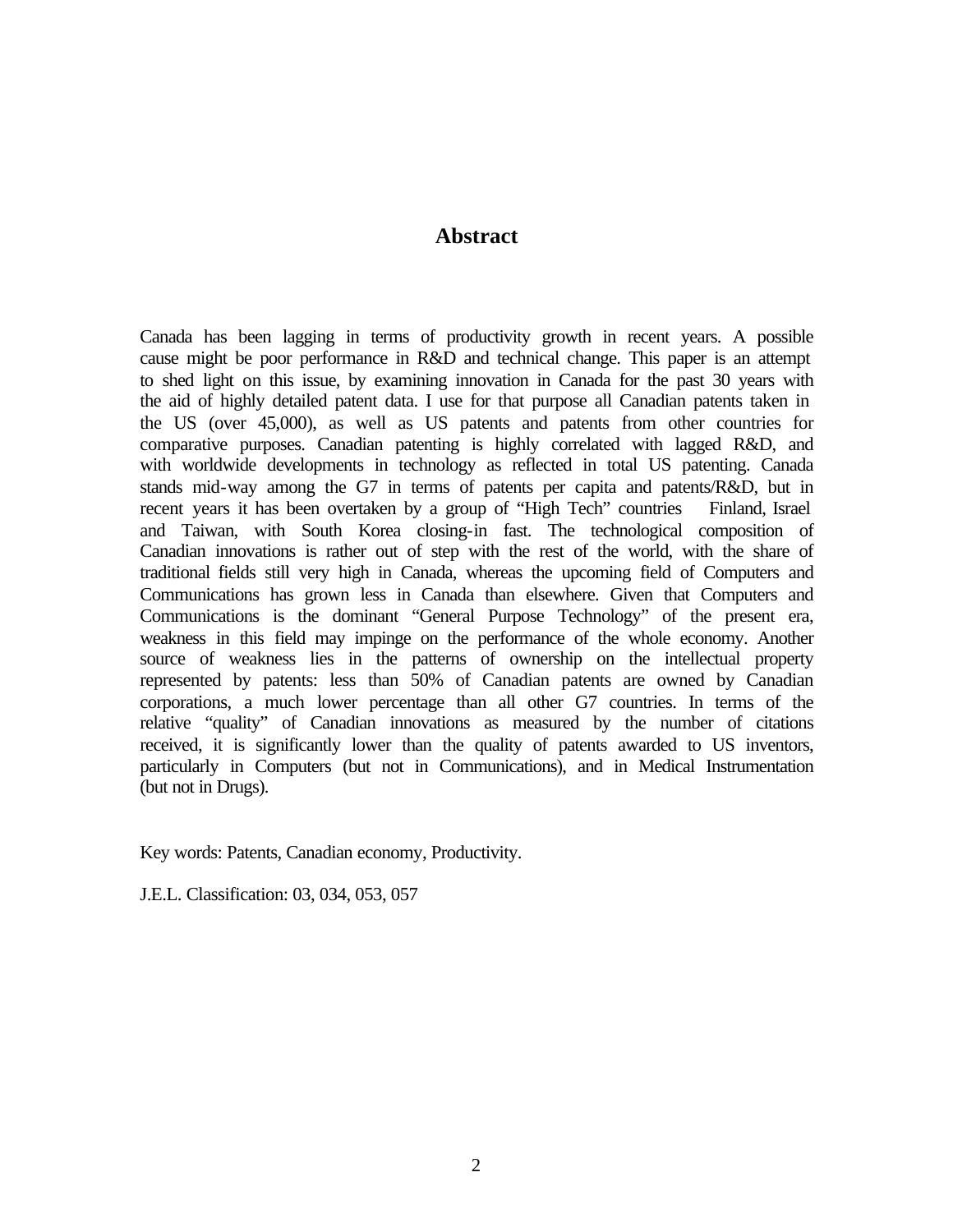### **I. Introduction**

Canada stands out as a highly advanced economy in terms of income per capita as well as various measures of quality of life, and yet in recent years it has stalled and even lost ground relative to other countries (particularly the US) in terms of productivity and growth (see e.g. Trefler, 1999). This seemingly incongruent predicament has elicited a great deal of attention, and motivated research aimed at understanding the sources of the current "malady". One of the possible lines of inquiry in this respect is to investigate the performance of the Canadian economy in terms of R&D, innovation and technical change. After all, these are the key factors that have traditionally propelled productivity growth in the industrialized world.

This paper is an attempt to shed light on the innovative performance of Canada with the aid of highly detailed patent data, drawn from all patents granted in the US to Canadian inventors, and to US patents granted to other countries. I shall address questions such as: How does Canada fare vis a vis other countries in terms of patenting activity? What is the technological composition of its innovations? Who actually owns the intellectual property rights, and to what extent can the Canadian economy expect to benefit from the innovations done by Canadian inventors? How do Canadian innovations compare to those of other countries in terms of their "importance" as reflected in patent citations? In addressing these questions we hope not only to shed light on the case of Canada, but also to demonstrate the power of this type of data for studying innovation in great detail and, in particular, for examining in a comparative fashion the innovative performance of countries and regions.

Why the focus on Canadian patents in the US? Several reasons account for that. First, according to Rafiquzzaman and Whewell (1998), "Canada has one of the lowest propensities to file patents at home of any of the major industrialized countries, with only 6.6% of national patent applications originating from residents in 1992" (p. 5). Thus, a natural place to look for the outcomes of innovative activity in Canada is in the patenting abroad by Canadians. The lion share of patent applications abroad has traditionally gone to the US (well over half for most of the period studied), due primarily to the high level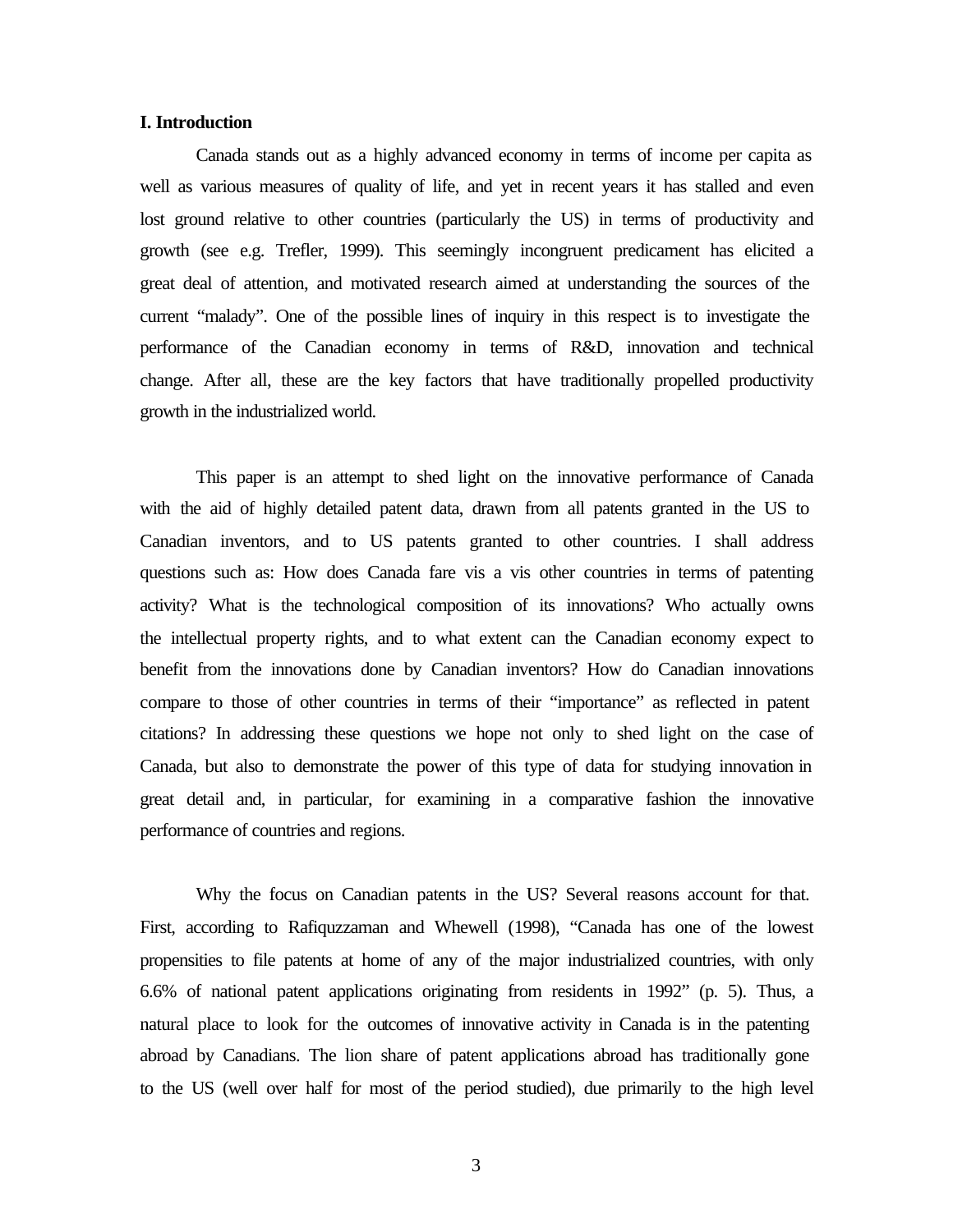of economic integration between Canada and the US.<sup>1</sup> Second, even though Canadian patenting in other G7 countries has increased significantly over the years (see Rafiquzzaman and Whewell, Table 2), it is often the case that patents are sought first and foremost in the US, where the standards for patentability are more stringent that in most European countries. Thus, one can hopefully learn a great deal about innovation in Canada by analyzing the Canadian patents granted in the US. From the mid 1960s through 1997 Canada-based inventors received over 45,000 patents in the US. This is a large (absolute) number, and it placed Canada as the 5th largest foreign recipient of US patents.

Adam Jaffe and I have developed in recent years a methodological approach that allows one to study innovation in great detail with the aid of patent data, and not just to rely on patent counts.<sup>2</sup> In particular, building both on detailed information contained in patents and on patent citations, we can compute for each individual patent quantitative indicators of notions such as the "importance", "generality", and "originality" of patents (see Trajtenberg, Jaffe and Henderson, 1997). We can also trace the "spillovers" stemming from each patent, and analyze their geographical and temporal patterns (e.g. are spillovers geographically localized? See Jaffe, Henderson and Trajtenberg, 1993). Moreover, we have constructed a large data bank containing information on all US patents granted from 1965 to 1996, $3$  that allows us to compute this sort of measures for any subset of patents. This is a powerful capability that greatly enhances our ability to do empirical research in the area of the Economics of Technical Change.

The paper is organized as follows: Beginning with a concise discussion of the data in section II, we then examine in sections III and IV the main trends in Canadian patenting, both in itself and in comparison to two groups of countries, the other G7, and a "reference group of countries" consisting of Finland, Israel, South Korea and Taiwan. Section V deals with the technological composition of Canadian innovations, relative to

<sup>&</sup>lt;sup>1</sup> However, this percentage has been dropping in recent years: it stood at 62% in 1978, and dropped to 49% in 1992.

<sup>&</sup>lt;sup>2</sup> Rebecca Henderson of MIT also participated in the initial stages of this endeavor, and Bronwyn Hall of Berkeley and Oxford has been involved in it for the past few years.

 $3$  With the assistance of Michael Fogarty and his team at Case Western University.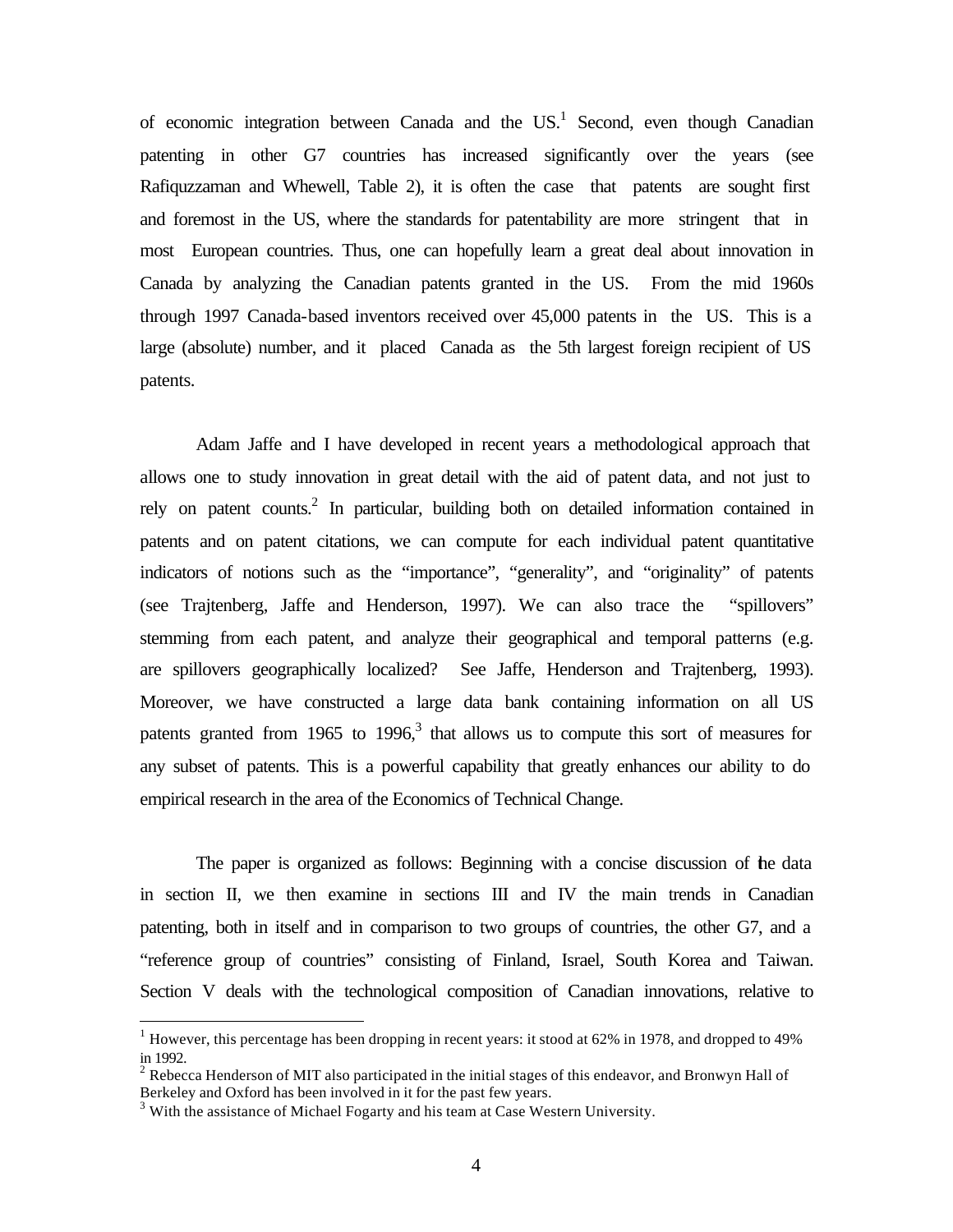that of other countries. In section VI we look at the distribution of Canadian assignees, thus addressing the issue of who controls the rights to the intellectual property embedded in these patents, and hence who can expect to benefit from it. Section VII undertakes to examine the relative "importance" or "quality" of Canadian patents vis a vis patents granted to US inventors, in terms of citations received. Finally, Section VIII summarizes the main points and attempts to draw policy implications.

### **II. Data**

A patent is a temporary monopoly awarded to inventors for the commercial use of a newly invented device. For a patent to be granted, the innovation must be non-trivial, meaning that it would not appear obvious to a skilled practitioner of the relevant technology, and it must be useful, meaning that it has potential commercial value. If a patent is granted, an extensive public document is created. The front page of a patent contains detailed information about the invention, the inventor, the assignee, and the technological antecedents of the invention, all of which can be accessed in computerized form (see Figures 1 and 2).

These extremely detailed and rich data have, however, two important limitations: first, the range of *patentable* innovations constitutes just a sub-set of all research outcomes, and second, patenting is a *strategic* decision and hence not all *patentable*  innovations are actually *patented*. As to the first limitation, consider an hypothetical distribution of research outcomes, ranging from the most applied on the left to the most basic on the right. Clearly, neither end of the continuum is patentable: Maxwell's equations could not be patented since they do not constitute a device (ideas cannot be patented). On the other hand, a marginally better mousetrap is not patentable either, because the innovation has to be non-trivial. Thus, our measures would not capture purely scientific advances devoid of immediate applicability, as well as run-of-the-mill technological improvements that are too trite to pass for discrete, codifiable innovations.

The second limitation is rooted in the fact that it may be optimal for inventors *not* to apply for patents even though their innovations would satisfy the criteria for patentability.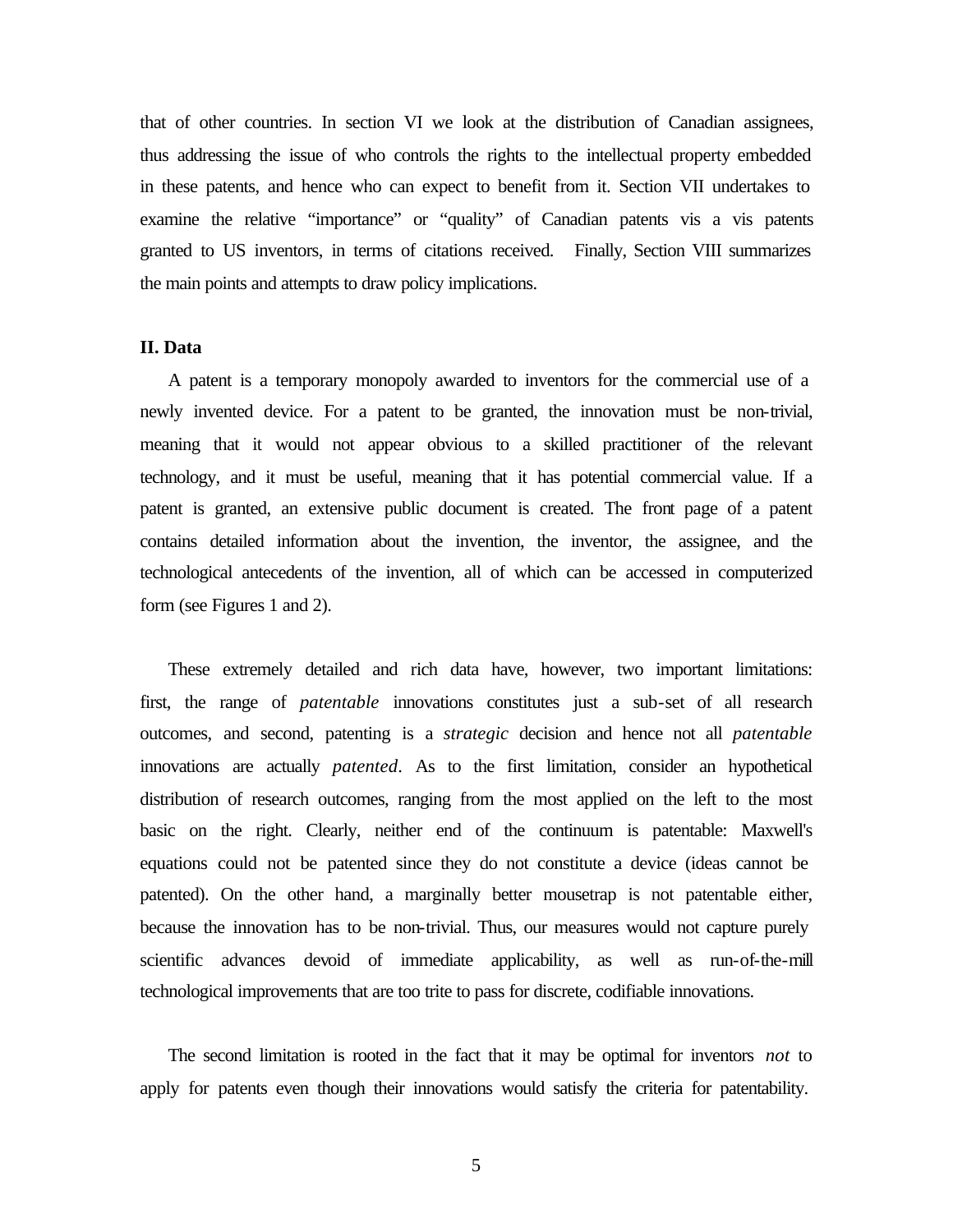For example, until 1980 universities in the USA could not collect royalties for the use of patents derived from federally funded research. This limitation greatly reduced the incentive to patent results from such research, which constitutes about 90% of all university research in the USA. Firms, on the other hand, may elect not to patent and rely instead on secrecy to protect their property rights.<sup>4</sup> Thus, patentability requirements and incentives to refrain from patenting limit the scope of analysis based on patent data. It is widely believed that these limitations are not too severe, but that remains an open empirical issue.

Our working hypothesis here is that, whereas these limitations may affect *level* comparisons across fields/industries and perhaps also across countries *at a point in time*, they do not affect the analysis of trends and changes over time. In other words, if we observe for example a surge in the *share* of US patents in the field of Computers and Communications and a concomitant decline in the share of Chemicals, it is hard to believe that these changes are due to underlying changes in the relative propensity to patent in these two sectors. Rather, the assumption is that these trends reflect true changes in the amount of innovation done in those fields.

The data that we use here were assembled from various sources. First, from our own massive data bank, which consists as said of all US patents and their citations, granted form 1965 through 1996, I extracted the following subsets: (1) All patents granted during that period to Canada, and to a random sample of 1/50 of US patents; (2) for all those patents I added all the patent citations that they received over the same period; (3) patent counts by application year for all the comparison countries (the other G7 and the 4 countries in the reference group). Second, I updated the patent counts with data extracted from the US Patent Office site in the Internet (see Notes to Appendix 1). Third, I extracted from the same site data on "raw applications" for all these countries, and added data on population for the comparison countries and Canada, data on R&D for the G7, and a variety of other data from the NSF and other sources.

 $4$  There is a large variance across industries in the reliance on patents versus secrecy: see Levin et al, 1987.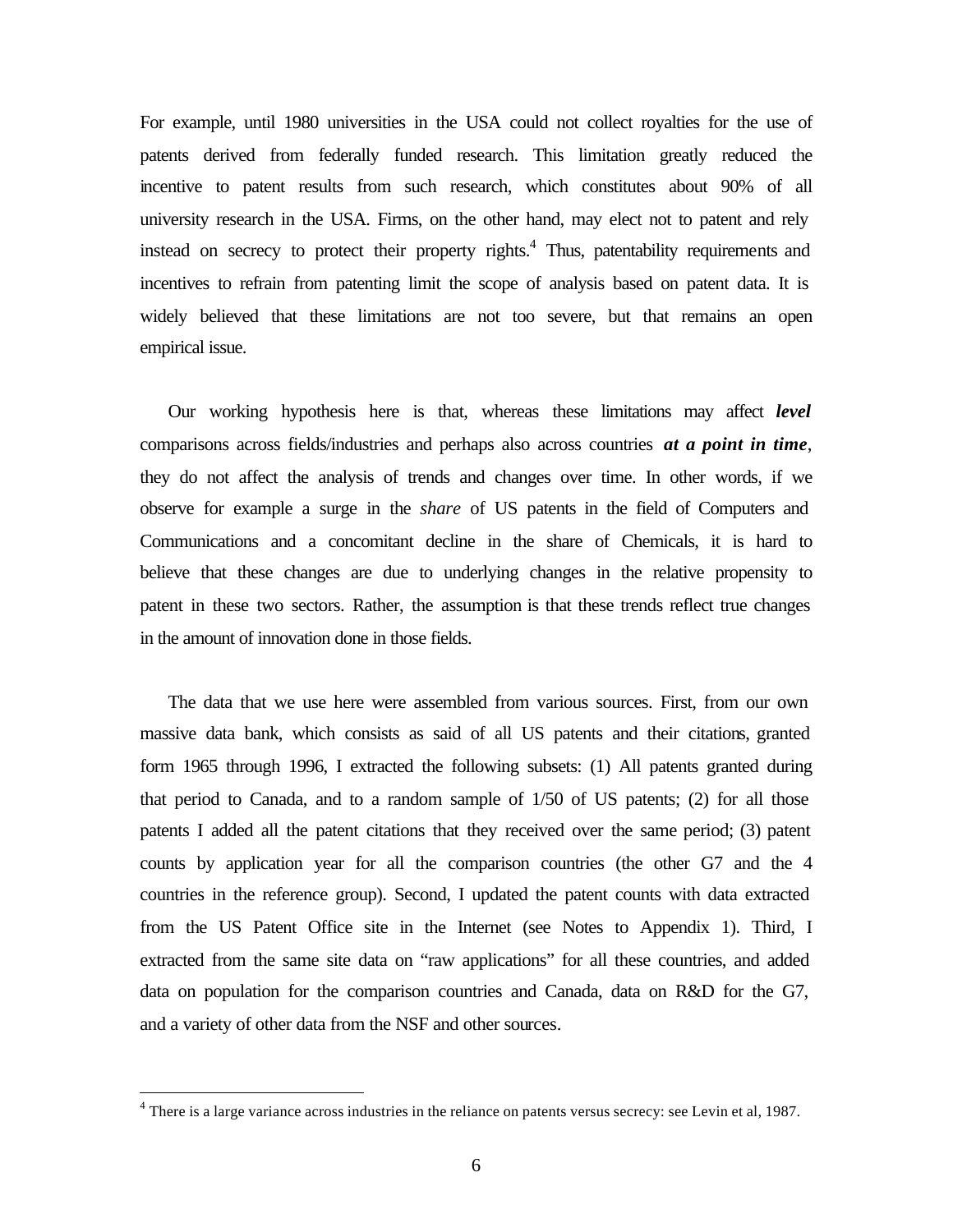#### **III. Basic facts about Canadian patenting in the US**

Figure 3 shows the number of successful Canadian patent applications in the US over time, starting in 1968. Patenting was essentially flat for the first 15 years and then started to climb up, but not in a smooth way: the number of patents grew fast during the 1986-89 period, and then again in 1992-95, with stagnant periods in between. We have to be careful with the timing though: patent applications reflect (successful) R&D conducted *prior* to the fling date, with lags varying greatly by sector. Thus, the number of patents in a particular year should be attributed to investments in R&D carried out in the previous 2- 3 years at least, and in some sectors (such as pharmaceuticals) further back (see Figure 4).

What accounts for the observed path of Canadian patenting over time? I shall not attempt to conduct here an in-depth analysis of such trajectory (that is beyond the scope of the present study), but rather I'll content myself with examining the most salient factors. First of all, there is the input side, namely R&D: the more resources a country devotes to research and other forms of inventive activity, the more we would expect to see innovative outputs, and certainly patents among them. I shall use for these purposes *real, non-defense* R&D spending, as reported by the National Science Foundation (NSF, 1998).<sup>5</sup> Second, there are fluctuations in world-wide patenting quite likely reflecting changes in technological opportunities (and perhaps also in patenting practices), that may influence patenting by Canadian inventors. Moreover, given the proximity to the US, Canadian patenting patterns may be particularly sensitive to patenting by US inventors (they account for about  $\frac{1}{2}$  of all US patents). In order to ascertain the importance of these factors, I run simple regressions of the yearly number of Canadian patents as dependent variable, with lagged R&D and patents by US inventors as regressors, all in logs.<sup>6</sup>

<sup>&</sup>lt;sup>5</sup> There are of course other indicators such as number of scientists and engineers in R&D, business sector R&D, etc. I have chosen real non-defense R&D primarily for reasons of data availability and consistency across countries.

<sup>&</sup>lt;sup>6</sup> I experimented with various lags for R&D (recall that this is non-defense Canadian R&D), and the best fit obtains for a lag of 2 years. However, the results using a 3-year lag are very similar.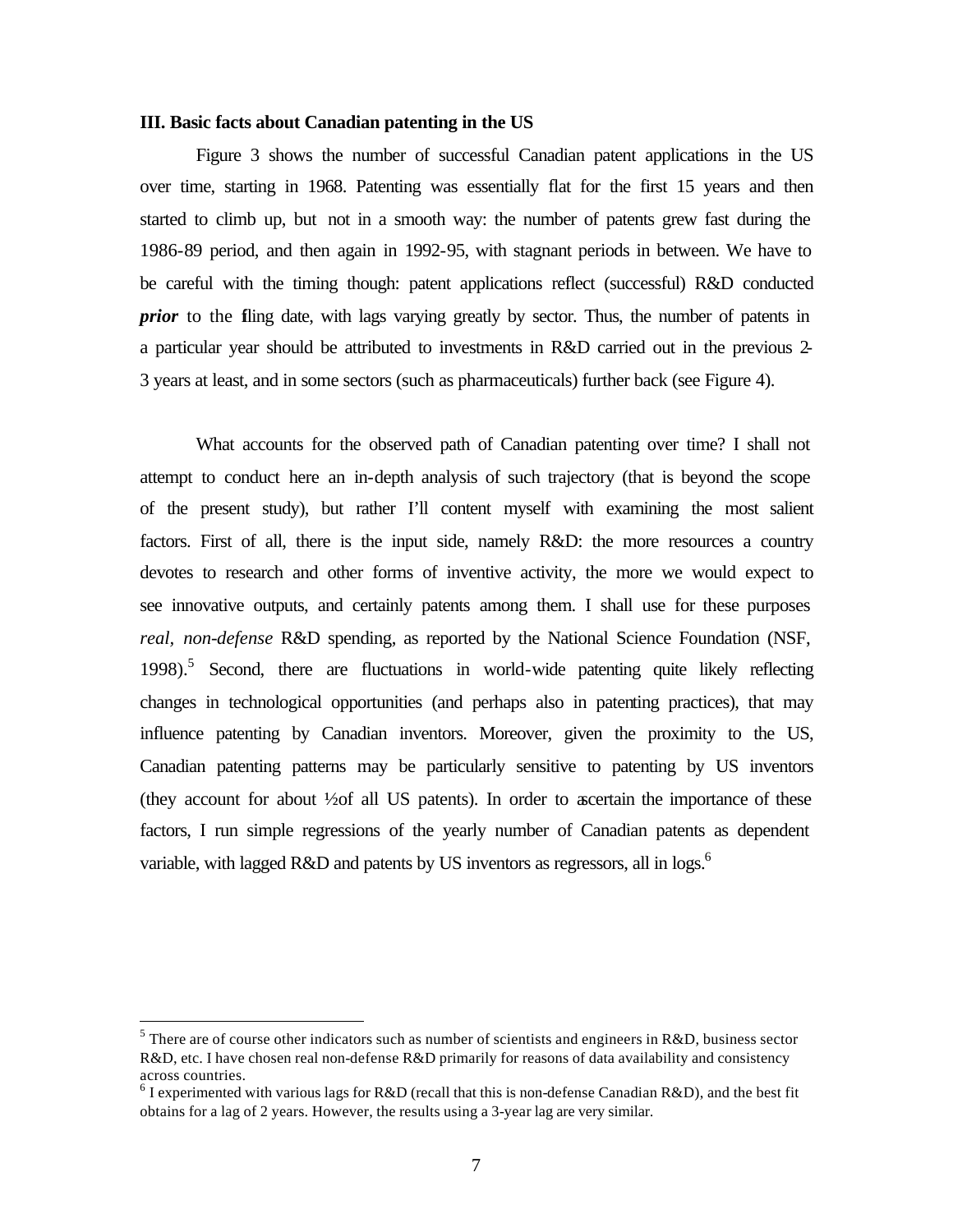|                                     | Dep. Var: $log(Canadian\ patterns) - 1981 - 97$                          |           |        |           |                  |  |  |  |  |
|-------------------------------------|--------------------------------------------------------------------------|-----------|--------|-----------|------------------|--|--|--|--|
| <b>Regressors</b><br>$(in \, logs)$ | (1)                                                                      | $(2)$ *   | (3)    | $(4)$ *   | (5)<br>1981-95** |  |  |  |  |
| constant                            | 4.36                                                                     | $-3.51$   | 0.88   | $-0.36$   | 1.94             |  |  |  |  |
|                                     | (27.8)                                                                   | $(-1.49)$ | (0.44) | $(-0.18)$ | (2.15)           |  |  |  |  |
| R&D lagged                          | 1.62                                                                     |           | 1.02   | 0.67      | 1.32             |  |  |  |  |
| 2 years                             | (20.3)                                                                   |           | (2.92) | (1.8)     | (3.3)            |  |  |  |  |
| Patents to                          |                                                                          | 1.02      | 0.43   | 0.61      | 0.28             |  |  |  |  |
| US inventors                        |                                                                          | (4.74)    | (1.75) | (2.43)    | (1.04)           |  |  |  |  |
| AR(1)                               |                                                                          | 0.64      |        | 0.16      |                  |  |  |  |  |
|                                     |                                                                          | (2.37)    |        | (0.56)    |                  |  |  |  |  |
| Obs                                 | 15                                                                       | 16        | 15     | 14        | 13               |  |  |  |  |
| $R^2$                               | 0.969                                                                    | 0.966     | 0.976  | 0.975     | 0.976            |  |  |  |  |
| <b>DW</b>                           | 1.88                                                                     | 2.34      | 1.61   | 2.08      | 1.98             |  |  |  |  |
|                                     | <i>t</i> -statistics in parenthesis<br>Corrected for serial correlation. |           |        |           |                  |  |  |  |  |

*\*\* The patent figures for 1996 and 1997 are preliminary estimates, hence this run.*

As we can see, the pair-wise correlations between Canadian patents and *each* of the regressors are very high. When put together in the regression lagged R&D prevails in some of the runs, but the data are too sparse and too collinear to be able to reach definite conclusions. That is, on the one hand the behavior over time of Canadian patent applications resembles that of patenting by US inventors, apparently responding to global economic and technological forces. On the other hand, Canadian patents follow very closely the amount of resources devoted in Canada to civilian R&D. Of course, it could be that expenditures on R&D in Canada respond to the same underlying global forces that drive total patenting (e.g. technological opportunities), and hence a more elaborate model would treat R&D as endogenous. Regardless of the "race" between regressors, the fact is that innovative output in Canada, as reflected in the number of patent applications in the US, seems to be highly responsive to civilian R&D performed 2-3 years earlier. Thus, fluctuations in the level of R&D resources invested do manifest themselves after a while in the number of patented innovations produced.

Beyond the statistical analysis, a closer look at the series, and in particular at the *growth rates* of patents and of R&D, reveals a number of discrete periods along the time trajectory, which seem to follow a 3-year cyclical pattern: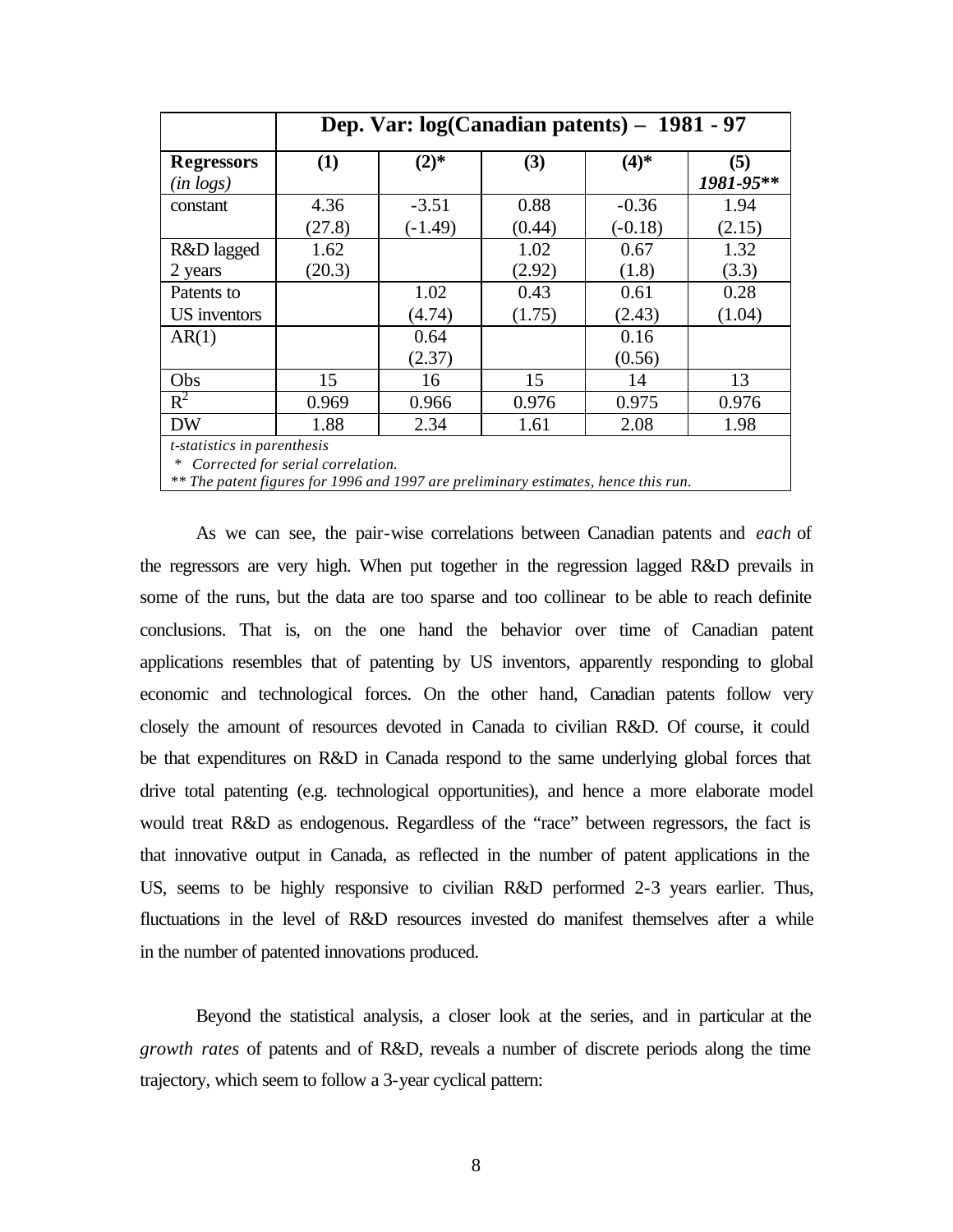| Period      | <b>Growth rate</b><br>of patents | <b>Growth rate</b><br>of R&D<br>$(3$ -year lag) |
|-------------|----------------------------------|-------------------------------------------------|
| $1968 - 83$ | $\sim 0\%$                       | na                                              |
| 1983 - 86   | 9.2%                             | 4.4%                                            |
| 1986 - 89   | 13.2%                            | 7.6%                                            |
| 1989 - 92   | $-0.7%$                          | 1.5%                                            |
| 1992 - 95   | 6.4%                             | 4.2%                                            |

\*Computed for 1981-83 only

The correspondence between the two series is quite striking (recall Figure 4), and raises questions about the "political cycle" that may have induced the observed fluctuations in R&D spending.

### **IV. International Comparisons**

Whereas the detailed analysis of Canadian patenting is revealing in itself, we resort to international comparisons in order to put in perspective the overall level and trend over time in Canadian patenting. We have chosen for that purpose two groups of countries:

- 1. *The (other) G7*: France, Germany, Italy, Japan, UK and USA.
- 2. A *"Reference Group":* Finland, Israel, South Korea and Taiwan.

The Reference Group consists of countries that have fast-growing High Tech sectors, which have turned pivotal for their economic performance and in particular for growth. Thus, they provide a benchmark in terms of patenting in economies that are geared towards innovation as they try to catch up with the richer G7-type countries.

Appendix 1 contains detailed patent figures for each country, Figures 5-6 show the time patterns of patents per capita for Canada versus each of the above groups of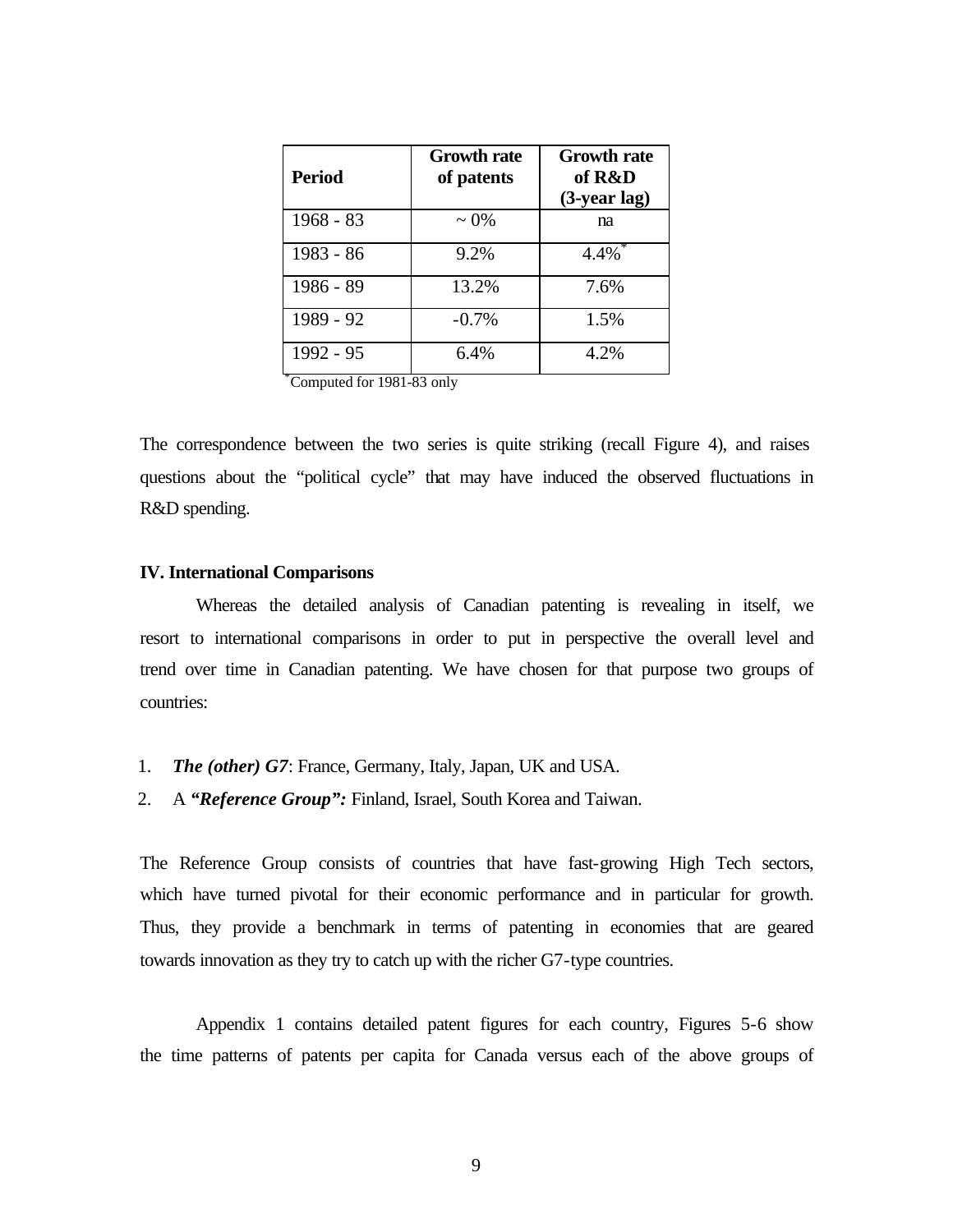countries,<sup>7</sup> and Figure 7 does the same in terms of patents/R&D, for the G7 only.<sup>8</sup> As the figures reveal, Canada holds a respectable mid-place vis a vis the G7, both in terms of patents per capita and in terms of patents per R&D dollars: it lies well below the US and Japan, nearly on par with Germany (higher in terms of patents/R&D), and above France, the UK and Italy. In the early seventies Canada was even ahead of Japan, but then Japan took off and is now closing in even on the US. Notice that 1983 proved to be a turning point for *all* of the largest countries at the same time (USA, Japan, Germany, and to a lesser extent also for Canada); this is an interesting fact in itself, that remains to be explained.

The comparison with the Reference Group shows a very clear picture: Canada was well ahead of the four countries in the group throughout the seventies, but in the course of the eighties Israel and Finland caught up, surpassing Canada by the mid nineties. Taiwan experienced a meteoric rise since the early eighties, bursting ahead of the pack by 1997. South Korea is climbing up extremely fast as well, and will probably surpass Canada by 2,000. It is thus clear that the countries in the Reference Group are experiencing much faster rates of innovation than Canada, reflecting for the most part conscious policies of encouragement of Industrial R&D and of the High Tech sector.

Table 1 summarizes the main statistics for all these countries, including their "success rates" and growth rates in patenting, over the whole period (1968-97) and for the past 5 years. The picture that emerges is mixed: on the one hand Canada experienced healthy growth rates in patenting, as compared to the other G7 countries: for the past 30 years it was second only to Japan, and for the past 5 years it has the highest growth rate among the G7. On the other hand it still stands mid-way in terms of patents per capita (compared again to the other G7), and second to last in the absolute number of patents. In order to improve its standing in those terms Canadian patenting would have to growth significantly faster than present rates. The reference group offers a good perspective in

<sup>&</sup>lt;sup>7</sup> We chose to normalize the number of patents by population, simply because this is a widely available and accurate statistic that provides a consistent scale factor.

 $8$  The R&D data for the countries in the reference group are spotty and less reliable.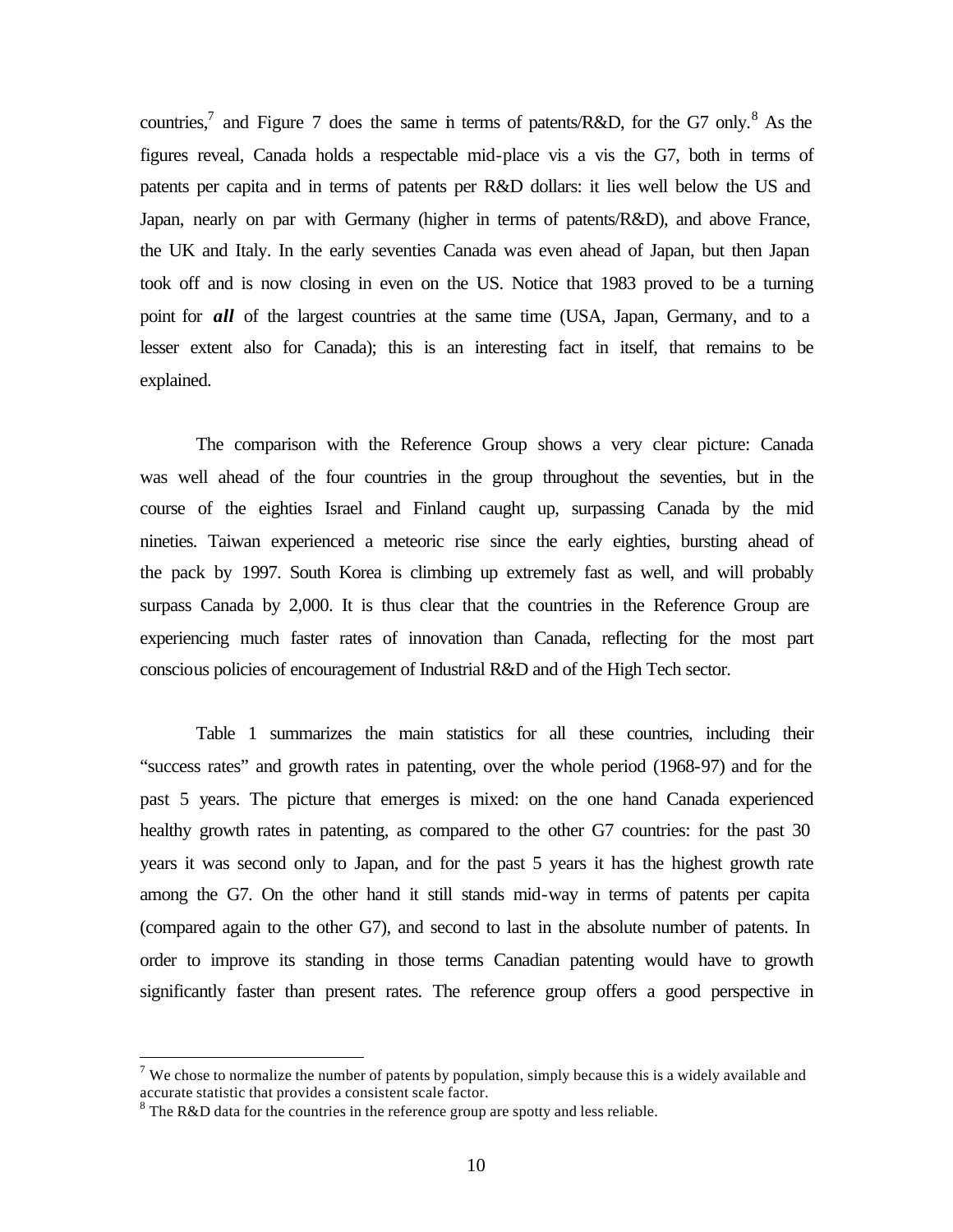that respect: notice that their growth rates in the past five years have been 2 to 5 times faster than Canada's!

Table 1 reveals also that Canada has a relative weakness in terms of "success rates", that is, the proportion of patent applications that result in patent grants: it stands second to last vis a vis the other G7 countries (only the UK has a worse record), and below 3 of the 4 countries in the Reference Group (only Taiwan is lower). To understand the implications of these differences, if Canada were able to reach the average of the G7 countries ahead of it (61%) from the present 55%, that would represent an increase of about 11% in the annual number of patents granted. This would be like an increase in the productivity of the R&D process, rather than an increase in the overall level of resources devoted to inventive activity.

It is important to note that in the present context the *absolute* number of patents remains key (similarly to the absolute level of R&D expenditures, rather than its ratio to GDP). In order to establish a viable, self-sustaining High Tech sector, a country has to achieve a critical mass in terms of pertinent infrastructure, skills development, managerial experience, testing facilities, marketing and communication channels, financial institutions, etc. Similarly, it is clear by now that spillovers, and in particular *regional*  spillovers, are extremely important in fueling the growth of this sector. Once again, the amount of spillovers generated, and the ability to capture external spillovers is a function of *absolute*, not relative size. If we take the number of patents as indicative of the absolute size of the innovative sector, Canada still has a long way to go, considering that it stands below all of the other G7 countries except for Italy, and that by 1997 Taiwan and South Korea have already moved ahead of Canada (see Appendix 1).

Recall from the discussion in section 3 that there is a tight relationship between R&D spending in Canada and patenting. Comparing Canada to OECD countries in terms of R&D/GDP ratios, and in terms of R&D per capita (see Figures 8a and 8b), we can see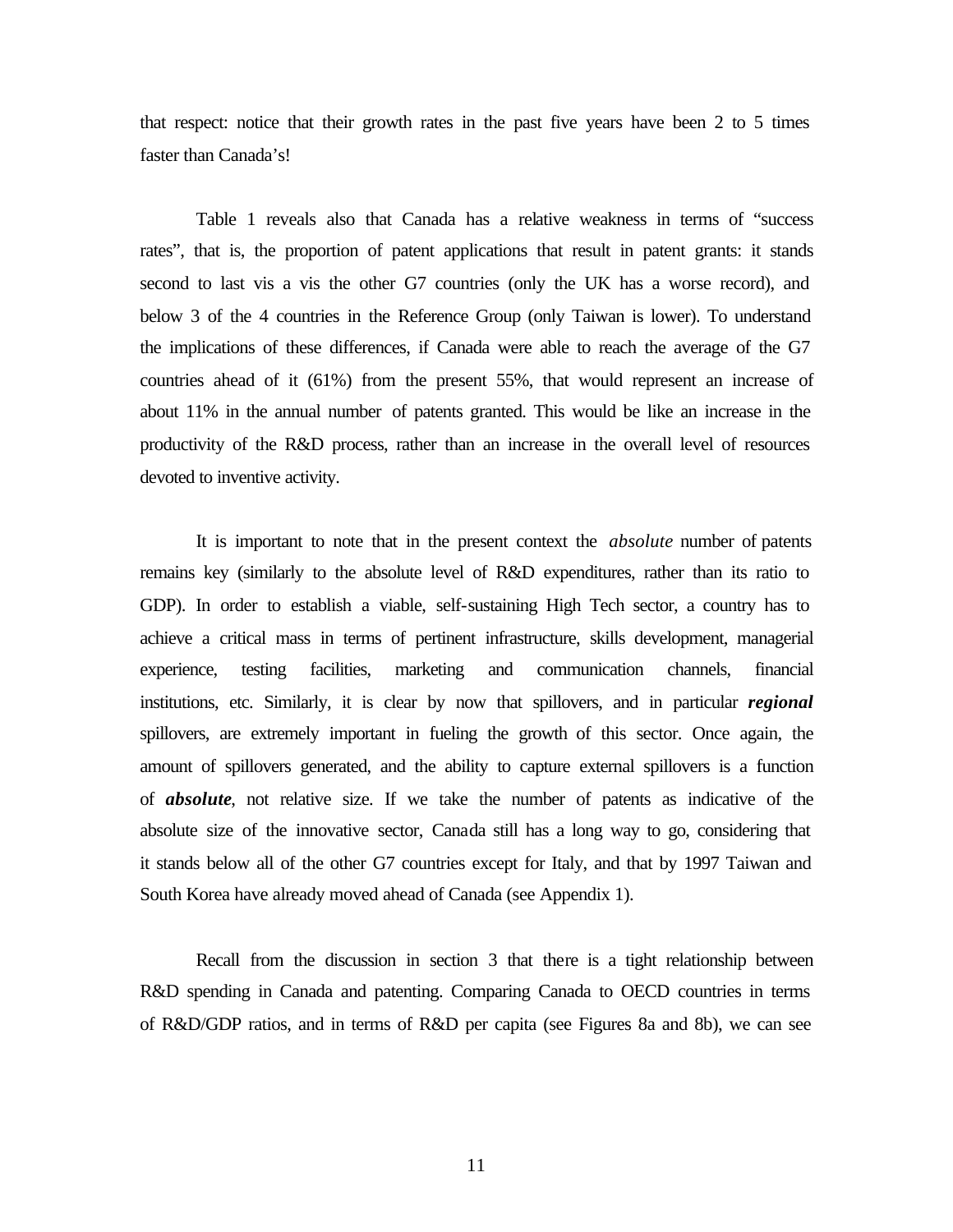that Canada devotes relatively few resources to  $R&D$ . Thus, it is quite clear that the somewhat precarious standing of Canada in terms of innovative outputs reflects to a large extent its weak commitment to R&D. Moreover, the implication of a *low* R&D/GDP ratio is even more problematic for Canada, considering once again that in this area the *absolute* amount of resources is what counts, and that Canada's economy is much smaller than the leading G7 countries. Thus, Canada's GNP in 1997 was 38% that of France, 25% that of Germany, 12% that of Japan, and 8% that of the US. These (much larger) countries devoted 2.0 – 2.8% of GDP to civilian R&D, as opposed to 1.5% for Canada.

#### **V. The Technological Composition of Canadian Patented Innovations**

The US Patent Office has developed over the years a very elaborate classification system by which it assigns patents to technological categories. It consists of over 400 main patent classes, and over 150,000 patent subclasses. The main patent classes have been traditionally aggregated into 4 fields: chemical, mechanical, electrical and other. We have developed recently a new classification scheme, by which we assigned these 400 patent classes into 35 technological "sub-categories", and these in turn are aggregated into 6 categories: Computers and Communications, Electrical and Electronics, Drugs and Medical, Chemical, Mechanical and Others. This classification allows one to study in detail the technological composition of the flow of patented innovations. In particular, one can compare the technological portfolio of any country with world-wide trends, which is what I intend to do here with respect to Canada.

Figure 9 shows the distribution of patents by these six technological categories over time for all US patents, and Figure 10 does the same for patents granted to Canadian inventors (appendix 2 shows these distributions for patents granted to US inventors, and to non-US inventors). Figure 9 is supposed to reflect the main trends in worldwide, cutting-edge technology. The pattern is quite clear: for the first decade or so (i.e. 1967  $\sim$ 1978) there is little change - just a slow decline in Mechanical patents,  $10$  and a concomitant small increase in the share of Drugs and Medical. The three traditional fields

 $9$  Other indicators such as number of researchers per worker  $(47/10,000$  in Canada) provide further evidence to that effect.

 $10$  There is also a slight decline in Chemical patents for non-US inventors – see appendix 2.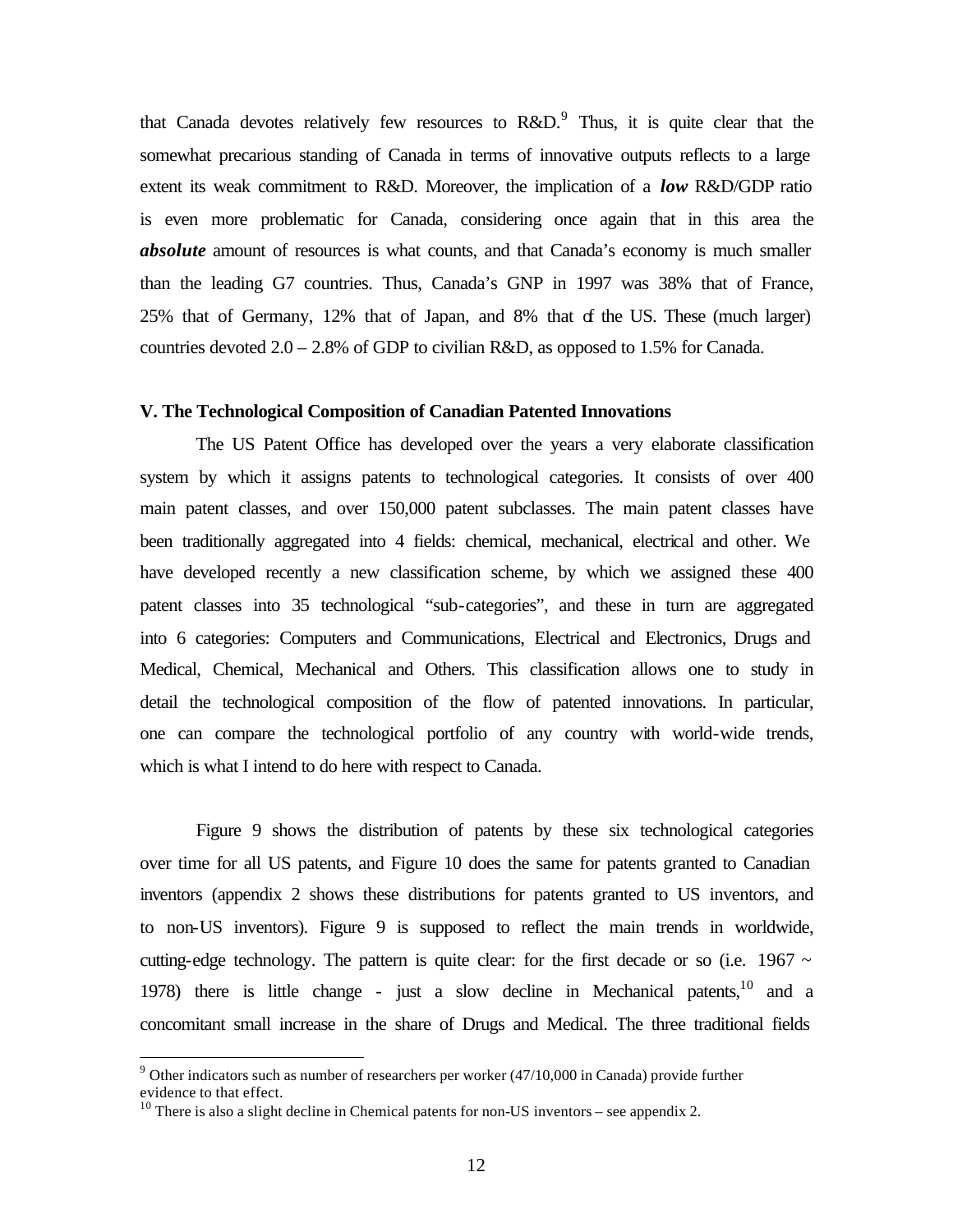(Mechanical, Chemical and Others) stand highest throughout this initial period, with shares of about 25% each. Both Drugs and Medical and Computers and Communications accounted for a very small fraction back then: 3% – 6% each.

Starting in 1979 this mostly static picture changes quite dramatically: all three traditional fields lose ground, whereas Computers and Communications (C&C) surges forward doubling its share (from 7% in 1979 to 14% in 1994), and Drugs and Medical also increases rapidly from 6 to 10% (12% in the US). As to Electrical and Electronics, it increases slightly during this period, from 16% to 18%. It is important to remark that these changes in shares are all the more significant in view of the fact that there has been an equally dramatic increase in the *number* of patents issued (starting in about 1983). Thus for example, the actual number of patents in C&C experienced a *threefold* increase worldwide in 1979-94, whereas the total number of patents increased just by 54%.

It is clear that these figures faithfully capture the crucial technological development of the last two decades, namely, the advent of Computers and Communications as the dominant "General Purpose Technology" (GPT) of our era.<sup>11</sup> As to Drugs and Medical, it would seem that its rise is demand driven, following the continuous increase in the share of GDP devoted to healthcare in industrialized nations, and in the US in particular. Moreover, current developments in Biotechnology may well turn this field into one of the dominant General Purpose Technologies of the next century. General Purpose Technologies play the role of "engines of growth", and thus their importance goes far beyond their weight as a sector. As the General Purpose Technology improves and spreads throughout the economy, it prompts complementary advances in user sectors, bringing about generalized productivity gains. A thriving, innovative General Purpose Technology sector (in this case C&C) is thus a crucial factor determining the growth potential of advanced economies.

 $11$  See Bresnahan and Trajtenberg (1995) and Helpman and Trajtenberg (1998) for discussion of the notion of "General Purpose Technologies", and an analysis of their implication for growth.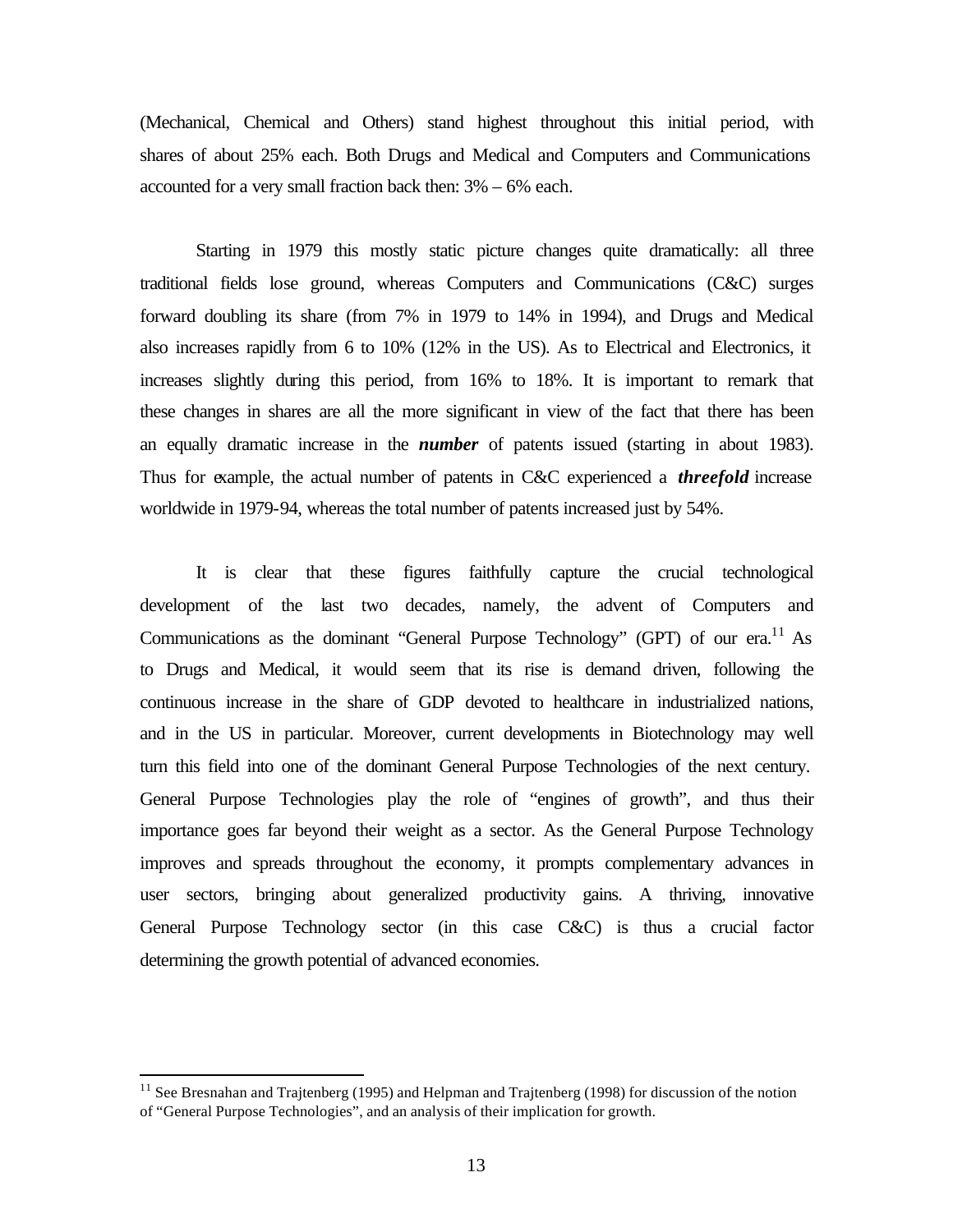Figure 11 compares the technological composition of all US patents with that of Canadian inventors, for the period 1980-94. The picture that emerges is quite disturbing: Essentially Canada seems to be "missing the boat" in terms of the prevailing General Purpose Technology, Computers and Communications, and instead it continues to innovate in traditional fields. Thus, the share of C&C patents in Canada barely changed during this period (from 7% to 9%), as opposed to the *doubling* of the C&C share for all patents (from the same initial base of 7% to 14%). It is also worrisome that the share of Electrical and Electronics (E&E), that stood at 18% for all patents by 1994, was only 12% for Canadian patents. This category embeds both mature E&E fields, but also newer semiconductor technologies, which are important in themselves and also support the C&C sector. Taken together, C&C and E&E accounted for a third of all patents by 1994, whereas in Canada they made just 21%.

The flip side of Canada's disadvantage in C&C and in E&E is the high shares of two of the three traditional patent categories: Others, which accounts for almost 1/3 of all Canadian patents (versus 20% worldwide), and to a lesser extent Mechanical (the third field, Chemical, is actually lower in Canada that in the rest of the world). In order to look more in detail into this matter, Table 2 shows the top 20 technological sub-categories for Canadian patents granted during 1991-96, and compares their ranking with that of the patents granted to US inventors during the same period.<sup>12</sup> The most glaring differences are as follows. Canadian inventors patent relatively *much more* (once again, in terms of ranking) than US inventors in the following fields:

- Transportation *(rank 3 in Canada, 8 in the US)*
- Furniture and House Fixtures *(rank 4 in Canada, 14 in the US)*
- Agriculture, Husbandry and Food *(rank 5 in Canada, 15 in the US)*
- *·* Earth Working and Wells *(rank 9 in Canada, 18 in the US)*

Canadians patent *much less* than their US counterparts in:

- Computer Hardware and Software *(rank 2 in the US, 15 in Canada)*
- Surgery and Medical Instrumentation *(rank 3 in the US, 13 in Canada)*

 $12$  The table excludes the "miscellaneous" sub-categories from each of the main categories (i.e. there is a miscellaneous sub-category in Computers and Communications, in Chemical, Mechanical, etc.).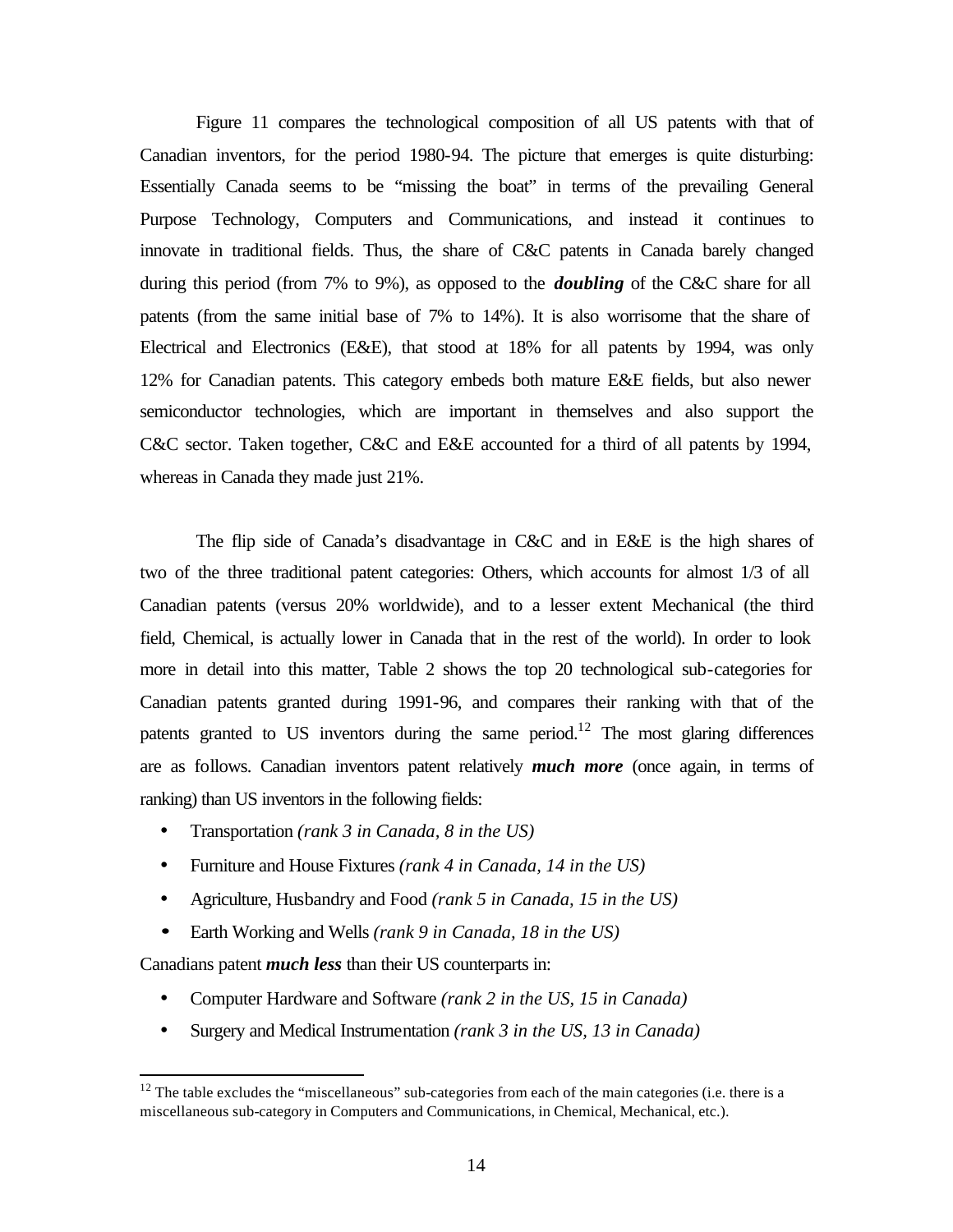- Resins *(rank 6 in the US, 16 in Canada)*
- Power Systems *(rank 7 in the US, 14 in Canada)*

Thus, the differences in the share of Computers and Communications are due not to Communications (in that sub-category Canadian patents rank almost as high as US patents), but to Computer Hardware and Software, where the disparity is very large.<sup>13</sup> Likewise, the (much smaller) difference in Drugs and Medical is due to Medical Instrumentation, not to Drugs. $^{14}$ 

#### *Why is the divergence in the technological composition of Canadian patents an issue?*

One could argue that the technological composition of Canadian patents reflects a series of well-grounded economic factors, and hence that its divergence vis a vis other countries does not necessarily carry normative implications. That may well be the case, and indeed the top technological sub-categories seem to correlate to some extent with some notion of comparative advantage, relative size of sectors, idiosyncratic technological needs, etc.

The problem is that Computers and Communications (or, more generally, Information Technology, IT), the area where Canadian patents are lagging the most in relative terms, is not just a field like any other, but as said before it is the dominant General Purpose Technology (GPT) of our times. Of course, not every country needs to excel technologically in the prevalent GPT in order to benefit from it. Information Technologies are spreading rapidly and becoming a powerful economic force all over the industrialized world (and to a lesser degree also in less developed countries), and not just in those countries that are innovators in that field. However, in order for an economy to be able to reap the economy-wide benefits and tap the full potential of a GPT for growth, it *does* need to innovate in it. That is so not so much because the innovations per se are going to impact growth, but because by innovating in the GPT area, a country *develops and enhances its capabilities to harness the GPT for growth*.

 $13$  In fact, the number of Canadian patents in Communications was 2.6 times the number in Computers (2,156 versus 816), whereas for US inventors the factor was just of 1.3.

 $14$  Canadian inventors took more patents in Drugs than in Medical instrumentation (942 versus 781, with an additional 371 in Biotech), whereas the opposite was true for US inventors.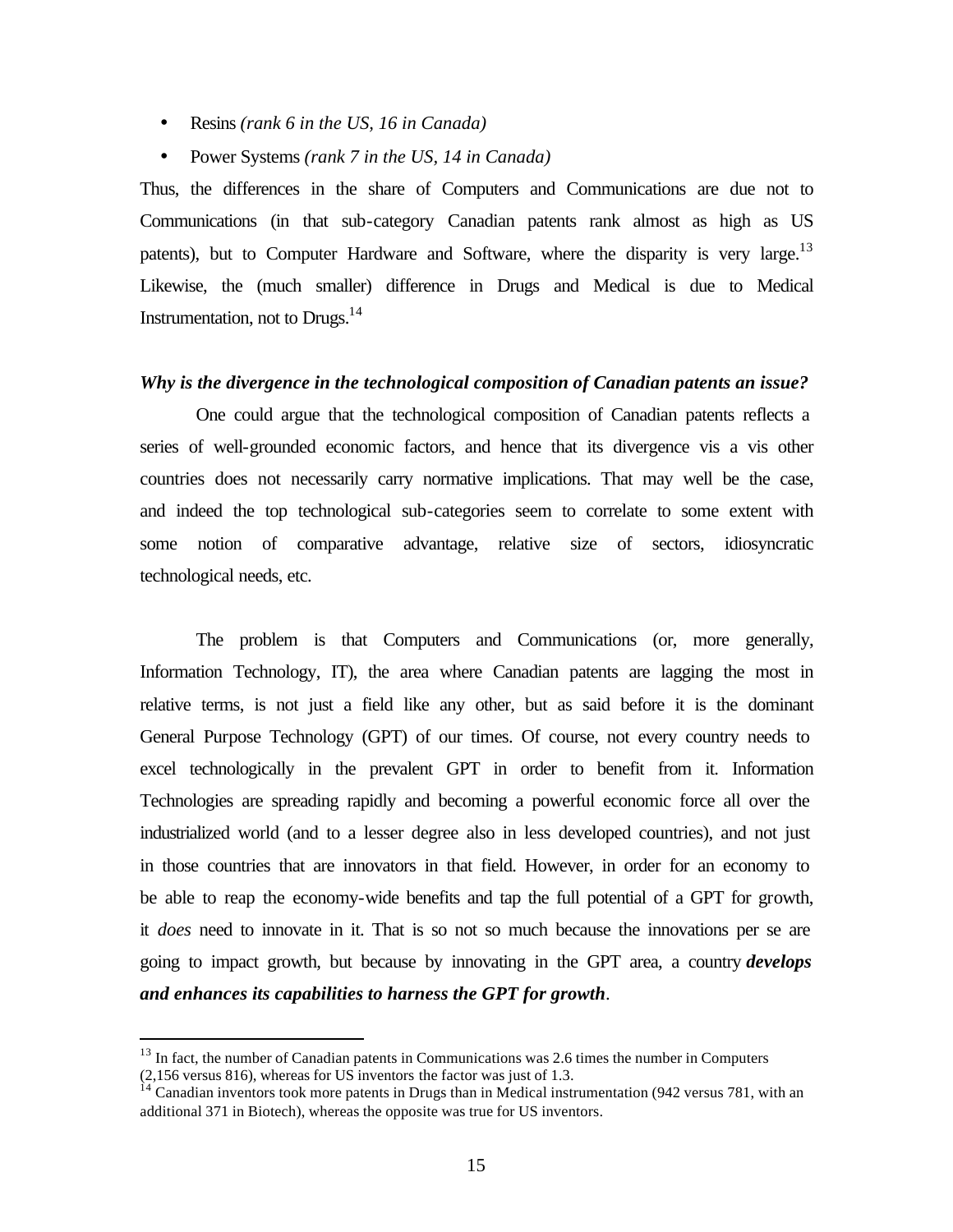The argument here echoes the notion of "absorptive capacity" in the context of basic research (see Cohen and Levinthal, 1989). This notion was raised *inter alia* as a response to the puzzle - why do for-profit firms engage in basic research, given that they cannot appropriate most of the returns from such research? The answer is that in order for those firms to be able to benefit from the basic research done elsewhere (e.g. in academia), they need to engage in such activity themselves. Thus, the scientists working at Xerox's PARC serve *inter alia* as a bridge between worldwide advances in science, and the particular technological needs (or opportunities) at Xerox. The world of IT moves too fast for an economy to be able to adopt a passive stance and still benefit from it. Only those that are in the race themselves can hope to cope with the speed of advances of the leading runners.

It is important to emphasize that the problem lies as said with *Computers Hardware and Software*, not with *Communications*. As we shall see in Section VII, this view is reinforced when examining the "quality" of Canadian patents relative to US patents: in Computers there is a big gap in the quality of Canadian patents in favor of US patents, in Communications the gap is much smaller (see Figure 13).

#### **VI. Who Owns What? A View at the Distribution of Canadian Patents Assignees**

By way of introduction, we need to describe the different "players" related to any given patent. First there are the inventors, that is, those individuals directly responsible for carrying out the innovation embedded in the patent. Second there is the assignee, that is, the legal entity (corporation, government agency, university, etc.) that owns the patent rights, assigned to it by the inventor(s). However, there are individual inventors that work on their own and have not yet assigned the rights of the patent to a legal entity at the time of issue, in which case the patent is classified as "unassigned".<sup>15</sup> For most patents the inventors are typically employees of a firm, in which case the assignee is the firm itself.

<sup>&</sup>lt;sup>15</sup> In a small number of cases the patent is "assigned to individual, that is, the inventor herself may appear as the legal entity that owns the patent rights.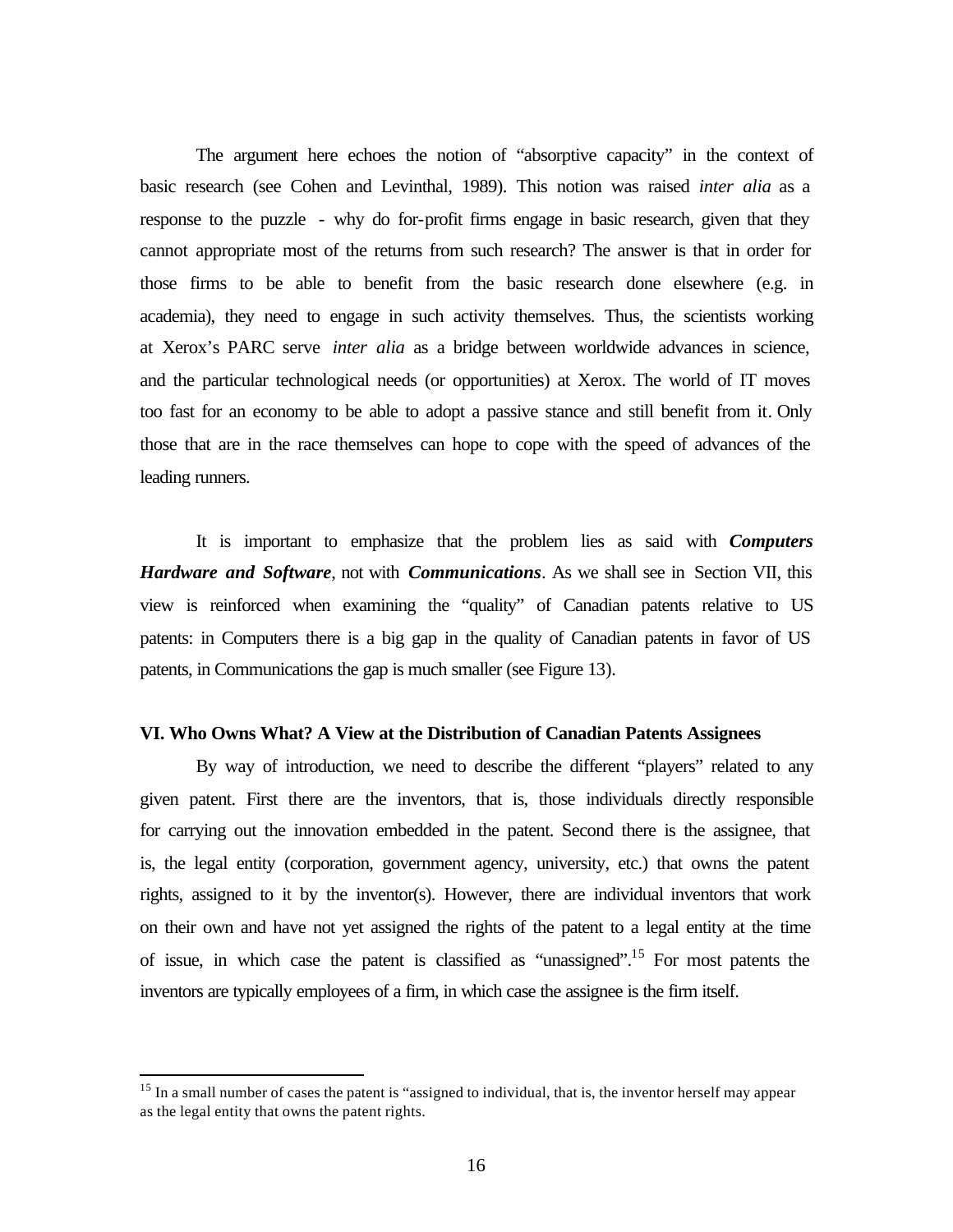According to the conventions of the US Patent Office, the "nationality" of a patent is determined by the address (at the time of application) of the *first inventor*. That is, if a patent has many inventors and they are located in a variety of countries, the location of the first inventor listed on the patent determines to which country it is deemed to belong. Likewise, if the assignee is located in a country different from that of the first inventor, it is once again the location of the latter that determines the nationality of the patent. Notice for example that the patent displayed in Figure 2 is regarded as Canadian even though there is a second inventor that is not, and the assignee is Rolls Royce, UK.<sup>16</sup>

The data that we have presented so far (e.g. number of patents by countries) were compiled according to this convention: Canadian patents are those for which the address of the first inventor was in Canada, regardless of the identity and location of the assignees or of the other inventors, and similarly for the other countries. The important question now is, who actually owns the rights to these inventions? Keeping in mind that for patents labeled "Canadian" it was indeed Canadian scientists and engineers that were responsible for the "innovative act" that led to these patents, $17,18$  the question is: which entity, commercial or otherwise, is in a position to reap the economic benefits from these inventions?

At the upper level of aggregation there are 3 possibilities: (*i*) That there is no assignee (i.e. the inventor herself retains the rights to the patent), and hence it is not clear if and when the patent will be commercially exploited; (*ii*) that the assignee is also Canadian, that is, that the location of the entity owning the rights to the patent is in Canada; (*iii*) that the assignee is foreign. Even the seemingly sharp distinction between (*ii*) and (*iii*) is not quite as clear. There are on the one hand Canadian corporations that

<sup>&</sup>lt;sup>16</sup> Clearly, this convention is completely inconsequential for anything but the compilation of statistics about international patenting activity.

<sup>&</sup>lt;sup>17</sup> At least in part, since as said patents classified as "Canadian" may include also other inventors located in different countries.

 $18$  The reason we have to be careful with the wording here is as follows: suppose that an Canadian scientist goes to a sabbatical to MIT in Cambridge, MA, and carries out a project in a lab there that results in a patented invention (there are quite a few of these in the data). Such a patent would be labeled as Canadian, but the assignee would be MIT. Now, the invention was made possible not only by the ideas and efforts of the Canadian scientist, but also by the facilities, physical and otherwise, of the host institution. The end result is no doubt a function of both.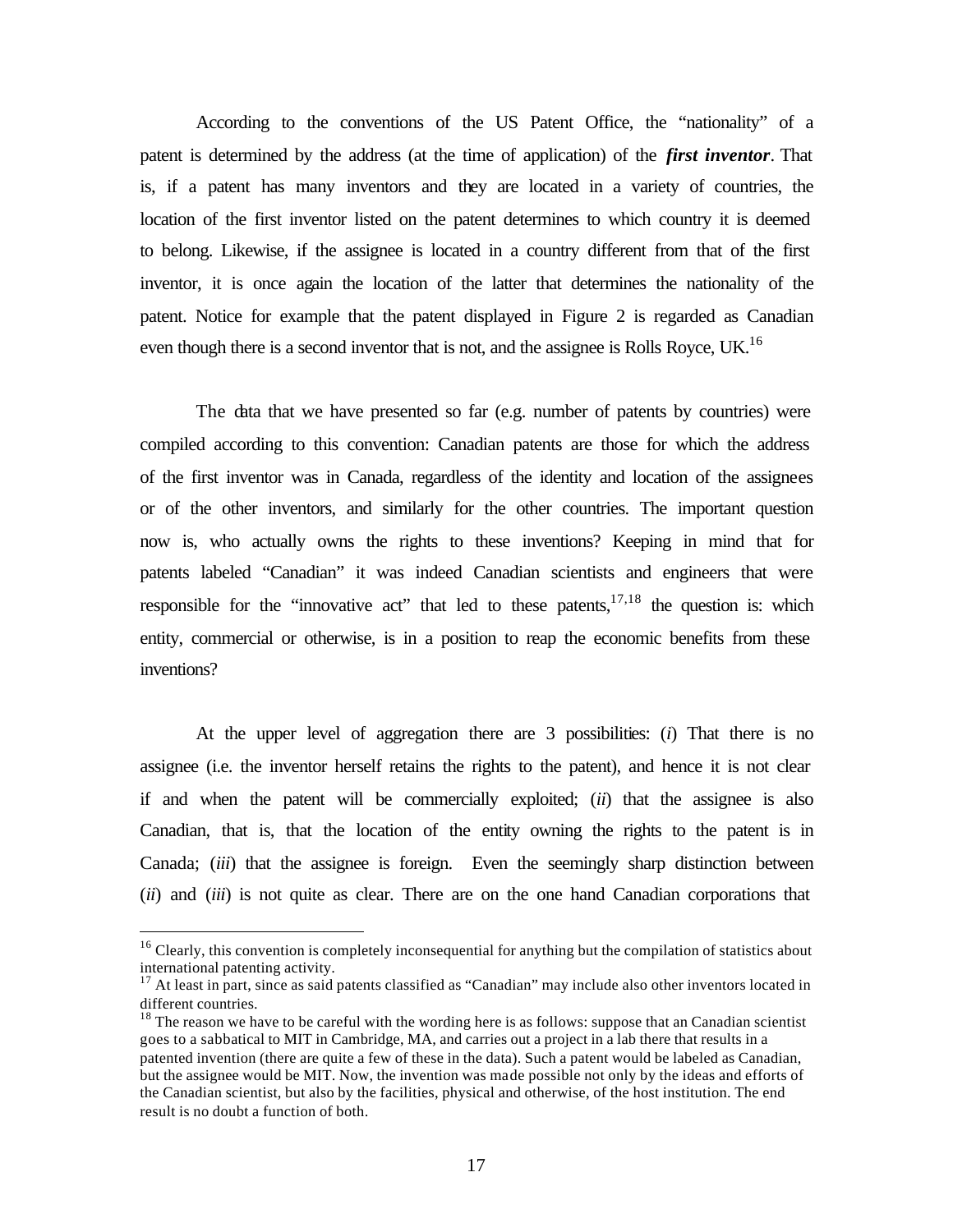have established subsidiaries or otherwise related firms in other countries, and they may choose to assign the patents (done is Canada) to their "foreign" subsidiaries (but in fact we should regard them as Canadian). On the other hand, there are multinational corporations that have established subsidiaries in Canada, and some may choose to assign the locally produced patents to the Canadian subsidiary, even though the multinational retains effective control over the property rights.

The distinction between these 3 categories, unassigned, Canadian ("local") and foreign, is then telling of the extent to which the country can expect to benefit from "its" patents. The unassigned patents may of course find their way to successful commercial applications (and many do), but they typically face much higher uncertainty than corporate assignees that own from the start the patents issued to their employees. Moreover, corporations are in a better position to capture internally the spillovers generated by those innovations. Thus, the higher is the percentage of unassigned patents, the less would be the economic potential of a given stock of patents. The distinction between foreign and local assignees is presumably informative of the probability that the *local economy* would be the prime beneficiary of the new knowledge embedded in the patent. One can draw various scenarios whereby foreign ownership may be as good if not better in that respect than local ownership of the patent rights (e.g. the foreign multinational offers marketing channels for the innovation that would be inaccessible to local firms). Still, we are rapidly moving in many technological areas to an era where the prime asset is the effective control of intellectual property, and presumably that is correlated with the ownership of patent rights. However, we do not need to take a strong stand in this respect, only to agree that this distinction is informative and quite likely important for understanding the potential value for a country of its stock of patents.

Table 3 shows the distribution between unassigned, "local" and foreign assignees, for Canada, the G7 and the Reference Group.<sup>19</sup> As we can see, the percentage of local

 $19$  These figures do not come from the same database as those presented so far: (1) The number of patents assigned to a country in table 3 include all patents in which *any* of the inventors resides in that country; (2) the period covered in table 3 is 1976-98 for granted patents, as opposed to 1968-97 for applied patents in all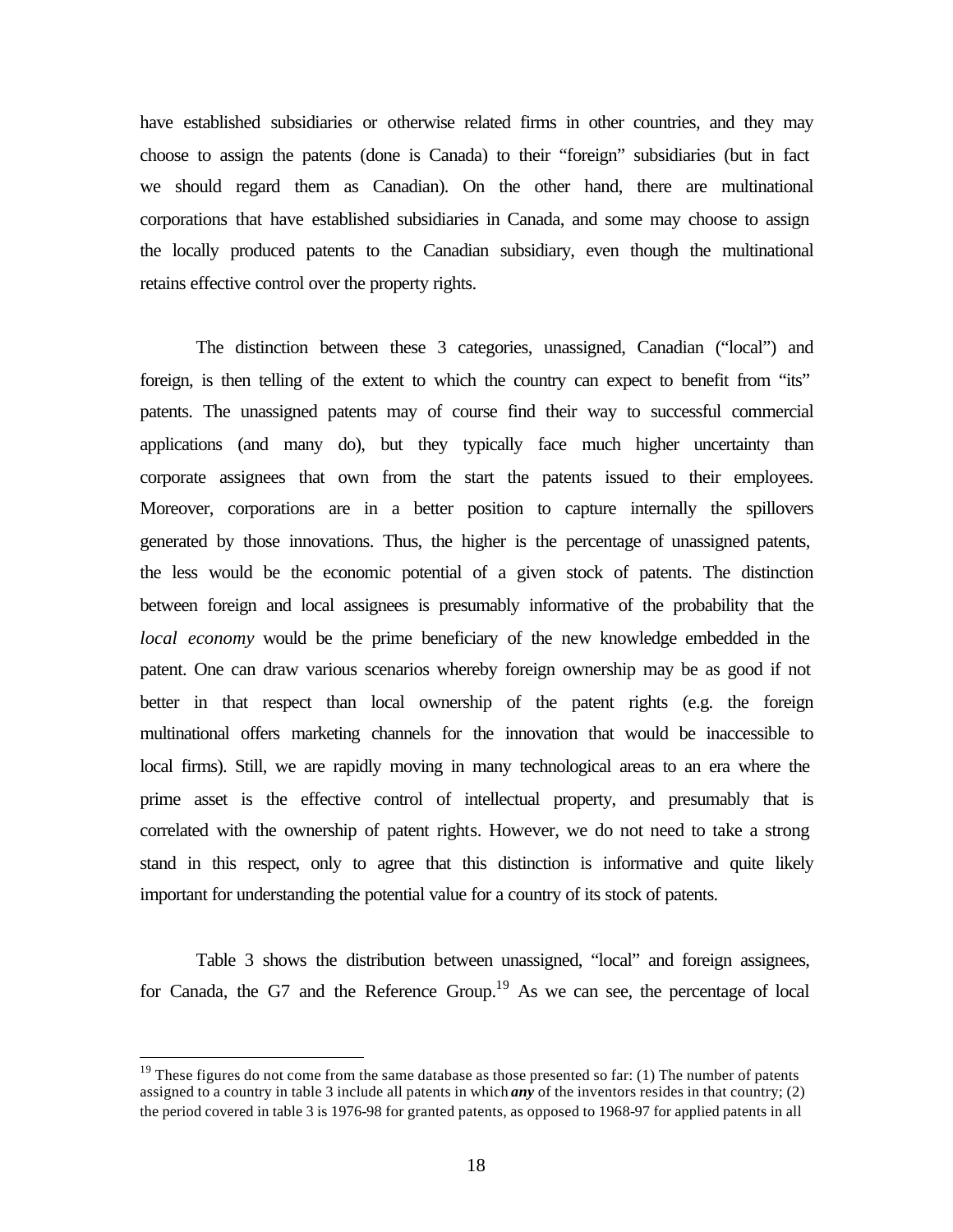assignees in Canada is much lower than that of all other G7 countries, due primarily to a high share of unassigned patents. As to the Reference Group, Finland and South Korea have much higher shares of local assignees than Canada, Israel a slightly higher share, and Taiwan a lower one. Taiwan has indeed a very low percentage of local assignees (due to an extremely high share of unassigned, 64%!), whereas South Korea has an extremely high share of them (topped only by Japan). These differences are clearly related to the industrial organization of these countries: Taiwan has a very large number of small enterprises, and an extremely high rate of turnover of firms, whereas South Korea is dominated by huge, stable *chaebol* (this is a topic worth of further investigation). The contrast between the latest figures (for 1998) and those for the whole period 1976-98 reveal that the G7 countries are quite stable, whereas the countries in the Reference Group increased the share of local assignees, particularly Taiwan and South Korea.

What characterizes Canada vis a vis other countries is that *both* the shares of unassigned and of foreign are relatively high: the percentage of unassigned in Canada is the second highest (after Taiwan), and the percentage of foreign is the third highest (after the UK and Israel). Thus, there is reason for concern in this respect, in that a full half of Canadian inventions may not fully benefit the Canadian economy, either because they are done by individuals that may have a hard time commercializing them, or because they are owned by foreign assignees.

### **VII. The Relative "Importance" of Canadian Patents**

 $\overline{a}$ 

Simple patent counts are a very imperfect measure of innovative activity, simply because patents vary a great deal in their technological and economic "importance" or "value", and the distribution of such values is extremely skewed. Recent research has shown that patent citations can effectively play the role of proxies for the "importance" of patents, as well as providing a way of tracing spillovers (see Trajtenberg, 1990, and Henderson, Jaffe and Trajtenberg, 1998). By citations I mean the references to previous patents that appear in the front page of each patent (see Figures 1 and 2).

other tables. Both are due to limitations of the search capabilities in the Internet site of the US Patent Office.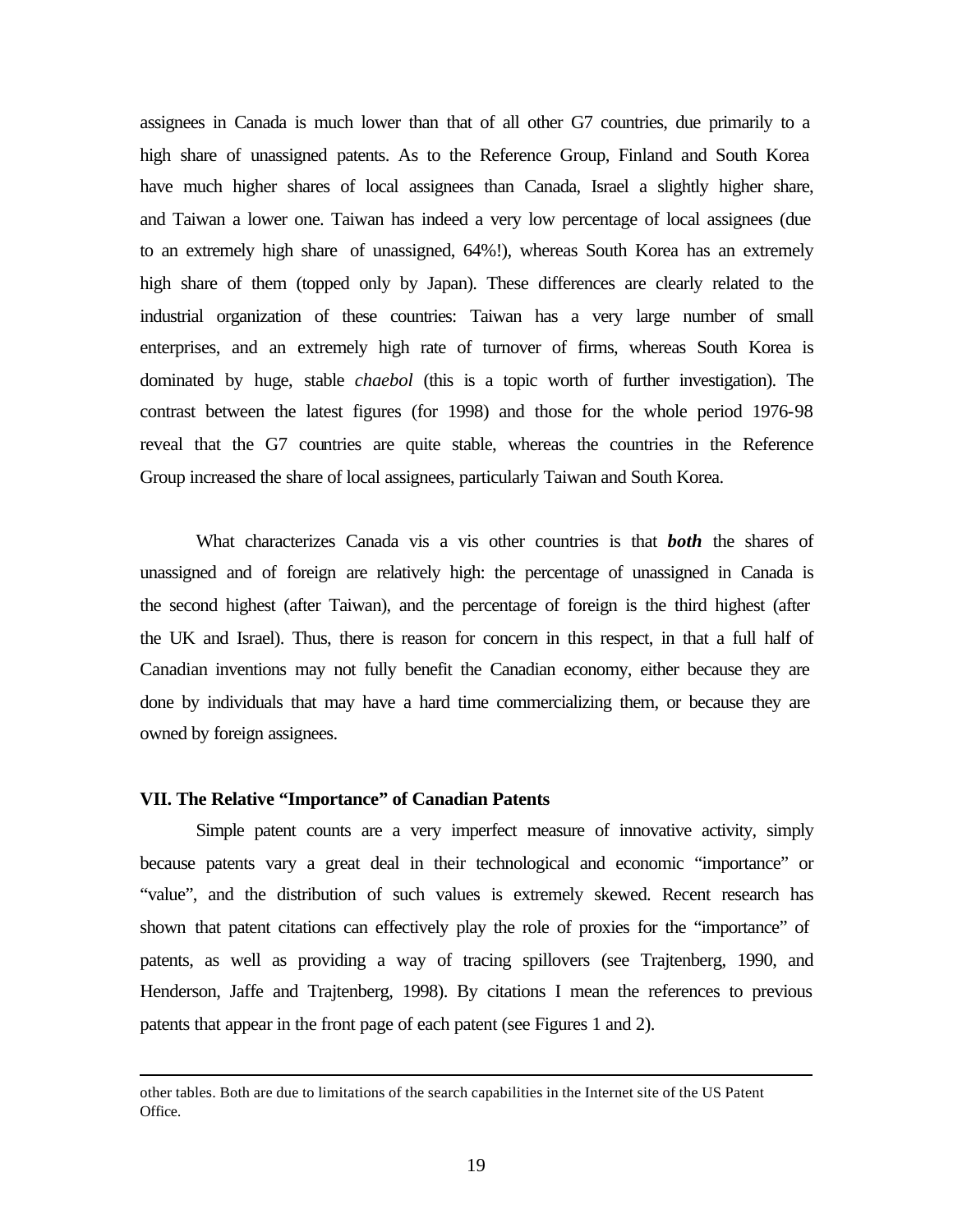Patent citations serve an important legal function, since they delimit the scope of the property rights awarded by the patent. Thus, if patent 2 cites patent 1, it implies that patent 1 represents a piece of previously existing knowledge upon which patent 2 builds, and over which 2 cannot have a claim. The applicant has a legal duty to disclose any knowledge of the prior art, but the decision regarding which patents to cite ultimately rests with the patent examiner, who is supposed to be an expert in the area and hence to be able to identify relevant prior art that the applicant misses or conceals.  $2^{20}$ 

I use data on patent citations here in order to examine the "quality" of Canadian patents vis a vis patents awarded to US inventors. That is, I ask to what extent Canadian patents are more or less frequently cited than US patents, controlling for various effects, and analyze how these differences vary over technological categories. Thus, I regress the number of citations received by each patent on control variables (dummies for 5 technological classes as well as for grant years), and a dummy for the US. The sign and magnitude of this latter coefficient is telling of the extent to which Canadian patents receive more or less citations on average than US patents, controlling for technological composition and age of patents. The results for the benchmark regression are as follows: $^{21}$ 

| Number of $obs = 95473$  |            |
|--------------------------|------------|
| F(6, 95433)              | $= 387.46$ |
| Prob > F                 | $= 0.0000$ |
| R-squared                | $= 0.1194$ |
| Adj R-squared $= 0.1190$ |            |
| Root MSE                 | $= 5.0802$ |

 $20$ Because of the role of the examiner and the legal significance of patent citations, there is reason to believe that patent citations are less likely to be contaminated by extraneous motives in the decision of what to cite than other bibliographic data such as citations in the scientific literature. Moreover, bibliometric data are of limited value in tracing the *economic* impact of scientific results, since they are not linked to economic agents or decisions.

 $21$  The data for these regressions consist of all Canadian patents, as well as a sample of  $1/50$  of patents awarded to US inventors.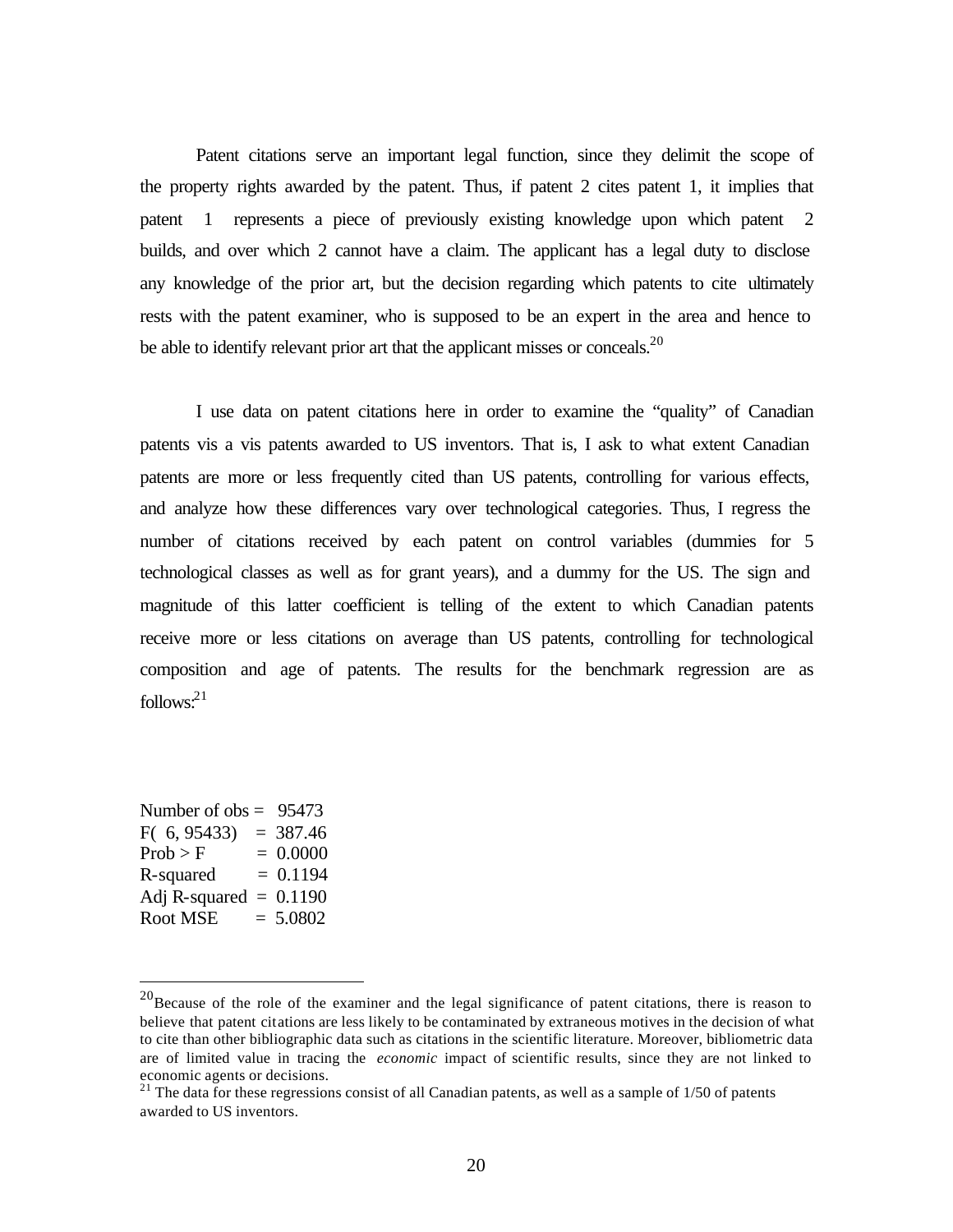|                                     | <b>Coefficient</b> | <b>Std. Error</b> | t-statistic |  |  |  |
|-------------------------------------|--------------------|-------------------|-------------|--|--|--|
| constant                            | 3.143              | 0.035             | 90.496      |  |  |  |
| US dummy                            | 0.614              | 0.033             | 18.403      |  |  |  |
| <b>Dummies for Tech Categories:</b> |                    |                   |             |  |  |  |
| Chemical                            | 0.217              | 0.049             | 4.467       |  |  |  |
| Drugs&Medical                       | 2.003              | 0.077             | 26.165      |  |  |  |
| Comp&Comm                           | 2.145              | 0.068             | 31.376      |  |  |  |
| Mechanical                          | $-0.258$           | 0.045             | $-5.685$    |  |  |  |
| <b>Elec</b> &Electronics            | 0.296              | 0.053             | 5.605       |  |  |  |

gyear  $F(33,95433) = 337.883$  0.000 (34 categories)

Thus, US patents are "better" than Canadian patents by about 20% (the coefficient of 0.614 for the US divided by the constant term of 3.14). Table 4 presents the results of the analysis for each technological category, and Figure 12 shows them graphically. The columns represent, in percentages, the extent to which Canadian patents received lower citation rates than US patents, e.g. in Drugs and Medicine the average number of citations received by Canadian patents was 4.41 (see Table 4), whereas the average for US patents was  $4.4+1.2=5.6$ . Thus, the "disadvantage" of Canadian patents was  $4.4/5.6$  1 =  $-22\%$ . As can be seen in Figure 12, the biggest disadvantage of Canadian patents vis a vis the US resides in Drugs and Medical and in Computers and Communications; the smallest in Mechanical and Others. Once again, this is quite worrisome: the former two are the leading technologies of our time, the latter two are declining traditional fields.

However, a closer look at Computers and Communications reveals a wide disparity between the two components (see Table 4 and Figure 13): in Communications the disadvantage was just of  $-9.5\%$  whereas in Computers it stands at  $-19\%$ . That is, Canada suffers from a large gap in the "quality" of patents in *Computers* vis a vis the US, but in *Communications* the disadvantage is much smaller, and in fact it is even lower than in Mechanical and Others, the two traditional fields with the least disadvantage. This is good news, recalling that the rank of patents in Communications (in terms of absolute numbers) is almost as high in Canada as it is in the US. That is, Canadians inventors patent a great deal in Communications, and these patents are of relatively high "quality"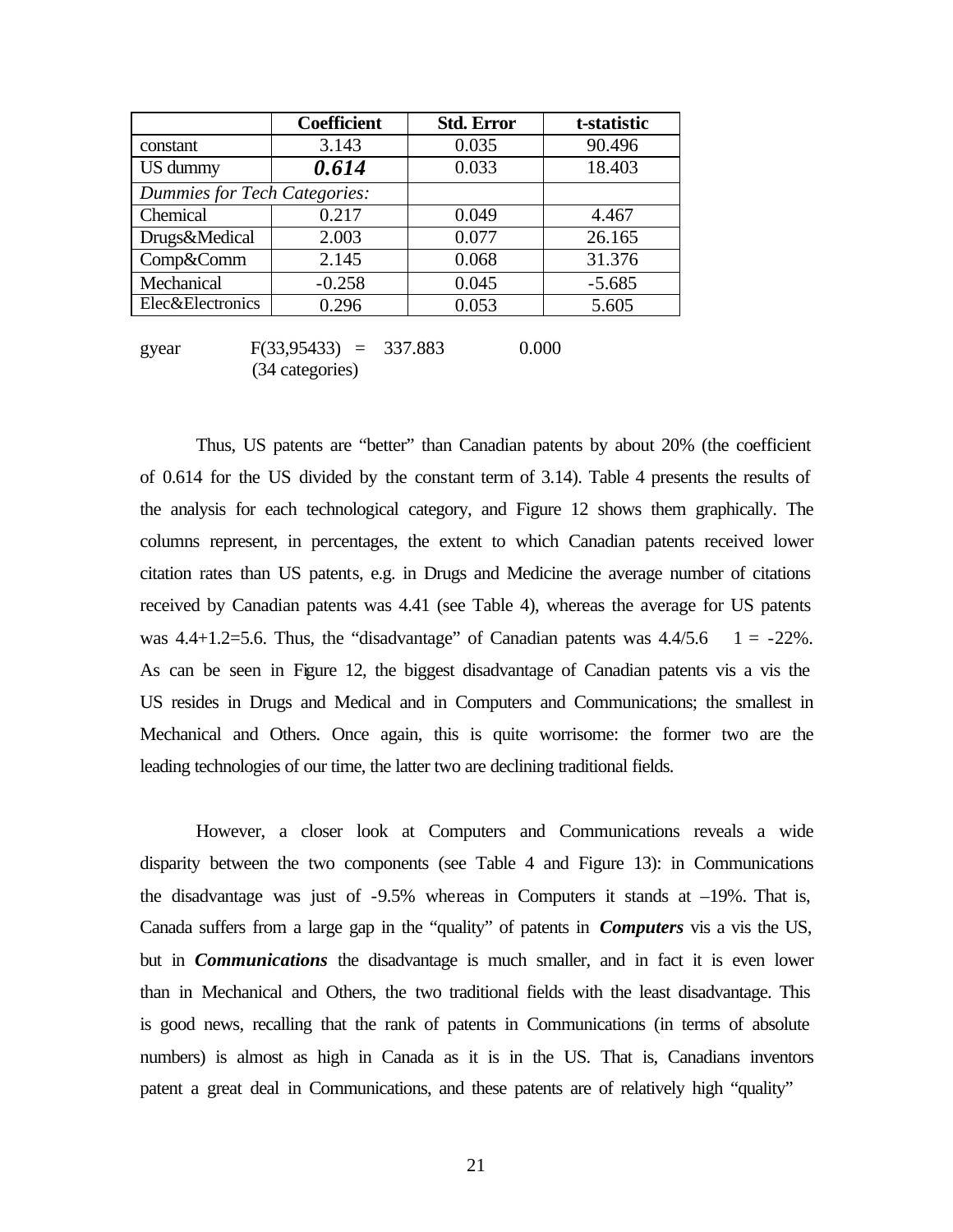still below that of US patents in the same field, but only by a small factor. Thus, the problem that we have identified earlier on in terms of the relatively low share of Canadian patents in the dominant GPT of our time, Computers and Communications, is first and foremost a problem in Computers, not in Communications.

Likewise, a detailed examination of the "quality" of patents in Drugs and Medical reveals that the disadvantage of Canadian patents vis a vis the US lies primarily in Medical Instrumentation (see again Table 4 and Figure 13). In Drugs the gap with the US is much smaller (-8.3%) and not quite significant from a statistical point of view. As said before, Canadian inventors took more patents in Drugs than in Medical Instrumentation (the opposite is true for US inventors), and hence here again the news are good in that sense.

### **VIII. Concluding Remarks and Policy Implications**

Before summing up, it is important to emphasize once again that the forgoing analysis was conducted entirely on the basis of data contained in Canadian and other patents issued by the US Patent Office. Clearly, not all Canadian innovations are reflected in those patents (the same is true for the comparison countries), and hence the results should be qualified accordingly. However, there is reason to believe that Canadian patents issued in the US are indeed representative of the main technological trends and patterns in Canada. That is so both because of the large number of such patents relative to domestic patent applications, and because of fragmentary supporting evidence from other sources on some of the findings (such as the good standing of the field of Communications in Canada).

The picture that emerges from the forgoing analysis is mixed at best, and points at a series of weaknesses in Canadian innovative performance:

1. In terms of relative measures of innovative outputs such as patents per capita and patents/R&D ratios, Canada stands mid way vis a vis the other G7 countries, but it has been overtaken in recent years by a group of countries geared towards the High Tech sector (Finland, Israel, Taiwan, with South Korea closing-in).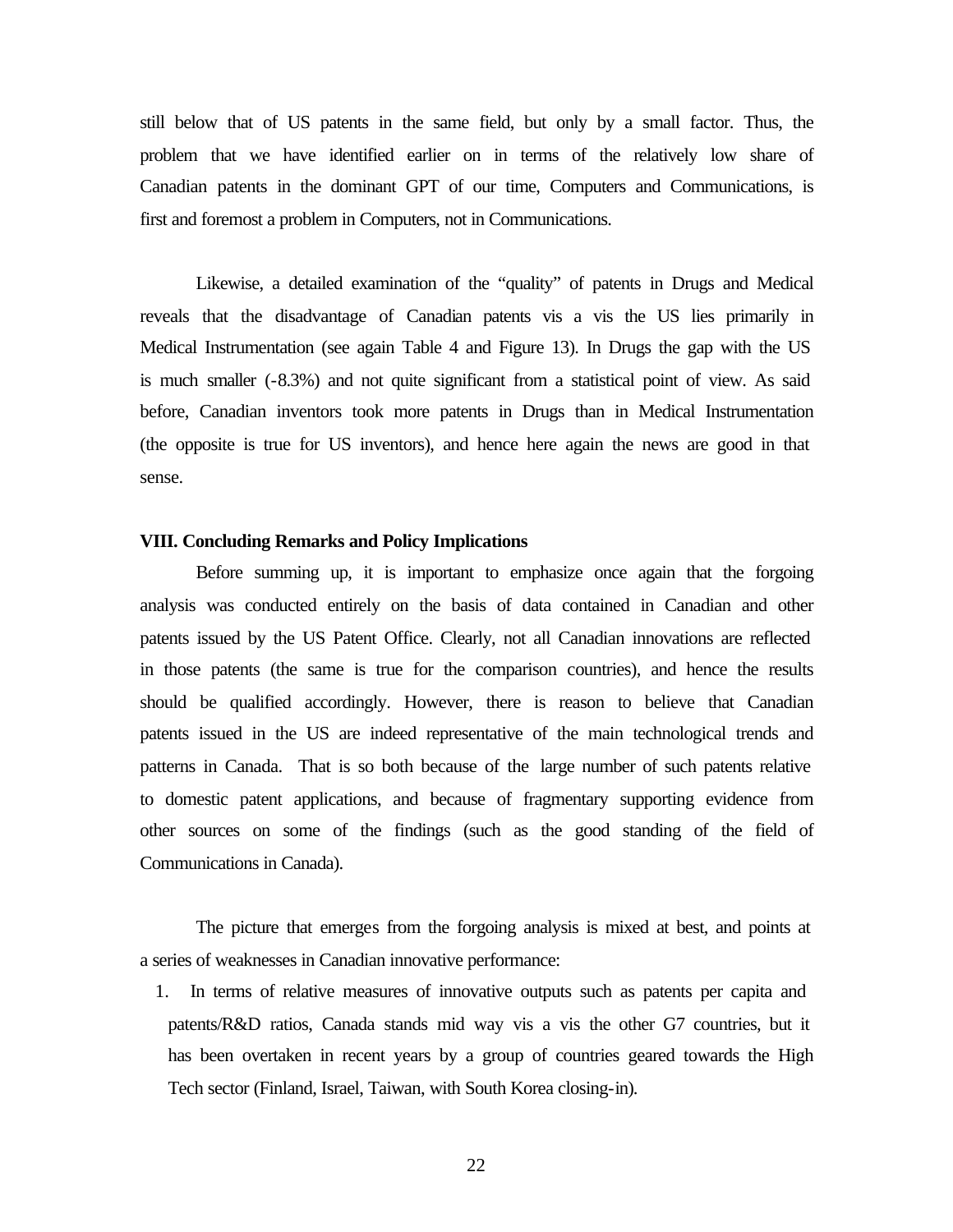- 2. Canada stands well below the other G7 (except for Italy) in terms of the relative amount of resources devoted to innovation, with a R&D/GDP ratio of 1.5%, as opposed to 2.0-2.8% for Germany, Japan and the US.
- 3. Because of the importance of indivisibilities and critical mass in this area, what ultimately counts is both the absolute amount of R&D, and the absolute number of patents received. Thus, the medium to poor showing in the *relative* measures mean a very poor standing in *absolute* terms, and carry potentially serious implications for economic performance.
- 4. Canadian patenting is highly correlated with lagged R&D spending in Canada as well as with worldwide trends in patenting. The latter are exogenous but the amount of resources devoted to R&D is not. Thus, a current policy shift in favor of R&D spending may boost innovative outputs in 2-3 years.
- 5. The "rate of success" of Canadian patent applications in the US is low relative both to the other G7 and to the Reference Group. It is not clear what accounts for the gap - insufficient selectivity, poor overall "quality" of the applications, procedural difficulties, etc. It is worth examining this area more in detail, since an increase in the success rate may act like a productivity boost to the innovation process.
- 6. The technological composition of Canadian patents is out of step with the rest of the world: in Canada two of the three traditional fields (Mechanical and Others) still comprise the lion share of patents, whereas the fields of Computers and Communications (C&C) and of Electrical and Electronics are well below the world mark.
- 7. Close examination reveals that the problem lies with Computers (Hardware and Software), and not with Communications. This is true also in terms of the "quality" of Canadian patents in these fields, vis a vis US patents.
- 8. The lagging of Canadian innovation in Computers may have dire consequences for the economic performance of the economy as a whole, since C&C constitute the leading "General Purpose Technology" of our times.
- 9. The patterns of ownership of Canadian patents are also troubling: less than half of Canadian patents are owned by Canadian assignees, 35% are unassigned (the second highest % among the G7), and 19% are owned by foreign assignees. Thus, half of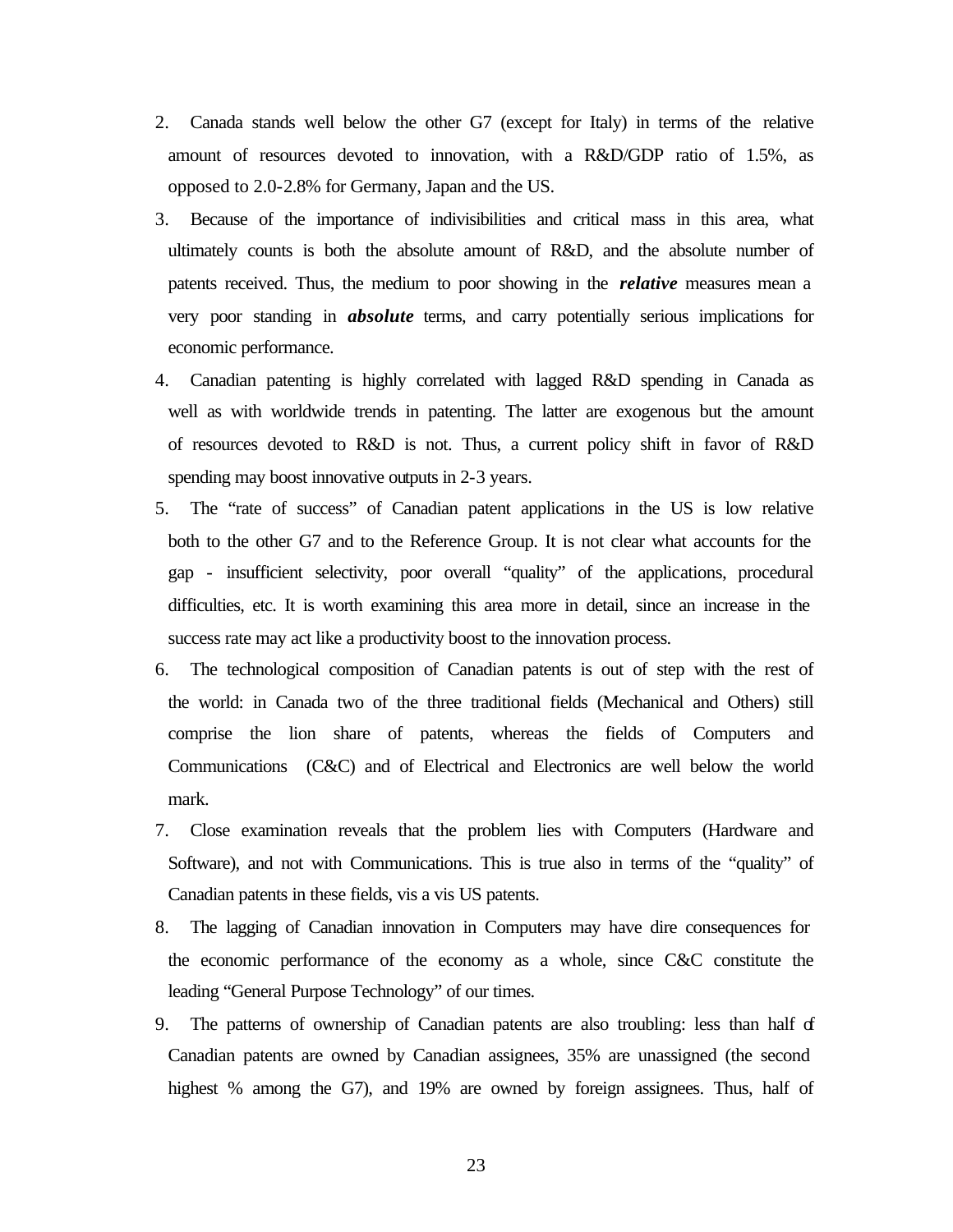Canadian inventions may not fully benefit the Canadian economy, either because they are done by individuals that may have a hard time commercializing them, or because they are owned by foreign assignees.

10. There is a significant gap of about 20% in the "quality" or "importance" of Canadian patents versus patents of US inventors, as measured by the number of citations received. The largest disadvantage was in Drugs and Medical  $(22%)$  and in Computers and Communications (-19%), whereas in two of the traditional fields Canadian patents exhibited the least disadvantage. A close-up look reveals that the quality gap resides first and foremost in Computers, not in Communications, and in Medical Instrumentation, not in Drugs.

Clearly, there is a great deal of room for improvements both in the rate and in direction of innovative activity in Canada. According to most indicators, Canada does possess the human capital and the infrastructure needed to benefit from and innovate successfully in cutting edge technologies. Whether or not it will do so depends as much on allocative decisions (e.g. R&D spending) as on institutional factors affecting innovation and entrepreneurship. Both are to some extent within the realm of economic policy.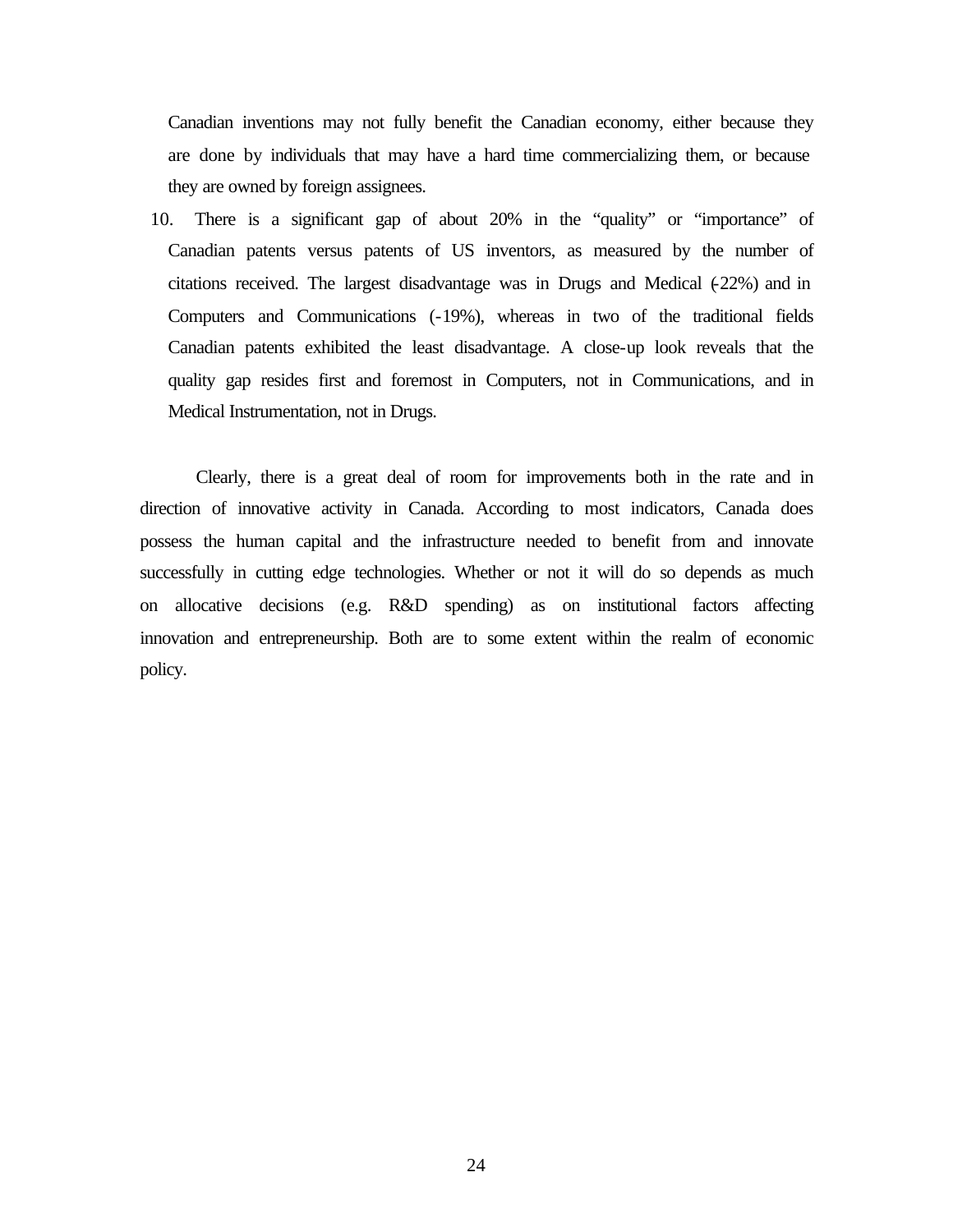### **References**

Bresnahan, T. and M. Trajtenberg, "General Purpose Technologies - Engines of Growth?" Journal of Econometrics, January 1995, 65(1), pp. 83-108.

Cohen, W. and D.A. Levinthal, "Innovation and Learning: The Two Faces of R&D". Economic Journal, 99(397), September 1989, pp. 569-96).

Helpman, E. and M. Trajtenberg, "A Time to Sow and a Time to Reap: Growth Based on General Purpose Technologies". In Helpman, E. (ed.), General Purpose Technologies and Economic Growth. Cambridge: MIT Press, 1998, pp. 55-83.

Henderson, R., Jaffe, A. and M. Trajtenberg, "Universities as a Source of Commercial Technology: A Detailed Analysis of University Patenting 1965-1988". Review of Economics and Statistics, February 1998, Vol LXXX (1), pp. 119-127.

Jaffe, A., Henderson, R. and M. Trajtenberg, "Geographic Localization of Knowledge Spillovers as Evidenced by Patent Citations". Quarterly Journal of Economics, August 1993, pp. 577-598.

Levin, R., A. Klevorick, R.R. Nelson, and S.G. Winter, "Appropriating the Returns from Industrial Research and Development," Brookings Papers on Economic Activity, 1987, *3*, 783-820.

National Science Foundation, Science and Technology Data Book, Washington D.C. NSF 1996.

Rafiquzzaman, Mohammed, and Lori Whewell, "Recent Jumps in Patenting Activities: Comparative Innovative Performance of Major Industrial Countries, Patterns and Explanations." Industry Canada Research Publications Program, Working Paper # 27, December 1998.

Trajtenberg, M. "A Penny for Your Quotes: Patent Citations and the Value of Innovations". The Rand Journal of Economics, Spring 1990, 21(1), 172-187.

Trajtenberg, M., Henderson H. and Jaffe, A. and, "University versus Corporate Patents: A Window on the Basicness of Invention." Economics of Innovation and New Technology, 1997, 5 (1), pp. 19-50.

Trefler, Dan, "Canada's Lagging Productivity". Canadian Institute of Advanced Research, ECWP-125, May 1999.

US Patent Office, Internet Site: http://www.uspto.gov/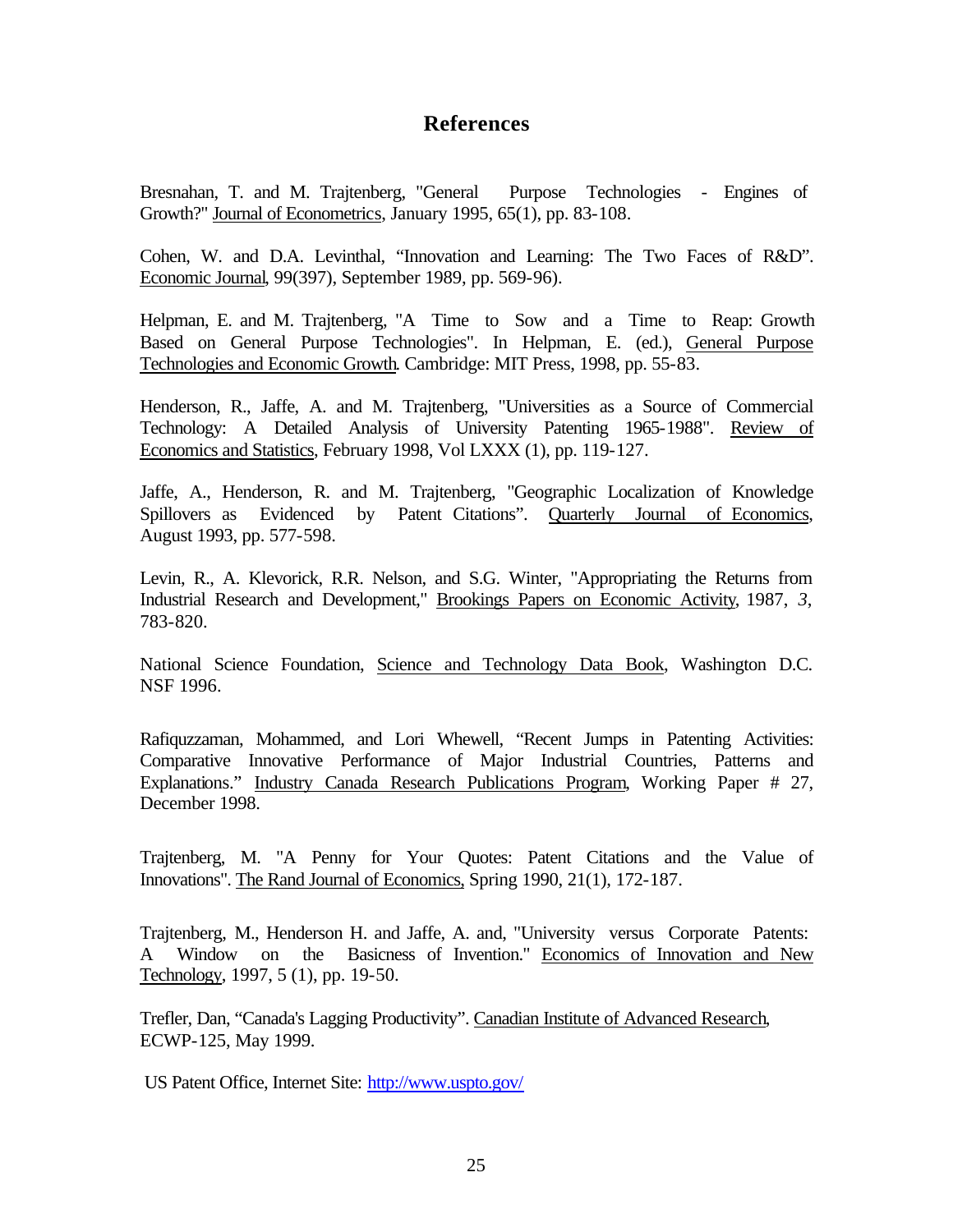| <b>Appendix 1</b><br><b>Issued Patents by Application Year 1968-97</b> |                |         |         |         |        |        |        |        |        |        |        |        |        |        |
|------------------------------------------------------------------------|----------------|---------|---------|---------|--------|--------|--------|--------|--------|--------|--------|--------|--------|--------|
| <b>Country</b>                                                         | 1968-72        | 1973-77 | 1978-82 | 1983-87 | 1988   | 1989   | 1990   | 1991   | 1992   | 1993   | 1994   | 1995   | 1996   | 1997   |
| Canada                                                                 | 1,106          | 1,180   | 1,147   | 1,345   | 1,876  | 2,029  | 1,938  | 2,052  | 1,984  | 2,274  | 2,472  | 2,781  | 2,564  | 2,709  |
|                                                                        |                |         |         |         |        |        |        |        |        |        |        |        |        |        |
| <b>France</b>                                                          | 1,929          | 2,164   | 2,199   | 2,397   | 2,940  | 2,925  | 3,051  | 2,980  | 2,926  | 2,926  | 3,062  | 3,449  | 3,035  | 3,220  |
| <b>Germany</b>                                                         | 4,874          | 5,745   | 6,167   | 6,660   | 7,621  | 7,759  | 7,504  | 6,920  | 6,966  | 6,775  | 7,431  | 8,180  | 7,869  | 8,403  |
| <b>Italy</b>                                                           | 660            | 718     | 819     | 971     | 1,267  | 1,232  | 1,283  | 1,250  | 1,267  | 1,184  | 1,268  | 1,415  | 1,356  | 1,393  |
| Japan                                                                  | 4,062          | 6,385   | 9,359   | 13,979  | 19,866 | 21,650 | 22,104 | 22,811 | 22,714 | 22,066 | 25,352 | 26,659 | 25,906 | 27,386 |
| UK                                                                     | 2,764          | 2,709   | 2,357   | 2,429   | 2,704  | 2,811  | 2,594  | 2,341  | 2,265  | 2,474  | 2,819  | 3,086  | 2,743  | 2,946  |
| <b>USA</b>                                                             | 45,150         | 41,894  | 38,222  | 37,990  | 46,968 | 50,190 | 53,266 | 53,790 | 56,690 | 59,264 | 65,384 | 74,610 | 64,947 | 73,182 |
|                                                                        |                |         |         |         |        |        |        |        |        |        |        |        |        |        |
| <b>Finland</b>                                                         | 70             | 103     | 143     | 212     | 262    | 310    | 350    | 352    | 329    | 361    | 460    | 503    | 544    | 580    |
| <b>Israel</b>                                                          | 58             | 102     | 137     | 211     | 281    | 318    | 325    | 316    | 355    | 422    | 578    | 605    | 566    | 650    |
| <b>South</b><br>Korea                                                  | $\overline{4}$ | 9       | 20      | 74      | 205    | 409    | 510    | 795    | 906    | 1,026  | 1,587  | 2,029  | 2,851  | 3,302  |
| <b>Taiwan</b>                                                          | $\mathbf{1}$   | 33      | 87      | 279     | 557    | 725    | 932    | 1,116  | 1,260  | 1,567  | 1,908  | 2,197  | 2,688  | 3,097  |

*See Notes in following page.*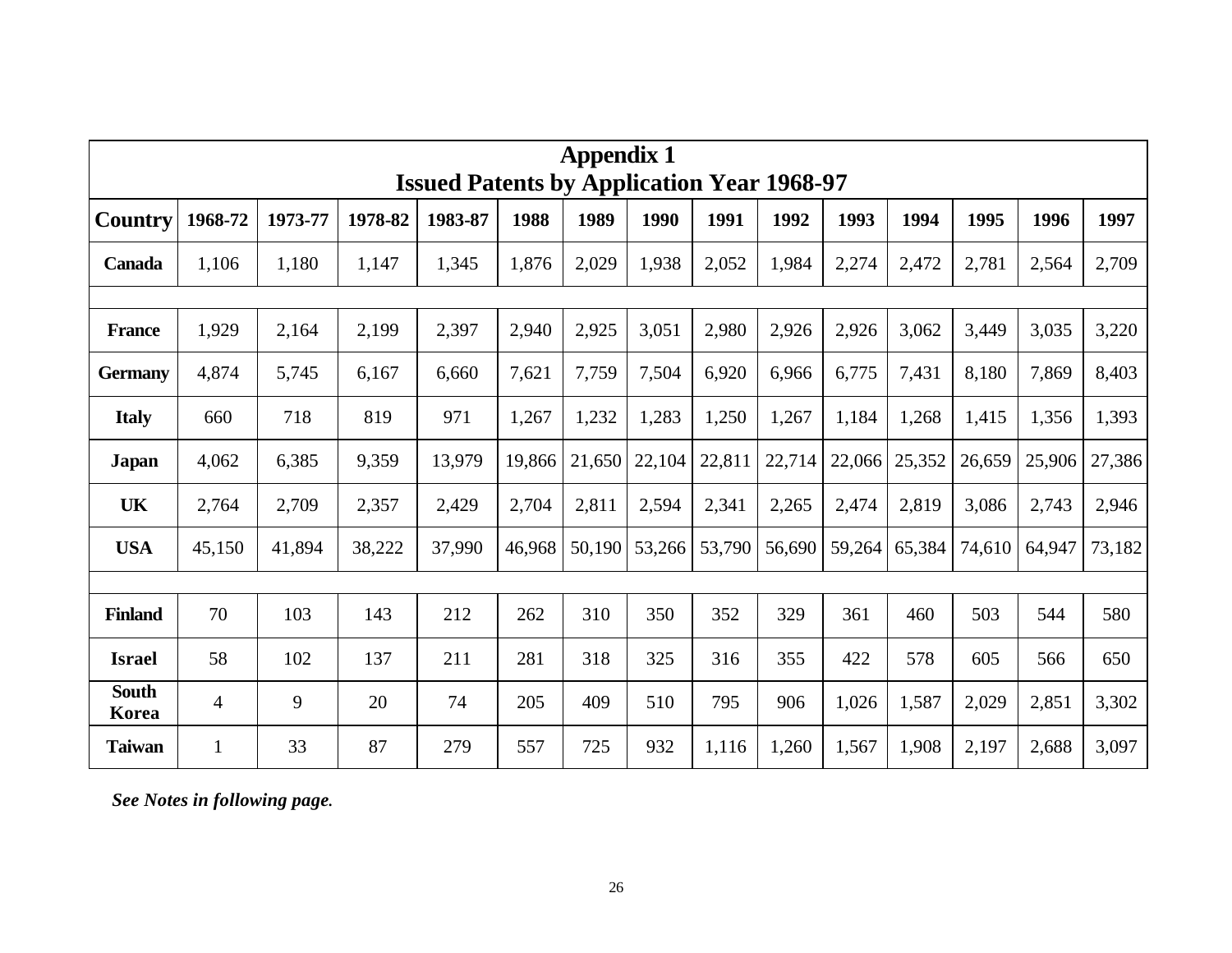### **Notes to Appendix 1 Sources of Data on Yearly Patent Counts by Countries**

The difficulty in obtaining accurate patent counts by *application year* stems from the lag between application and grant, that causes truncation in the figures for recent years. That is, we have the complete figures for patents by grant year up to 1998, but not by application year. However, one can estimate these figures relying on the previous percentage of "successful" applications (since we do have the number of raw applications for recent years) and other data. In particular, the figures showed in Appendix 1 (and used throughout the paper) were compiled and/or estimated as follows:

Up to 1989: from our data file.

- For 1990-94: taken from the latest TAF-USPTO report as given there. These figures are based upon patents granted up to the end of 1998, but since over 99% of patents are examined by the forth year after application, these figures may be regarded as essentially complete.
- For 1995: (patents applied in '95 and granted up to '98)/(ratio of '95 patents whose examination was completed by '98=0.98).
- For 1996, average of the following two estimates: (*i*) (patents applied in '96 and granted up to '98)/(ratio of '96 patents whose examination was completed by '98=0.84); (*ii*) (number of raw applications in '96)\*("national success ratio": percentage of patents applied for in '94 and '95 that were eventually granted, out of raw applications in those years).
- For 1997: (number of patent applications filed in '97)\*(estimated national success ratio for '96). The later was computed as: (estimated number of patents granted in '96)/(number of applications in '96).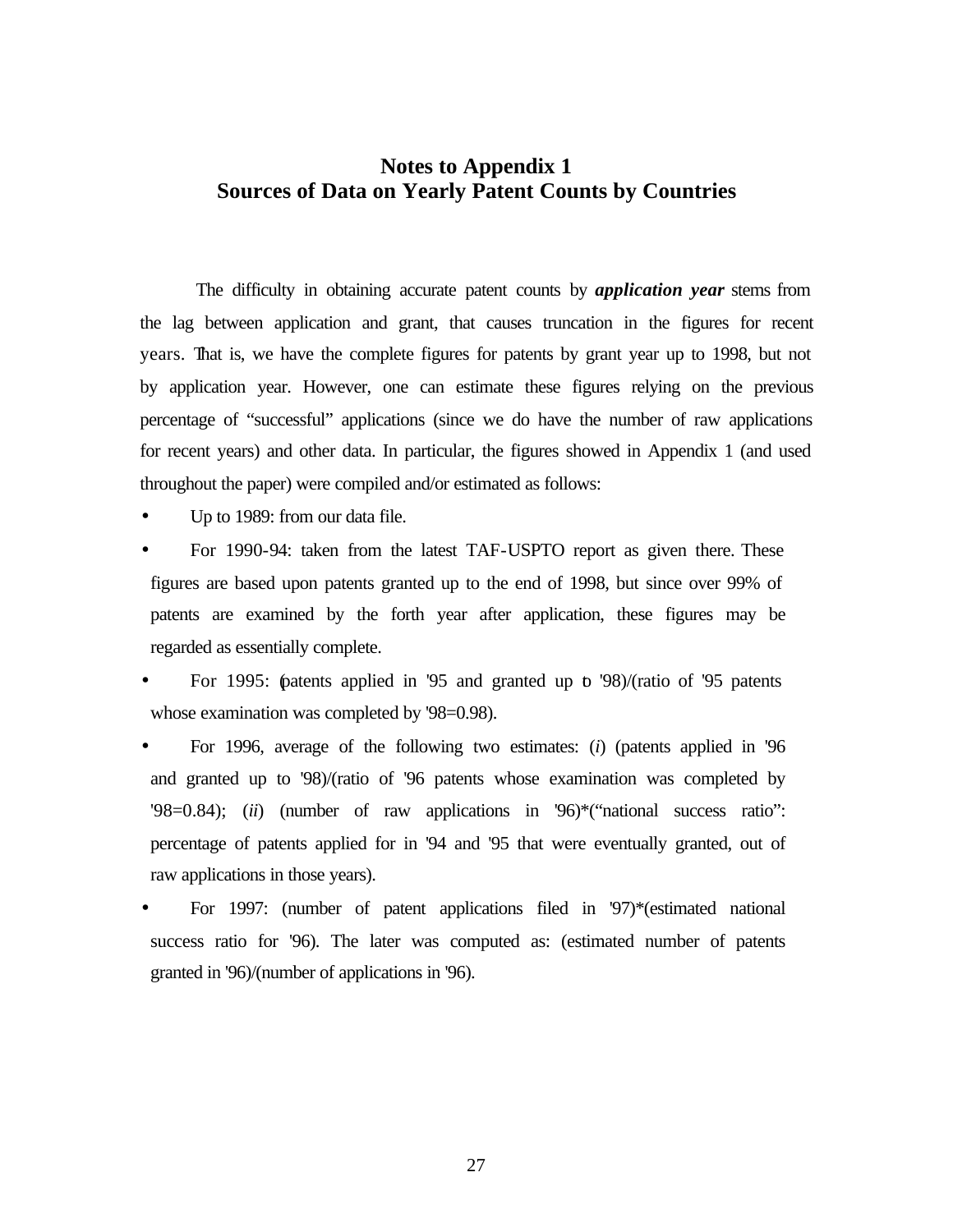|                | $\mu$<br><b>Total non-defense R&amp;D expenditures in G7 Countries</b><br>$(in constant 1992 billion$ \$) |       |       |       |        |        |        |        |        |        |        |        |        |        |        |
|----------------|-----------------------------------------------------------------------------------------------------------|-------|-------|-------|--------|--------|--------|--------|--------|--------|--------|--------|--------|--------|--------|
| Country        | 1981                                                                                                      | 1982  | 1983  | 1984  | 1985   | 1986   | 1987   | 1988   | 1989   | 1990   | 1991   | 1992   | 1993   | 1994   | 1995   |
| <b>Canada</b>  | 5.15                                                                                                      | 5.56  | 5.61  | 6.11  | 6.62   | 6.99   | 7.02   | 7.14   | 7.31   | 7.75   | 7.90   | 8.21   | 8.68   | 9.00   | 9.13   |
|                |                                                                                                           |       |       |       |        |        |        |        |        |        |        |        |        |        |        |
| <b>France</b>  | 13.38                                                                                                     | 14.46 | 15.24 | 16.14 | 16.87  | 16.97  | 17.51  | 18.32  | 19.70  | 20.48  | 21.15  | 22.42  | 22.03  | 21.73  | 21.72  |
| <b>Germany</b> | 22.95                                                                                                     | 23.69 | 24.05 | 24.70 | 27.07  | 27.96  | 29.92  | 31.03  | 32.37  | 32.58  | 35.04  | 35.84  | 34.45  | 34.35  | 34.22  |
| <b>Italy</b>   | 6.77                                                                                                      | 7.06  | 7.45  | 8.01  | 9.09   | 9.44   | 10.31  | 10.80  | 11.38  | 12.38  | 12.74  | 13.13  | 11.90  | 11.30  | 11.54  |
| <b>Japan</b>   | 34.83                                                                                                     | 37.38 | 40.31 | 43.25 | 48.00  | 48.76  | 52.07  | 56.20  | 61.55  | 66.58  | 67.94  | 68.91  | 66.55  | 65.63  | 69.74  |
| UK             | 13.66                                                                                                     | 13.39 | 13.12 | 13.84 | 14.56  | 15.65  | 16.18  | 17.13  | 17.61  | 17.97  | 16.57  | 17.83  | 17.80  | 17.99  | 17.17  |
| <b>USA</b>     | 81.41                                                                                                     | 82.55 | 86.25 | 93.88 | 100.36 | 101.90 | 103.34 | 107.79 | 113.79 | 120.92 | 127.83 | 129.36 | 126.28 | 128.58 | 138.35 |

Appendix 2

*Notes:*

Data taken from NSF site, "National Patterns of R&D Resources: 1997 Data Update" (table b8.xls).

Canada figures for 1992 and 1994 were calculated from total R&D of Canada for that year by taking the average ratio of previous and next years ratio of non-defense R&D to total R&D.

For UK in 1982 and 1984 we took the average of previous and next year ND R&D.

For France in 1995 we took the non-defense R&D to total R&D ratio of previous year.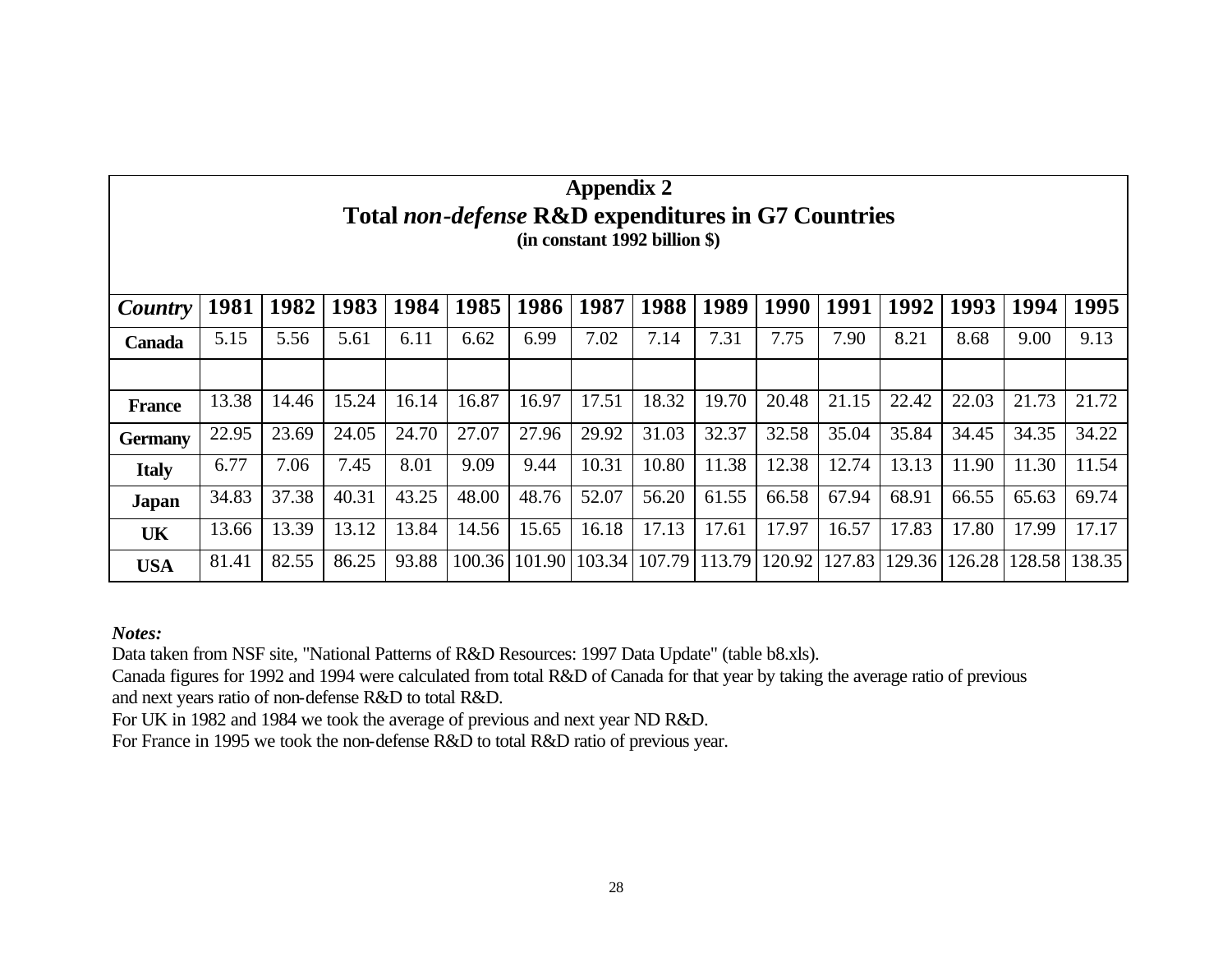# **Table 1**

# **Canada, the G7 and the Reference Group: Basic Patent Statistics – 1967 - 97**

|                             |         | <b>Patents per</b> |         | <b>Patents per</b> |         | <b>Success Rate</b> |         | <b>Annual</b>      |
|-----------------------------|---------|--------------------|---------|--------------------|---------|---------------------|---------|--------------------|
| <b>Country</b>              |         | Year               |         | Capita             |         |                     |         | <b>Growth Rate</b> |
|                             | 1967-97 | 1992-97            | 1967-97 | 1992-97            | 1967-97 | 1992-97             | 1967-97 | 1992-97            |
| Canada                      | 1,552   | 2,560              | 6.2     | 8.6                | 56%     | 55%                 | 3.6%    | 6.4%               |
| Other G7:                   |         |                    |         |                    |         |                     |         |                    |
| France                      | 2,466   | 3,138              | 4.6     | 5.4                | 66%     | 63%                 | 2.2%    | 1.9%               |
| Germany                     | 6,422   | 7,732              | 9.9     | 9.5                | 65%     | 63%                 | 2.6%    | 3.8%               |
| Italy                       | 959     | 1,323              | 1.7     | 2.3                | 59%     | 58%                 | 3.2%    | 1.9%               |
| Japan                       | 13,515  | 25,474             | 11.8    | 20.3               | 65%     | 61%                 | 8.6%    | 3.8%               |
| <b>UK</b>                   | 2,603   | 2,814              | 4.5     | 4.8                | 55%     | 51%                 | 0.2%    | 5.4%               |
| <b>USA</b>                  | 47,153  | 67,478             | 19.8    | 25.6               | 62%     | 59%                 | 1.7%    | 5.2%               |
| <b>The Reference Group:</b> |         |                    |         |                    |         |                     |         |                    |
| Finland                     | 223     | 490                | 4.7     | 9.6                | 57%     | 58%                 | 9.1%    | 12.0%              |
| <b>Israel</b>               | 232     | 564                | 5.2     | 10.0               | 54%     | 56%                 | 10.0%   | 12.9%              |
| South                       | 472     | 2,159              | 1.1     | 4.8                | 61%     | 62%                 | 34.3%*  | 29.5%              |
| Korea                       |         |                    |         |                    |         |                     |         |                    |
| Taiwan                      | 602     | 2,291              | 3.1     | 10.7               | 44%     | 47%                 | 24.9%*  | 19.7%              |

\* For South Korea and Taiwan the average growth rates are for the last 20 years.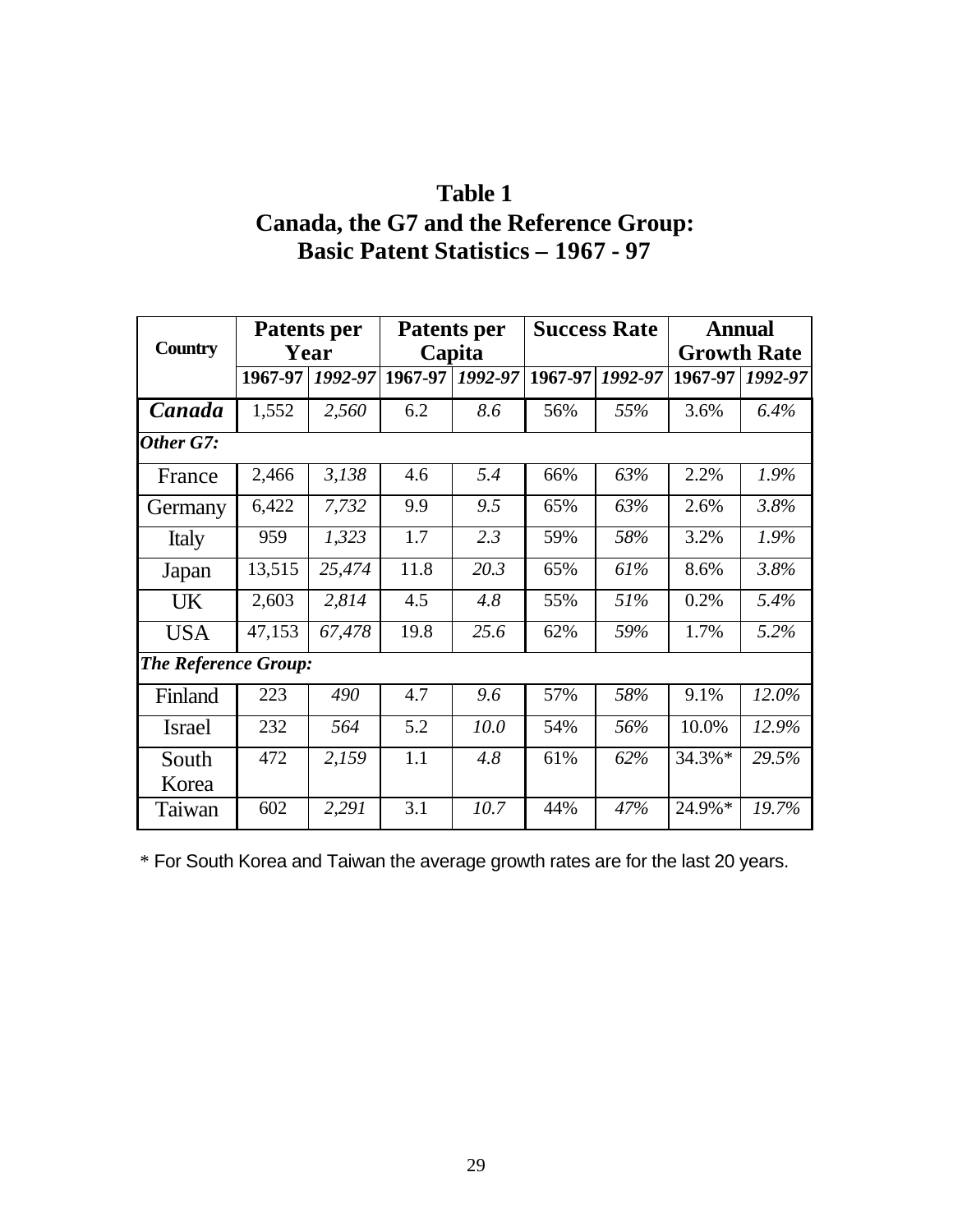# **Table 2 Top Canadian Technological Sub-Categories \* Canada vs. US 1987-96**

| <b>Technological Sub Category</b>        | <b>Number of</b><br><b>Canadian Patents</b> | Canada<br><b>Rank</b>   | <b>USA</b><br><b>Rank</b> |
|------------------------------------------|---------------------------------------------|-------------------------|---------------------------|
| Mat. Proc & Handling                     | 1303                                        | $\mathbf{1}$            | $\overline{4}$            |
| Communications                           | 1090                                        | $\overline{2}$          | 1                         |
| Transportation                           | 796                                         | $\overline{\mathbf{3}}$ | 8                         |
| <b>Furniture, House Fixtures</b>         | 745                                         | $\boldsymbol{4}$        | 14                        |
| Agriculture, Husbandry, Food             | 719                                         | 5                       | 15                        |
| <b>Drugs</b>                             | 596                                         | 6                       | 5                         |
| <b>Metal Working</b>                     | 566                                         | $\overline{7}$          | 11                        |
| Measuring & Testing                      | 548                                         | 8                       | 9                         |
| Earth Working & Wells                    | 528                                         | 9                       | 18                        |
| Receptacles                              | 525                                         | 10                      | 12                        |
| Motors $&$ Engines + Parts               | 498                                         | 11                      | 13                        |
| <b>Electrical Devices</b>                | 483                                         | 12                      | 10                        |
| Surgery & Med Inst.                      | 470                                         | 13                      | $\boldsymbol{\beta}$      |
| <b>Power Systems</b>                     | 466                                         | 14                      | $\overline{7}$            |
| Computer Hardware & Software             | 405                                         | 15                      | $\overline{2}$            |
| <b>Resins</b>                            | 383                                         | 16                      | 6                         |
| <b>Liquid Purification or Separation</b> | 337                                         | 17                      | 26                        |
| <b>Amusement Devices</b>                 | 336                                         | 18                      | 21                        |
| Heating                                  | 328                                         | 19                      | 27                        |
| Apparel & Textile                        | 307                                         | 20                      | 25                        |

\* Excluding Miscellaneous in each Technological Category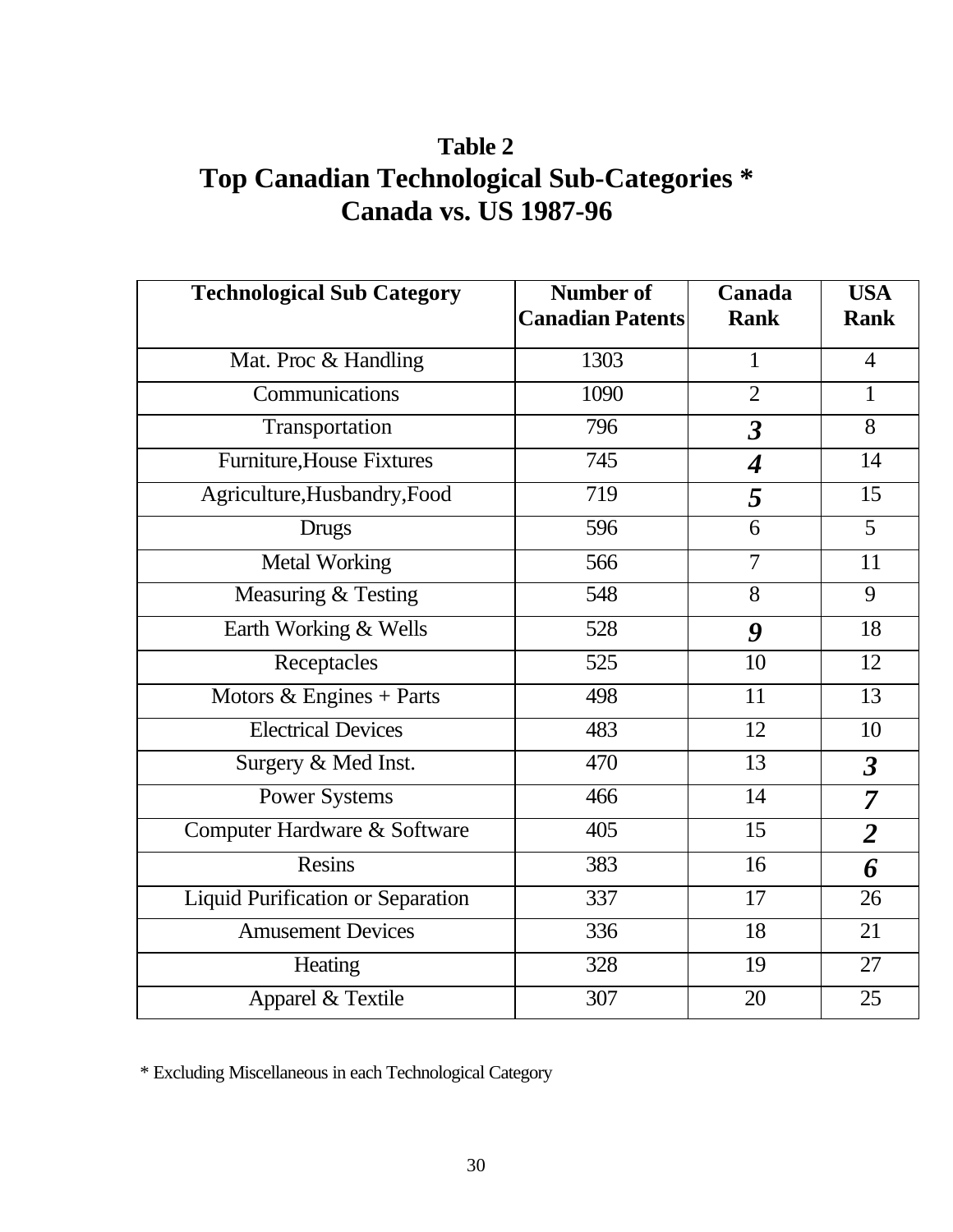**Table 3 Distribution of Assignee Types – International Comparison 1976-98**

|                        | <b>Number of Patents</b>        |        |         | <b>Percentages</b> |                |         |              |
|------------------------|---------------------------------|--------|---------|--------------------|----------------|---------|--------------|
| <b>Country</b>         | <b>Unassigned Foreign Local</b> |        |         | <b>Total</b>       | Unassign<br>ed | Foreign | <b>Local</b> |
| Canada                 | 15,756                          | 8,614  | 21,175  | 45,545             | 35%            | 19%     | 46% $(50\%)$ |
| Other G7               |                                 |        |         |                    |                |         |              |
| France                 | 6,567                           | 8,883  | 49,500  | 64,950             | 10%            | 14%     | 76%<br>(75%) |
| Germany                | 13,147                          | 17,060 | 117,660 | 147,867            | 9%             | 12%     | 80% (77%)    |
| Italy                  | 3,957                           | 3,904  | 19,293  | 27,154             | 15%            | 14%     | 71% (72%)    |
| Japan                  | 9,003                           | 6,950  | 341,854 | 357,807            | 3%             | 2%      | 96% (95%)    |
| <b>UK</b>              | 5,812                           | 15,698 | 37,693  | 59,203             | 10%            | 27%     | 64%<br>na    |
| <b>USA</b>             | 296,191                         | 19,546 | 887,308 | 1,203,045          | 25%            | 2%      | 74%<br>(76%) |
| <b>Reference Group</b> |                                 |        |         |                    |                |         |              |
| <b>Israel</b>          | 1,815                           | 1,807  | 3,443   | 7,065              | 26%            | 26%     | 49%<br>(52%) |
| Finland                | 834                             | 422    | 4,739   | 5,995              | 14%            | 7%      | 79%<br>(81%) |
| South<br>Korea         | 1,154                           | 531    | 10,666  | 12,351             | 9%             | 4%      | 86%<br>(92%) |
| Taiwan                 | 13,296                          | 991    | 6,362   | 20,649             | 64%            | 5%      | 31%<br>(44%  |

\* Numbers in parenthesis: the percentages for 1998.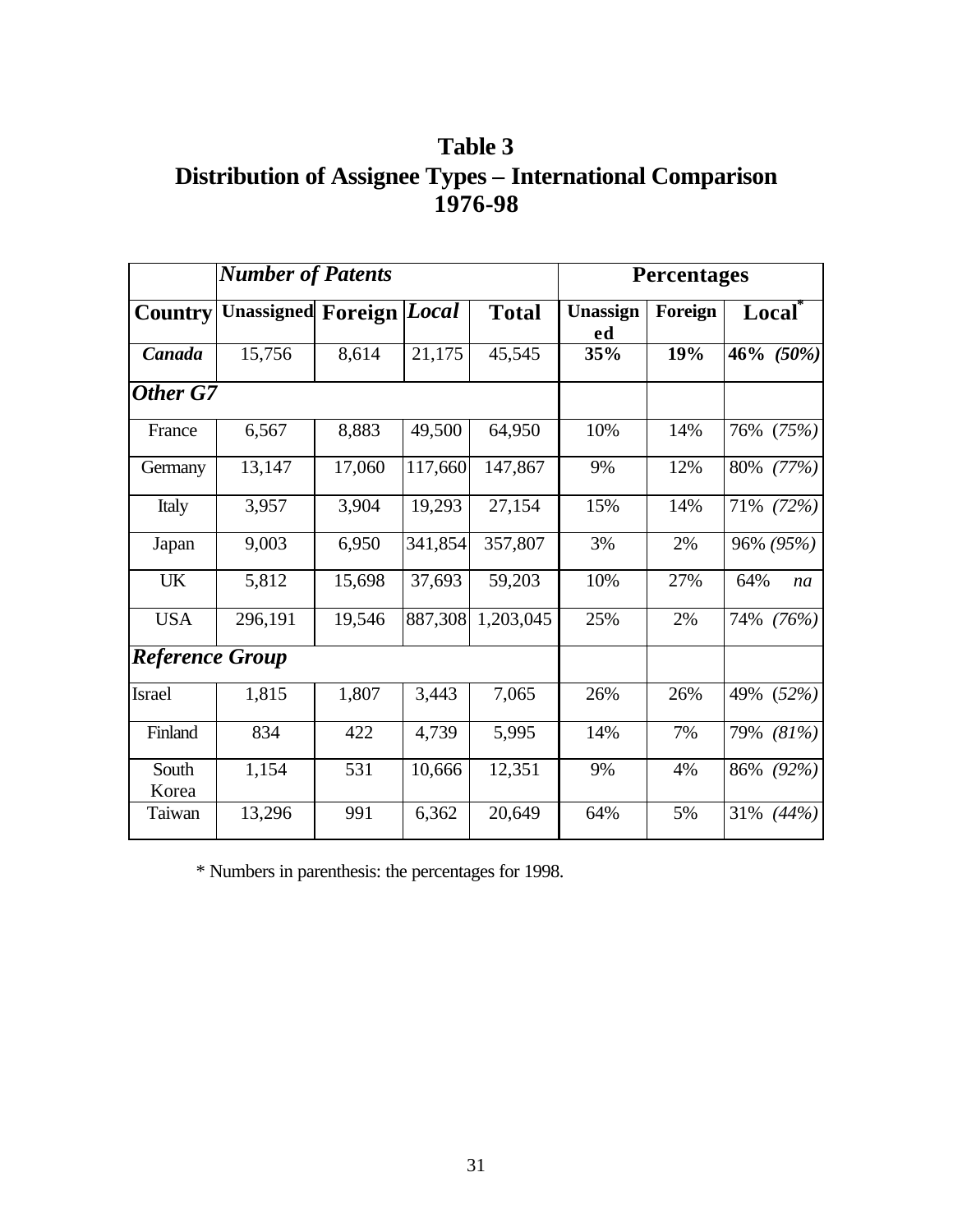|                 | Chemical | Computers $&$  | Drugs $&$ | Electrical & | Mechanical | Others   |
|-----------------|----------|----------------|-----------|--------------|------------|----------|
|                 |          | Communications | Medical   | Electronic   |            |          |
| Constant        | 3.44     | 4.75           | 4.41      | 3.45         | 3.02       | 3.23     |
|                 | (55.2)   | (37.6)         | (26.3)    | (55.1)       | (79.5)     | (93.3)   |
| <b>US Dummy</b> | 0.64     | 1.08           | 1.24      | 0.58         | 0.48       | 0.49     |
|                 | (7.7)    | (6.5)          | (5.6)     | (7.1)        | (8.9)      | (9.6)    |
| $R^2$           | 0.086    | 0.178          | 0.139     | 0.14         | 0.095      | 0.123    |
| # of obs.       | 18,511   | 7,020          | 5,372     | 14,105       | 23,353     | 27,090   |
| Canadian        |          |                |           |              |            |          |
| disadvantage    | $-15.7%$ | $-18.5%$       | $-21.9%$  | $-14.5%$     | $-13.8%$   | $-13.1%$ |

# **Table 4 Regressions by Technological Categories**

**Sub-Categories within Computers and Communications**

|              | Computers $&$  | Computers | Communications |
|--------------|----------------|-----------|----------------|
|              | Communications |           |                |
| Constant     | 4.75           | 5.16      | 4.71           |
|              | (37.6)         | (19.1)    | (35.3)         |
| US. Dummy    | 1.08           | 1.2       | 0.49           |
|              | (6.5)          | (3.7)     | (2.6)          |
| $R^2$        | 0.178          | 0.225     | 0.156          |
| # of obs.    | 7,020          | 2,767     | 4,253          |
| Canadian     |                |           |                |
| disadvantage | $-18.5%$       | $-18.9%$  | $-9.5%$        |

### **Sub-Categories within Drugs and Medical**

|              | Drugs $&$ | Medical         | Drugs   | <b>Bio Tech</b> |
|--------------|-----------|-----------------|---------|-----------------|
|              | Medical*  | Instrumentation |         |                 |
| Constant     | 4.41      | 6.08            | 3.29    | 2.71            |
|              | (26.3)    | (19.4)          | (13.8)  | (9.6)           |
| US Dummy     | 1.24      | 2.02            | 0.3     | 0.62            |
|              | (5.6)     | (5.1)           | (0.9)   | (1.6)           |
| $R^2$        | 0.139     | 0.218           | 0.082   | 0.246           |
| # of obs.    | 5,372     | 2,081           | 2,020   | 767             |
| Canadian     |           |                 |         |                 |
| disadvantage | $-21.9%$  | $-25.0%$        | $-8.3%$ | $-18.7%$        |

\* includes, besides the three subcategories shown, a "misc." category

t-statistics in parenthesis

\_\_\_\_\_\_\_\_\_\_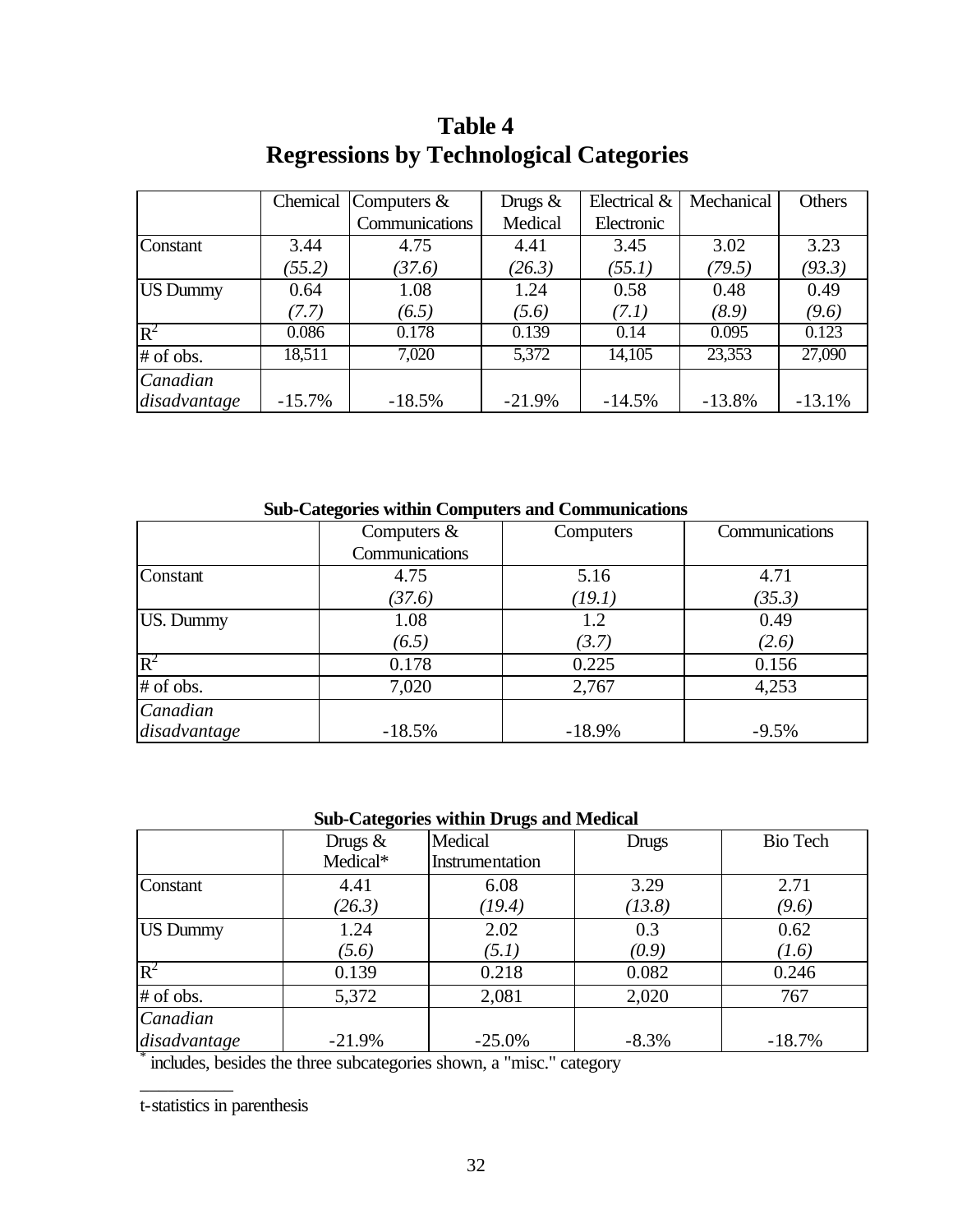## **Figure 1**

| <b>United States Patent</b> | 5,946,313     |
|-----------------------------|---------------|
| Allan, et. al.              | Aug. 31, 1999 |

### **Mechanism for multiplexing ATM AAL5 virtual circuits over ethernet**

### **Abstract**

The invention provides for a E-Mux and a method for encapsulating/segmenting ATM cells into/from an Ethernet frame at the boundary between an ATM and an Ethernet network. An Ethernet end-station on the E-Mux is addressed using multiple MAC level identifiers, which are dynamically assigned according to the ATM virtual circuits which terminate on that end station, and have only transitory significance on the Ethernet. A unique ATM OUI identifies the frames carrying ATM-traffic.

|                          |                                                    | Inventors: Allan; David Ian (Ottawa, CA); Casey; Liam M. (Ottawa, CA); |
|--------------------------|----------------------------------------------------|------------------------------------------------------------------------|
|                          | Robert; Andre J. (Woodlawn, CA).                   |                                                                        |
|                          | Assignee: Northern Telecom Limited (Montreal, CA). |                                                                        |
| Appl. No.: 821,145       |                                                    |                                                                        |
|                          | Filed: Mar. 20, 1997                               |                                                                        |
| Intl. $Cl.$ :            |                                                    | H04Q 11/04                                                             |
| <b>Current U.S. Cl.:</b> |                                                    | 370/397; 370/401                                                       |
| <b>Field of Search:</b>  |                                                    | 370/397, 395, 398, 401, 471, 473, 474                                  |

### **References Cited | [Referenced By]**

|           |            | <b>U.S. Patent Documents</b> |         |
|-----------|------------|------------------------------|---------|
| 5,457,681 | Oct., 1995 | Gaddis et al.                | 370/56  |
| 5,490,140 | Feb., 1996 | Abensour et al.              | 370/397 |
| 5,490,141 | Feb., 1996 | Lai et al.                   | 370/397 |
| 5,732,071 | Mar., 1998 | Saito et al.                 | 370/401 |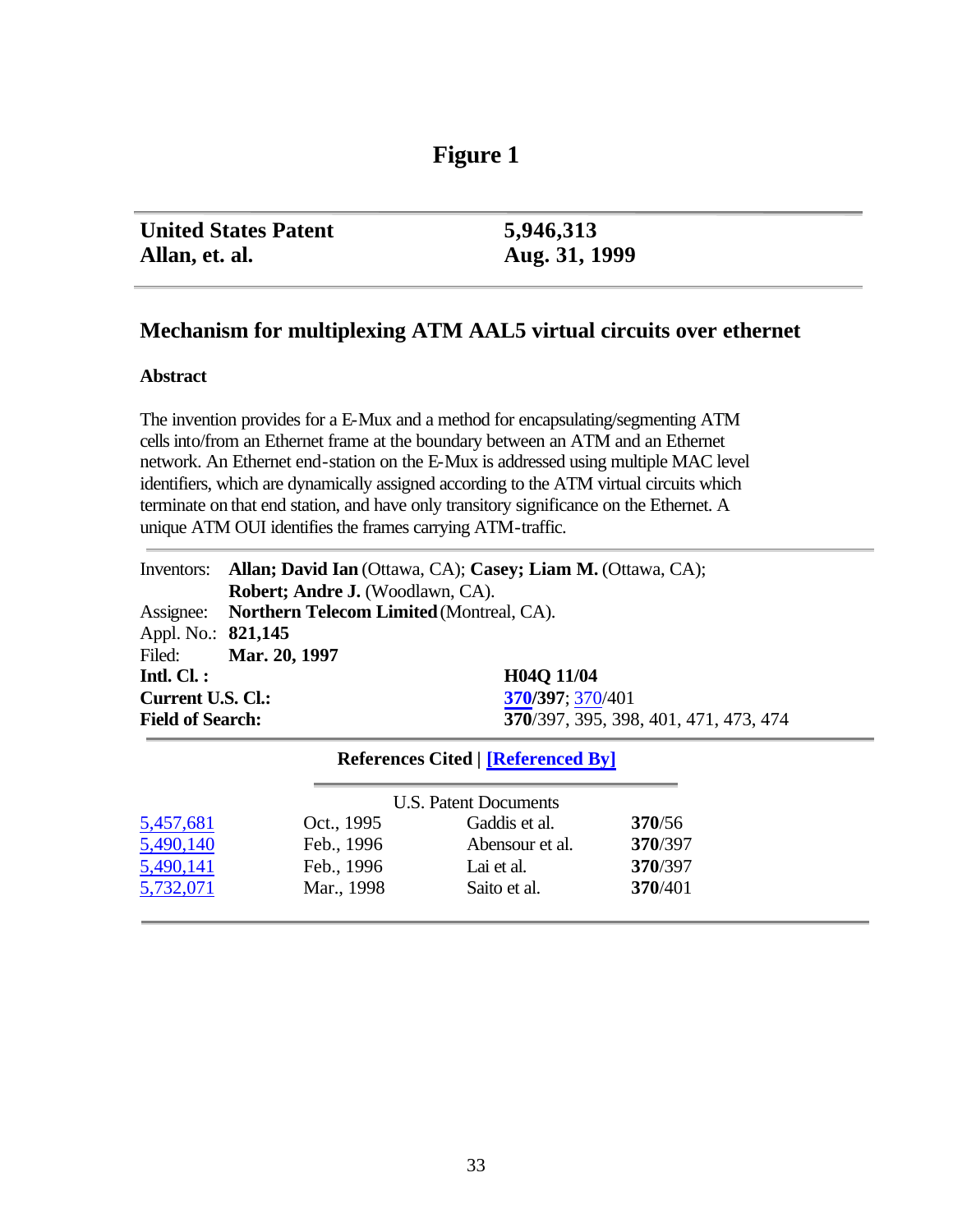| 8 T<br>pur |  |
|------------|--|
|------------|--|

| <b>United States Patent</b> | 5,941,683     |
|-----------------------------|---------------|
| Ridyard, et. al.            | Aug. 24, 1999 |

### **Gas turbine engine support structure**

### **Abstract**

A bearing support structure for a gas turbine engine comprises an annular array of stator vanes and a radially inner bearing support portion which are interconnected by an annular array of radially extending U-shaped cross-section parts. The U-shaped cross-section parts are interconnected at their radially outer extents and are arranged so that adjacent parts are open in generally opposite axial directions. Such a bearing support structure can carry service pipes with good accessibility and be produced by casting, thereby reducing its cost.

| Inventors:               |                               | <b>Ridyard; Philip</b> (Mississauga, CA); <b>Foster; Alan G</b> (Derby, GB). |
|--------------------------|-------------------------------|------------------------------------------------------------------------------|
| Assignee:                | Rolls-Royce plc (London, GB). |                                                                              |
| Appl. No.:               | 25,109                        |                                                                              |
| Filed:                   | Feb. 17, 1998                 |                                                                              |
| Intl. Cl. $:$            |                               | F01D 25/16                                                                   |
| <b>Current U.S. Cl.:</b> |                               | 415/142; 415/209.2; 415/209.3;                                               |
|                          |                               | 415/209.4; 415/210.1; 416/244.A                                              |
| <b>Field of Search:</b>  |                               | 415/142, 209.2, 209.3, 209.4, 210.1;                                         |
|                          |                               | 416/244 A, 245 R; 60/226.1                                                   |

|           |            | <b>References Cited   [Referenced By]</b> |          |
|-----------|------------|-------------------------------------------|----------|
|           |            | U.S. Patent Documents                     |          |
| 4,979,872 | Dec., 1990 | Myers et al.                              | 415/142  |
| 4,987,736 | Jan., 1991 | Ciokajlo et al.                           | 60/39.31 |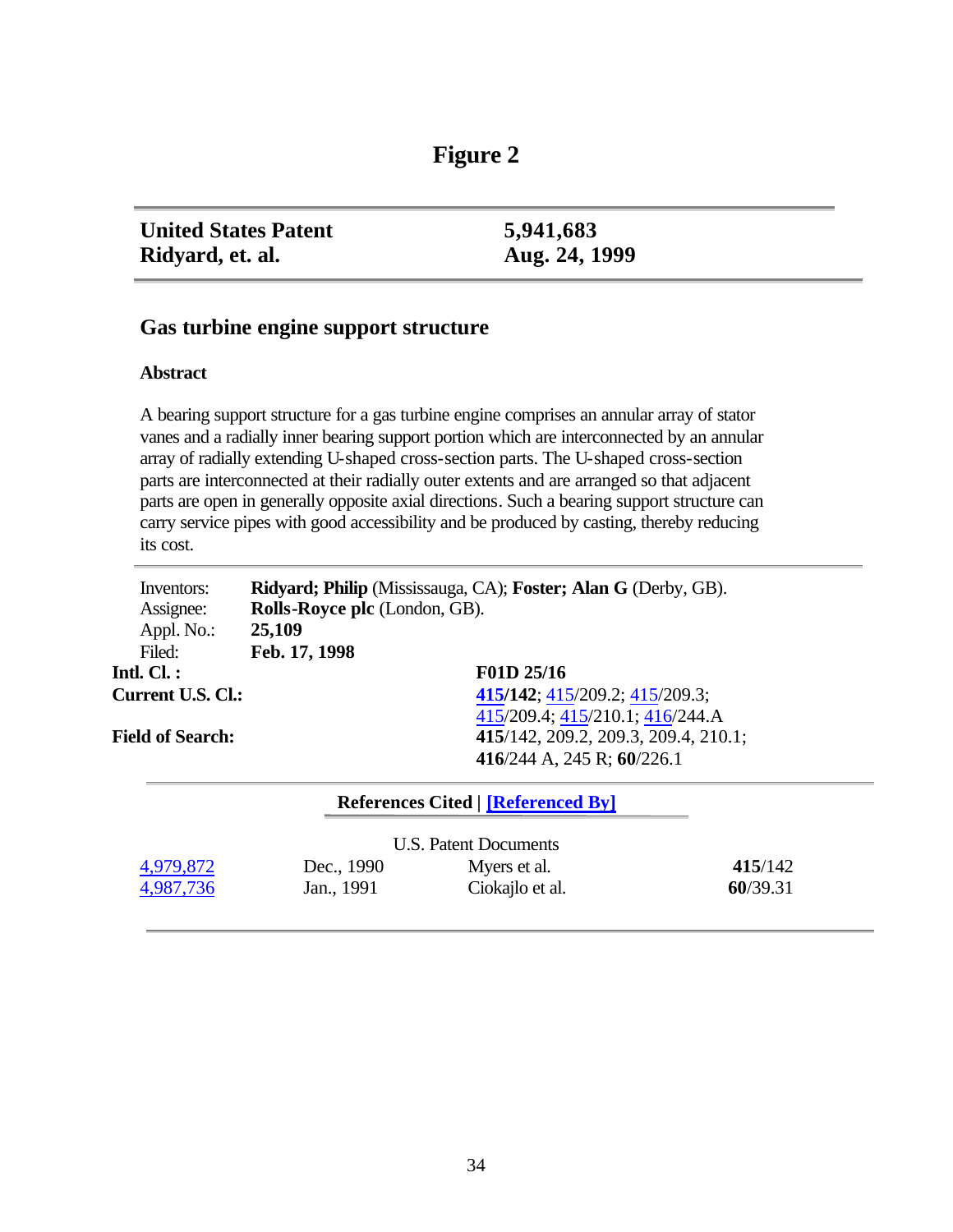**Figure 3 Canadian Patents in the US -1968-1997** 



**Application year**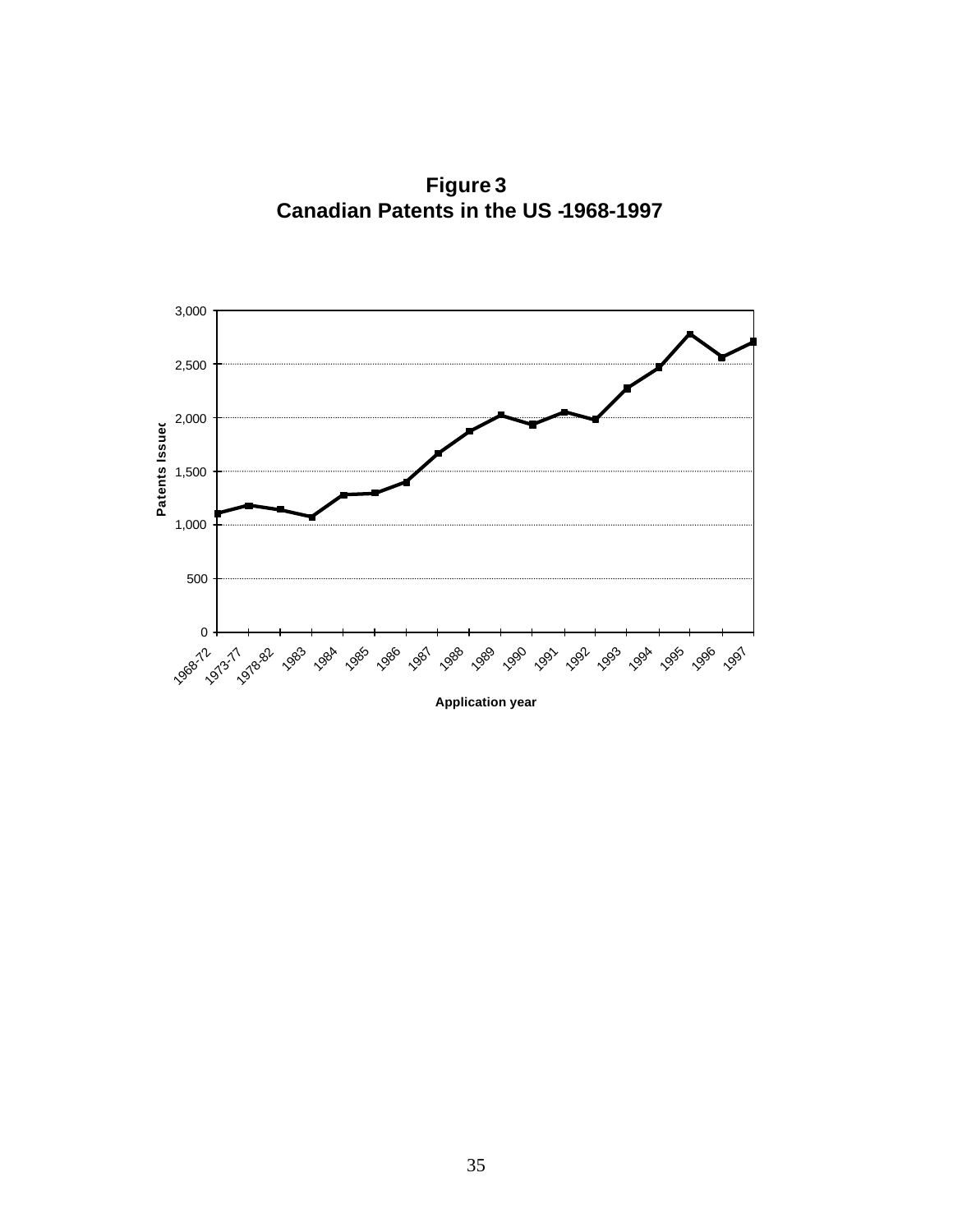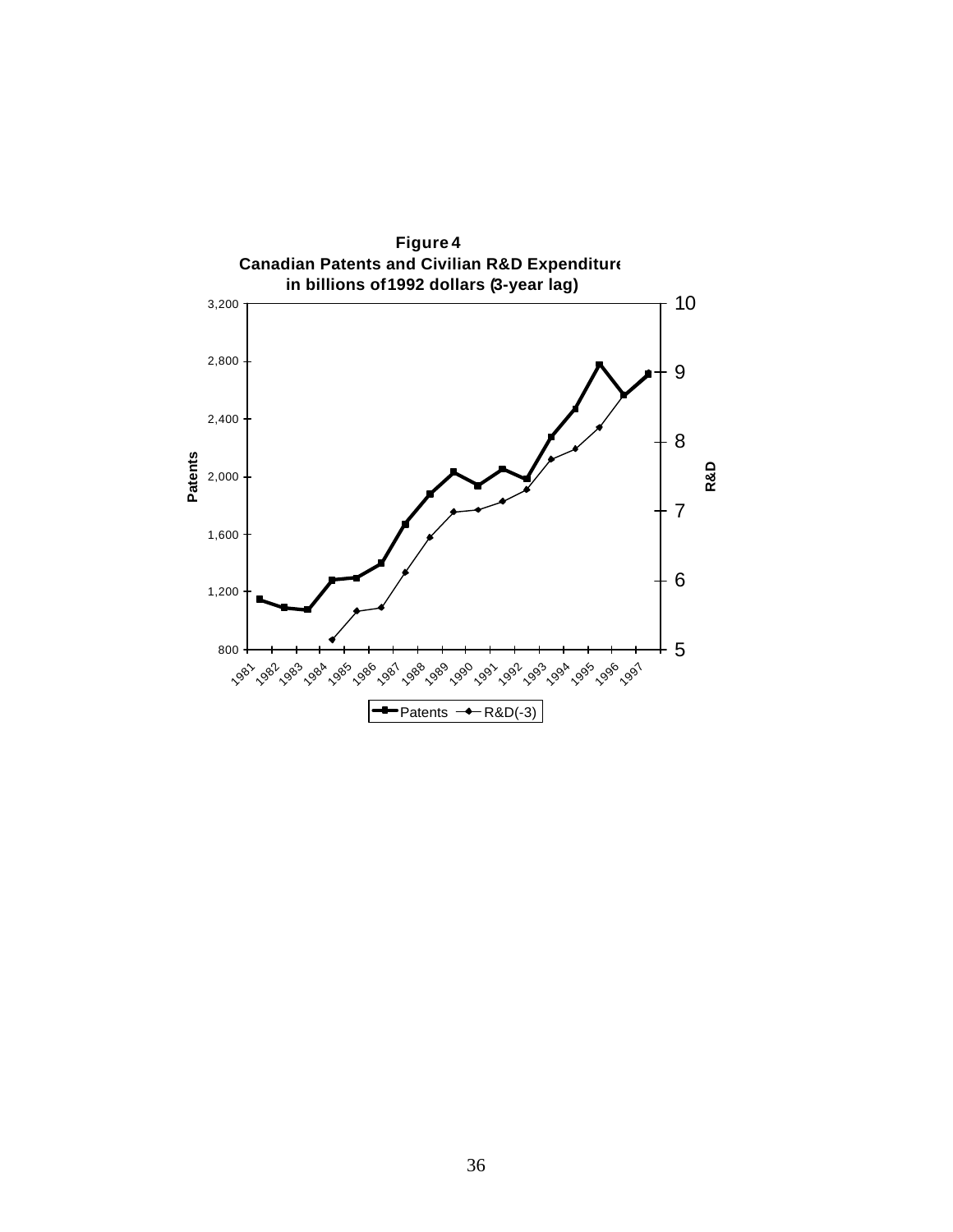

37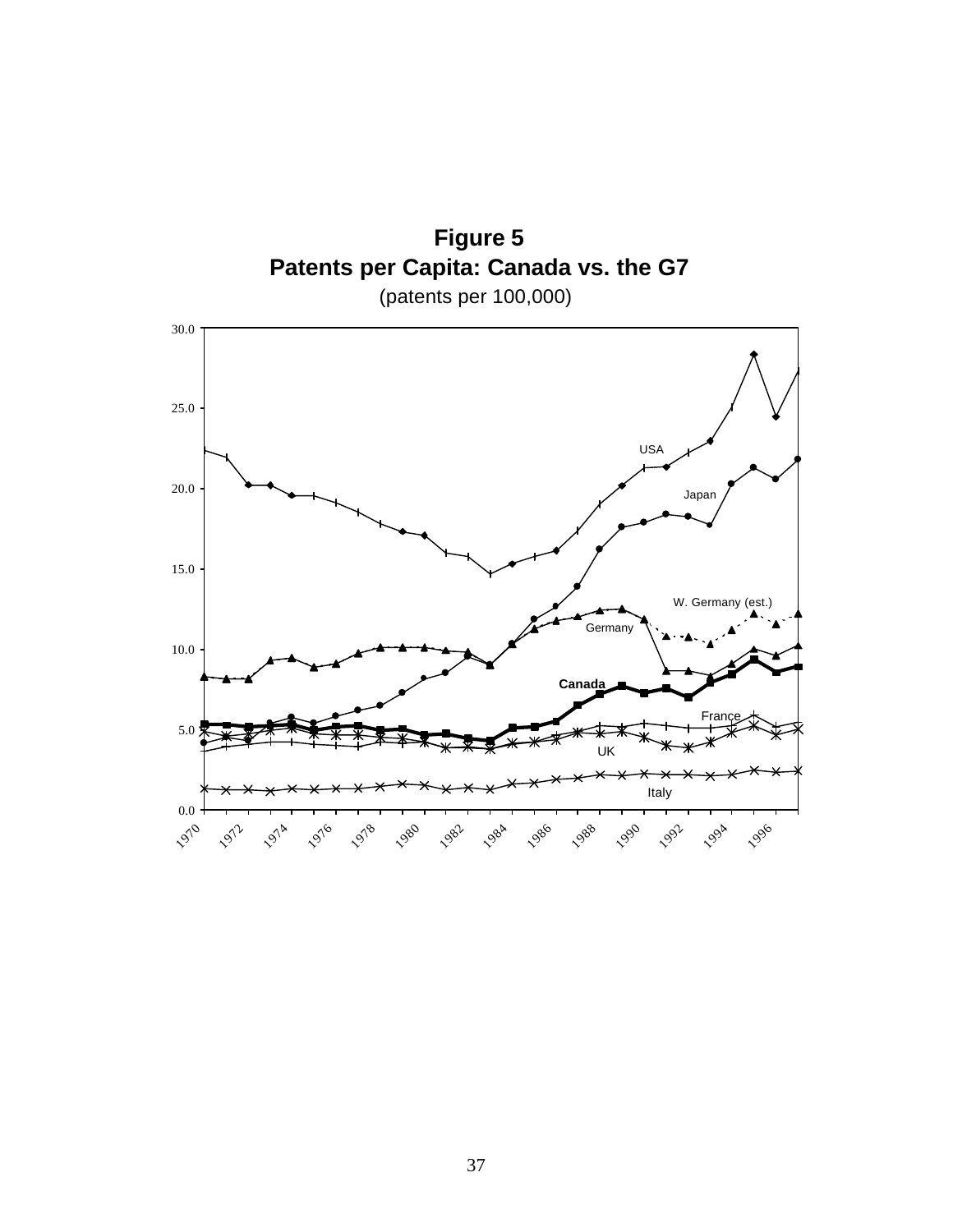

**Figure 6 Patents Per Capita: Canada vs. the Reference Group**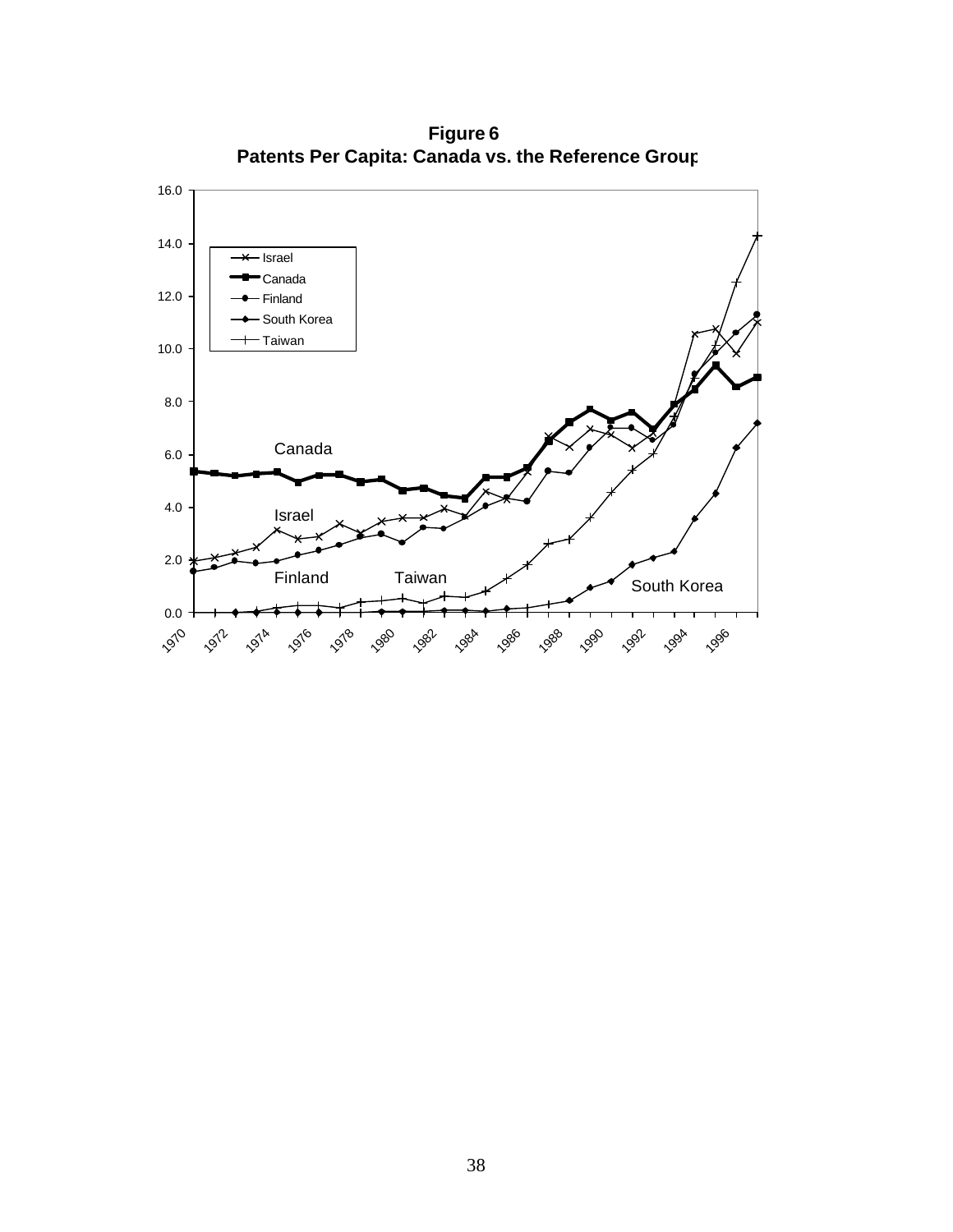

**Figure 7 Patents/ Non-Defense R&D - G7** (patents per 100M\$ R&D)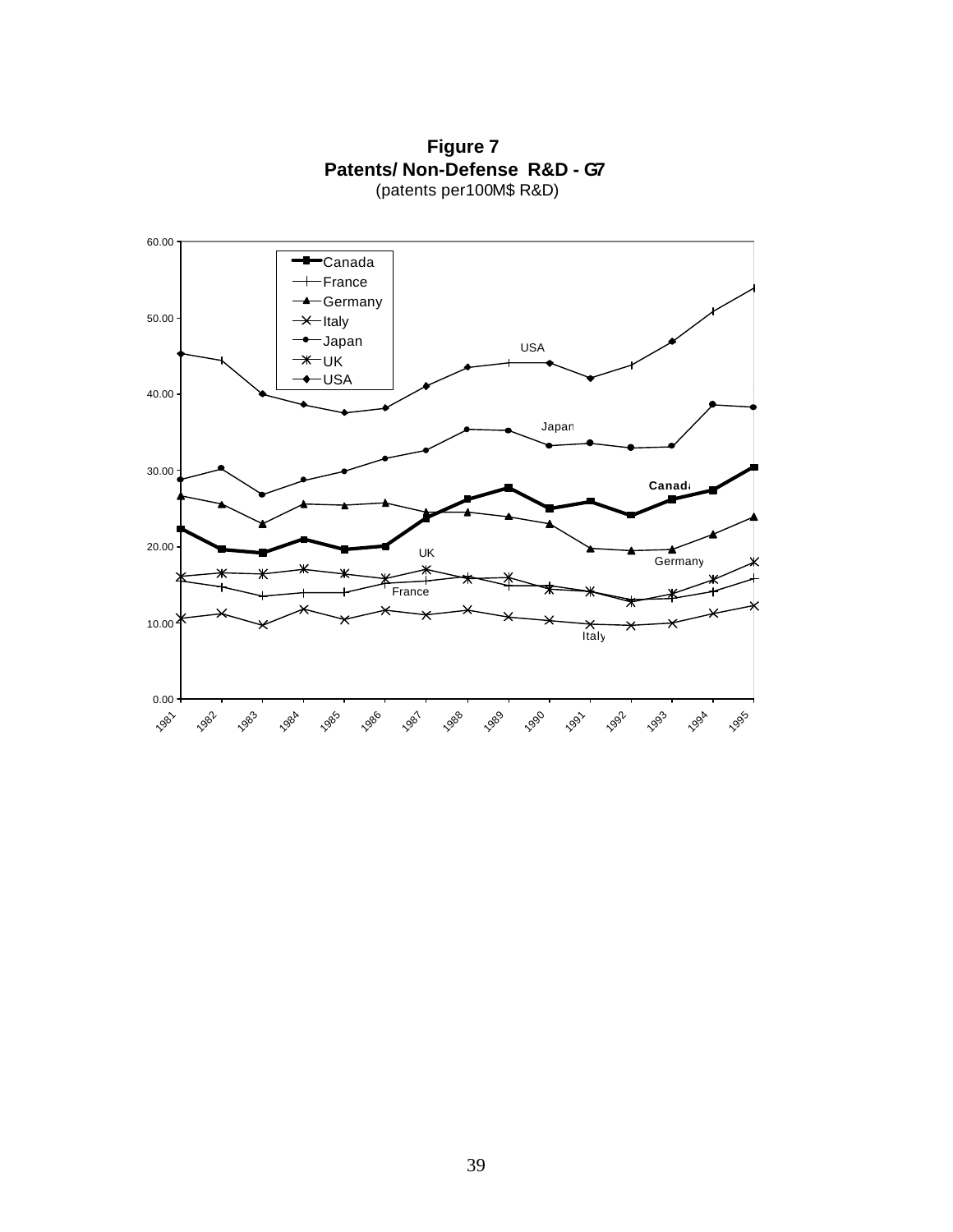

**Figure 8a Civilian R&D as % of GDP in 1996 OECD Countries**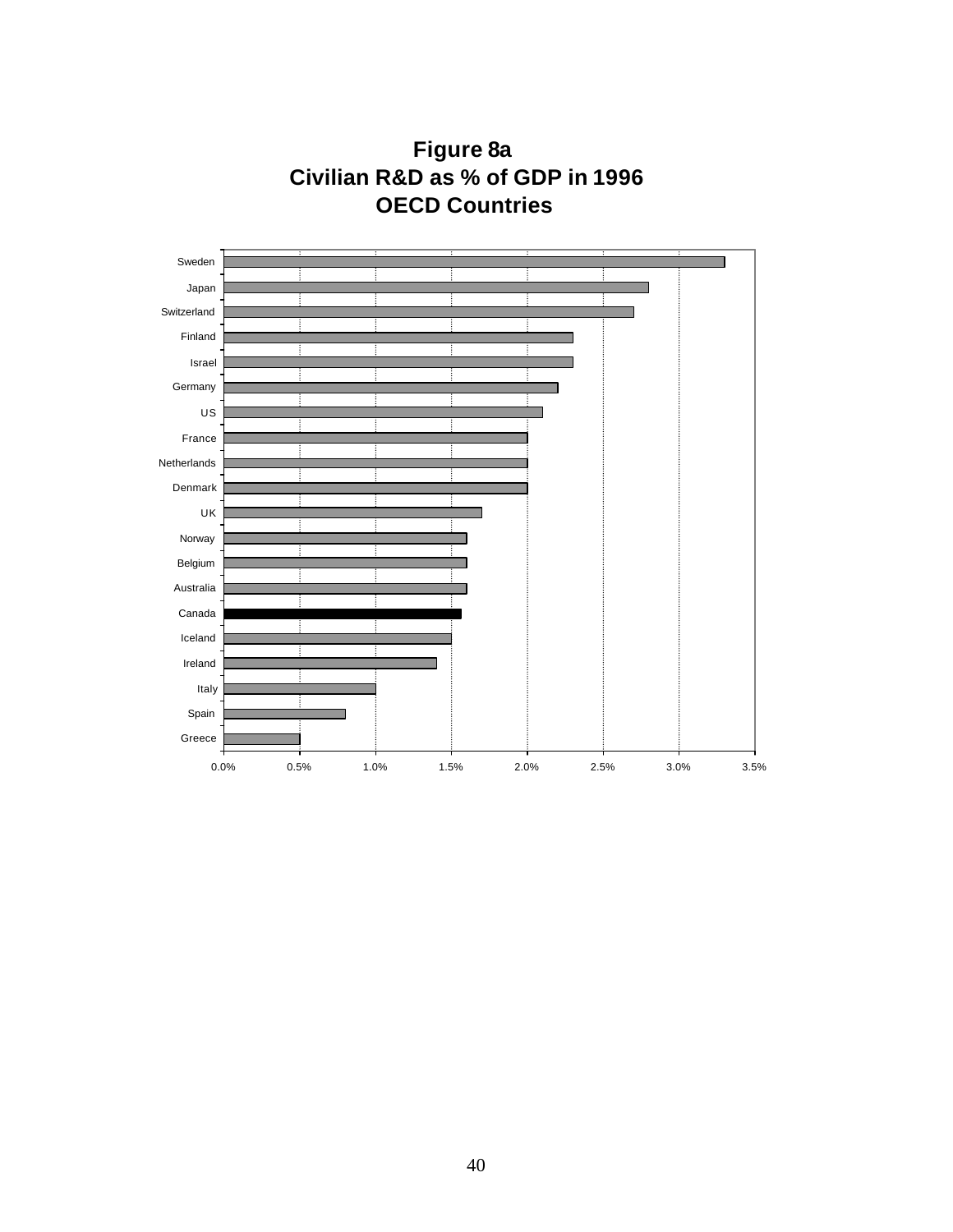

**Figure 8b Civilian R&D Per capita in (PPP) dollars 1996 OECD Countries**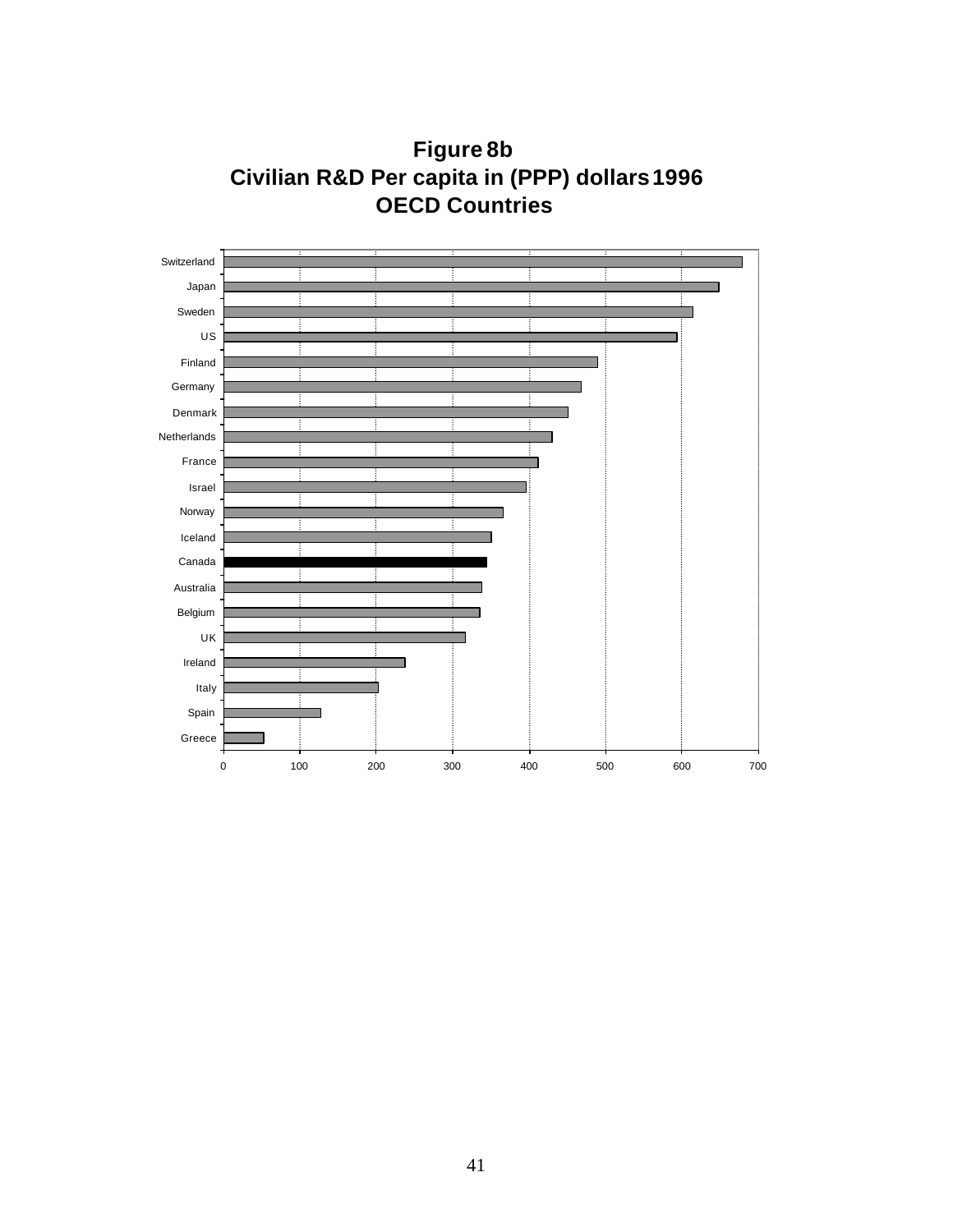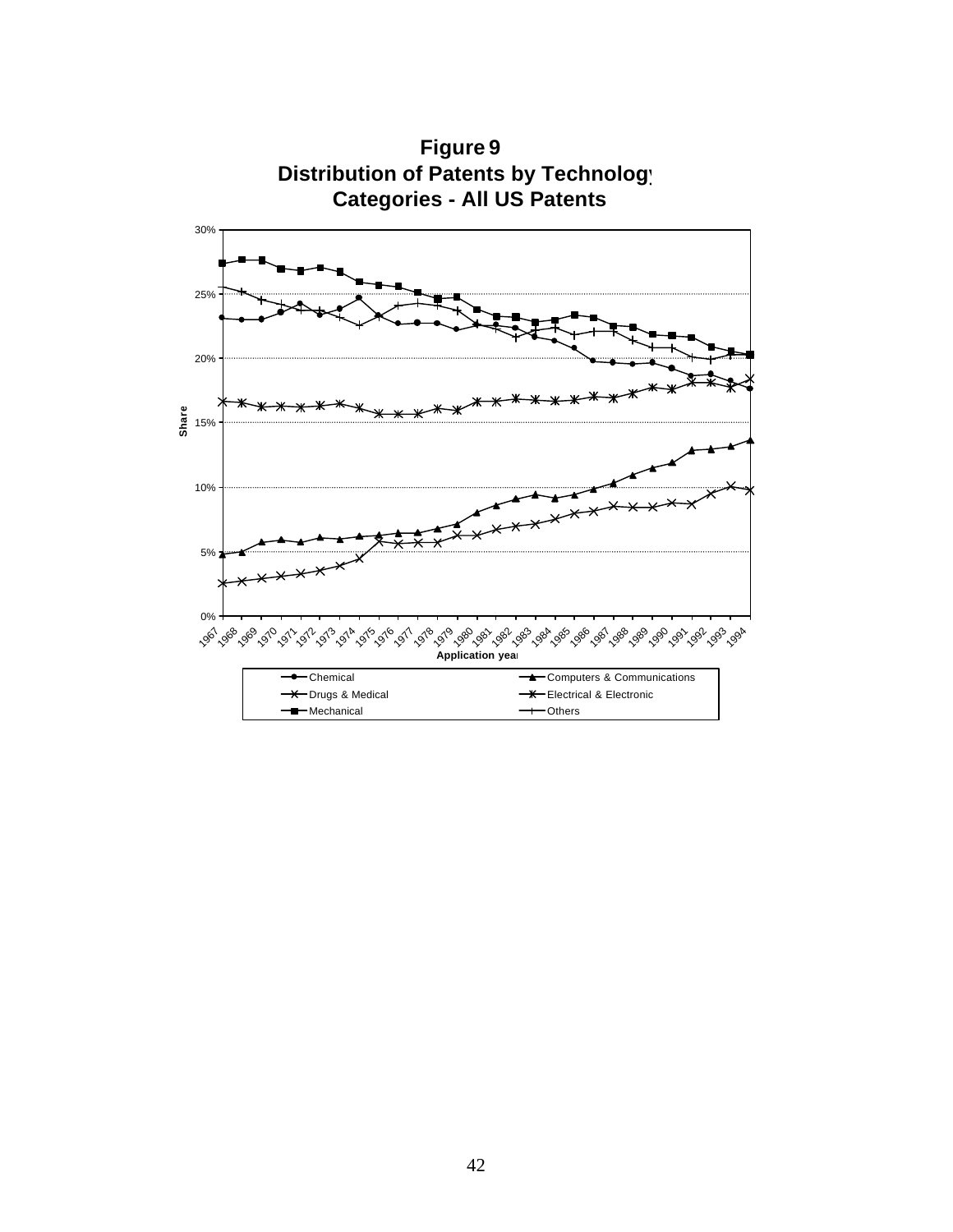

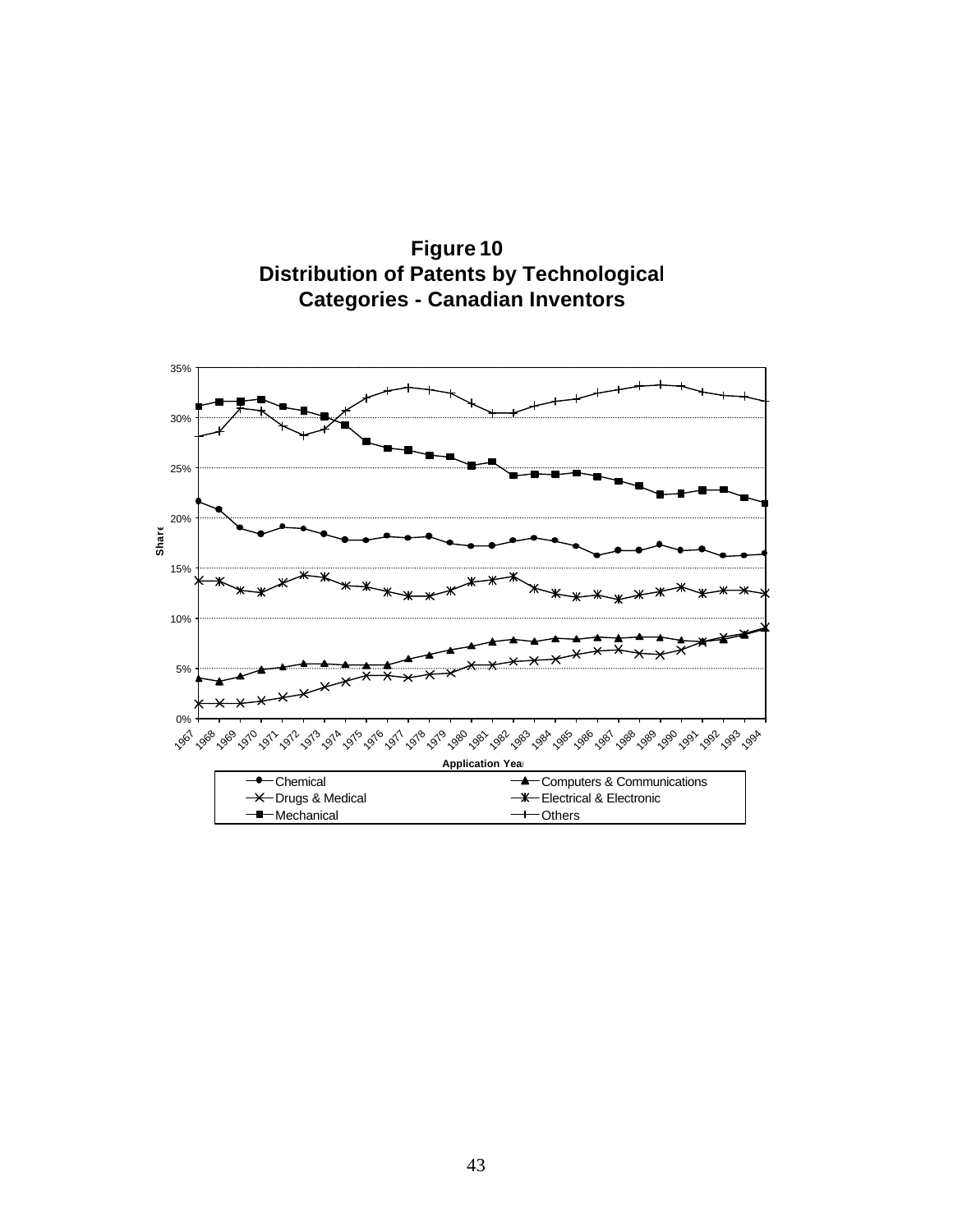**Distribution of Patents by Technological Categories - 1980-1994 Figure 11**

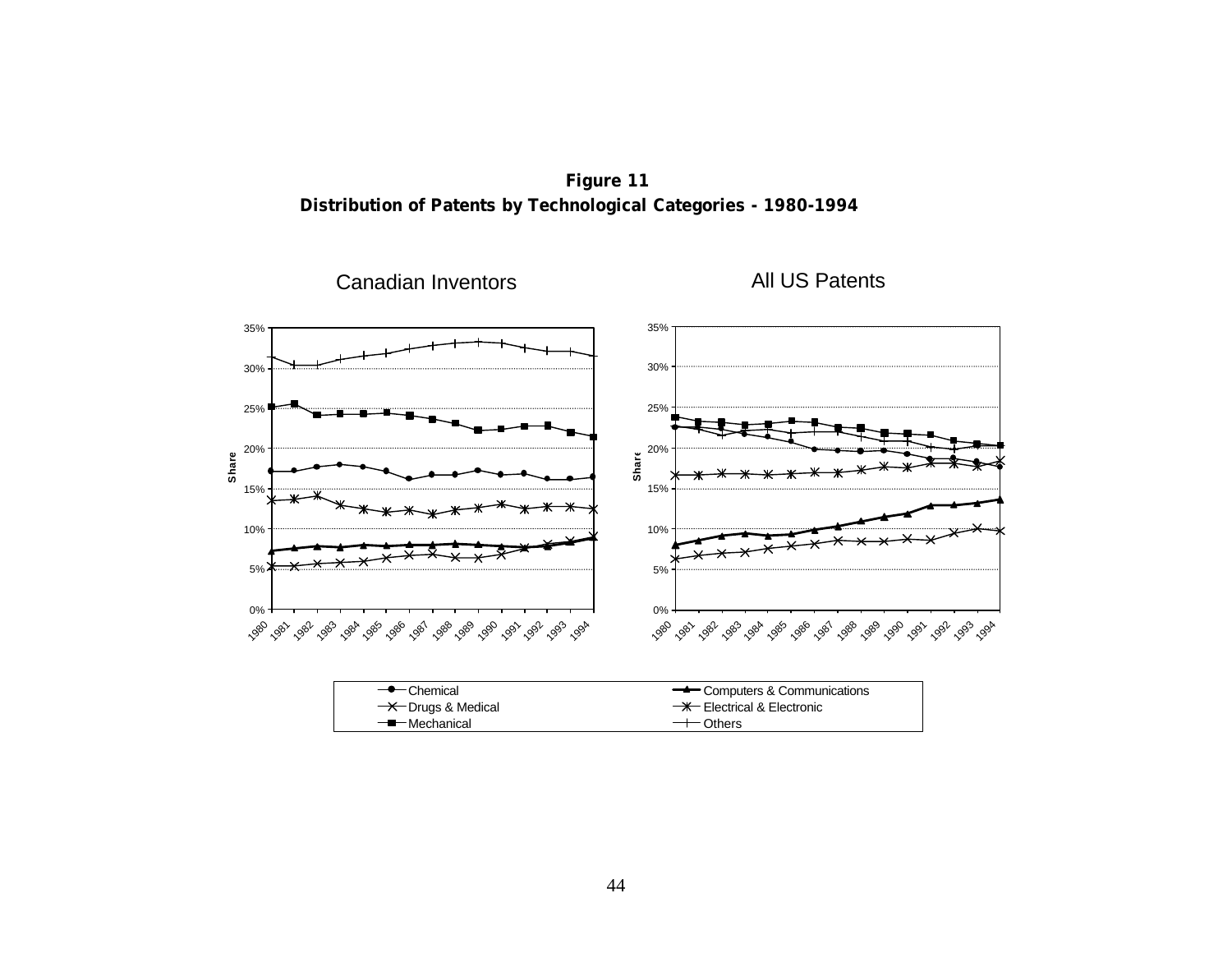

**Figure 12 Relative "Importance" of Canadian vs. US Patents by Technological Category**